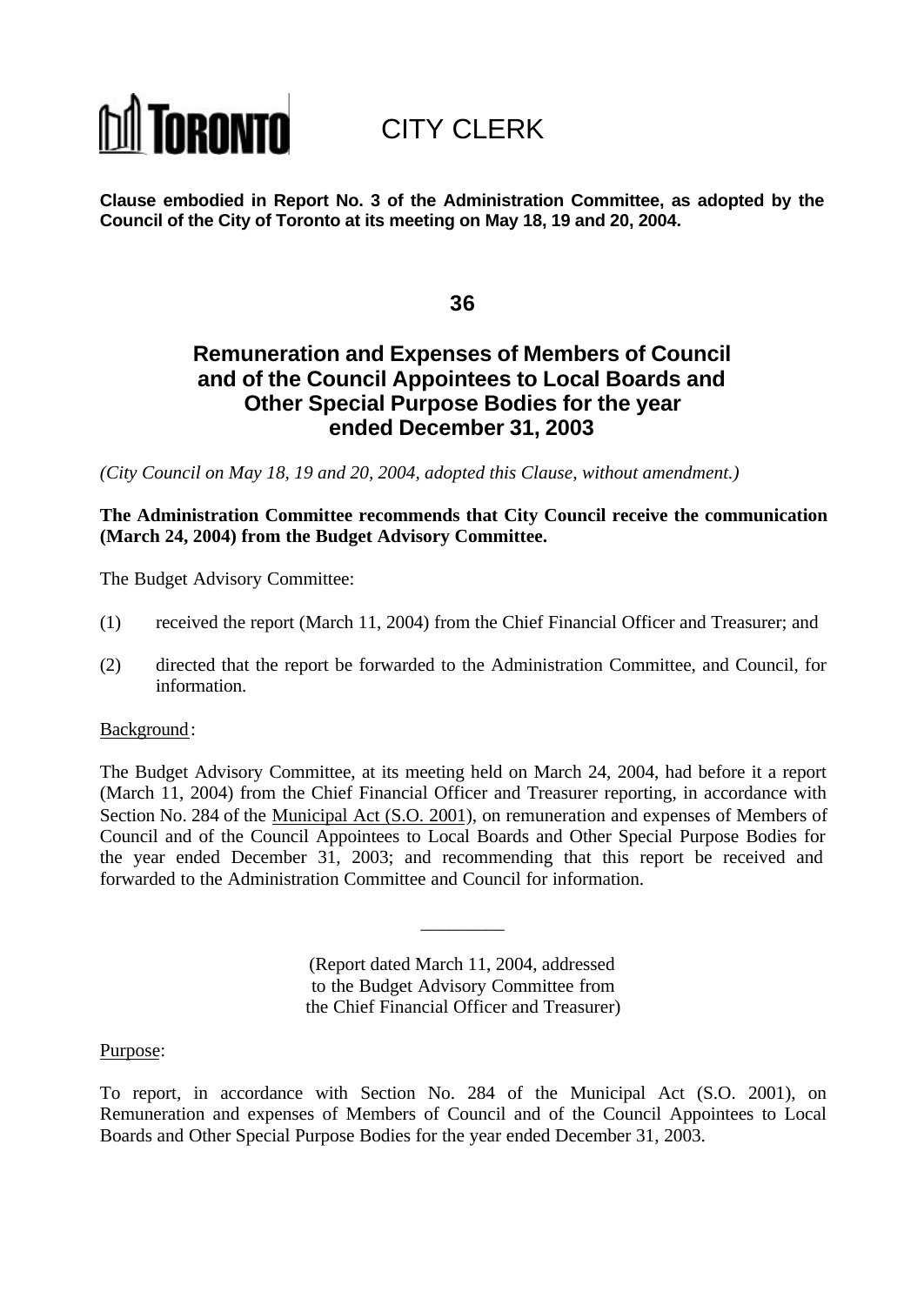## Financial Implications and Impact Statement:

There are no financial implications.

## Recommendation:

It is recommended that this report be received and forwarded to the Administration Committee and Council for information.

## Background:

Section No. 284(1) of The Municipal Act (S.O. 2001), provides that the Treasurer of a municipality shall submit to the Council of the municipality, in each year, a statement of the remuneration and expenses paid in the previous year to each Member of Council in respect of his or her services as a Member of Council or as an officer of the municipality and also to each Member of Council or other person appointed by Council to a local board or other special purpose body.

## Comments:

This report is in respect of the remuneration earned and expenses paid to Members of Council and Council Appointees to Local Boards and Other Special Purpose Bodies for the year 2003, and is outlined in two sections. Section A reports Remuneration and Expenses of Members of Council and Section B reports Remuneration and Expenses of Council Appointees to Local Boards and Other Special Purpose Bodies.

(a) Members of Council

The table below summarizes the remuneration and expenses of Members of Council for the year ended December 31, 2003, based on remuneration earned and expenses paid during the year. It includes remuneration and expenses paid by Local Boards, Special Purpose Bodies and City Departments. The details, per Councillor, are outlined in various appendices, as follows: Appendix  $A$  – Remuneration and Benefits; Appendix  $B$  – Office Expenses, by expense component; Appendix C – Conference and other travel costs from all funding sources; Appendix  $D$  – Expenses charged to City Departments; Appendix  $E$  – Remuneration and Expenses paid by Local Boards and Other Special Purpose Bodies; Appendix F – Expenses of the Mayor's Office; Appendix G – Authority for Payments.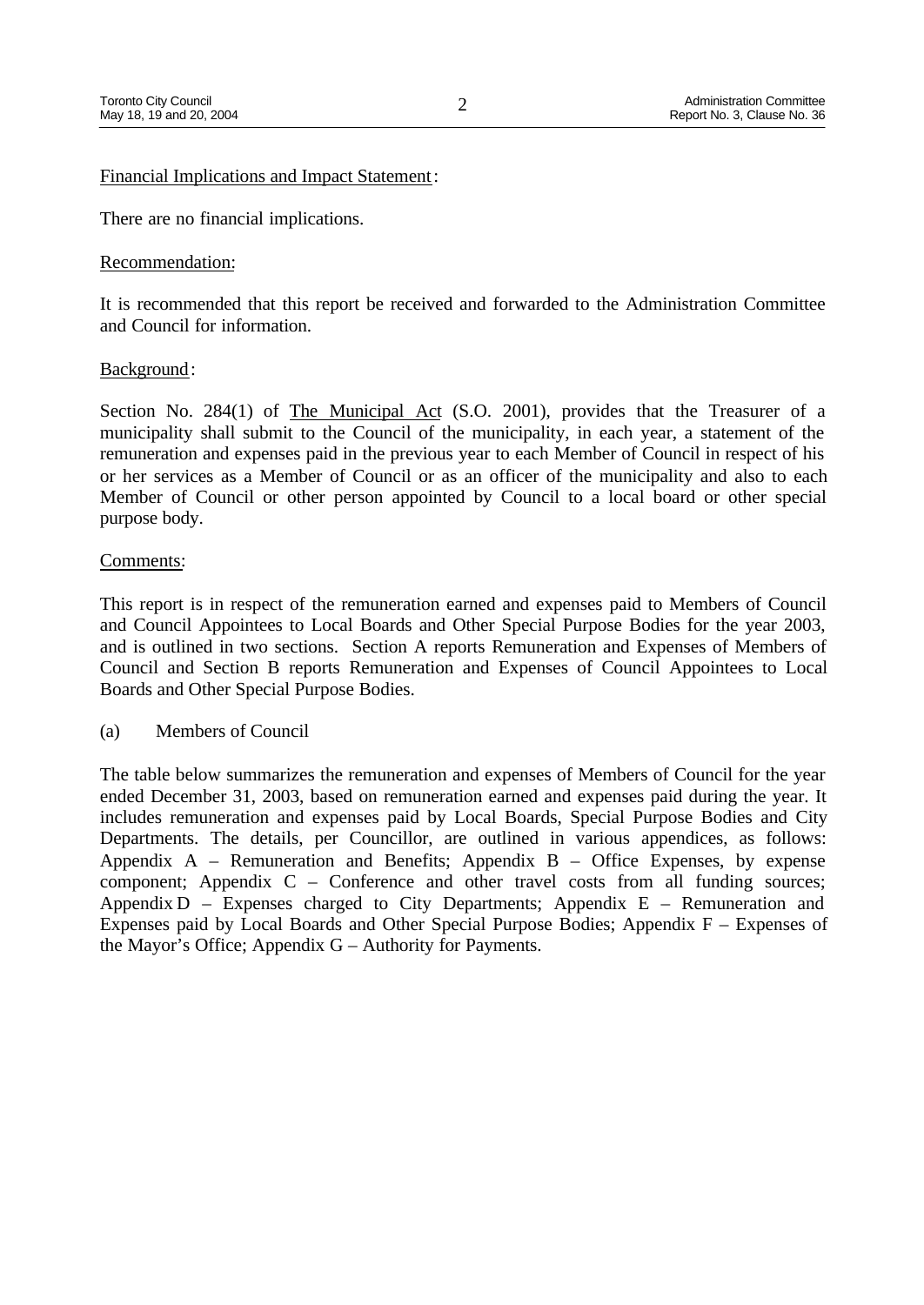|                              |                     |                      |                       |                       |                    |                              |                        | Expenses                    |                       |
|------------------------------|---------------------|----------------------|-----------------------|-----------------------|--------------------|------------------------------|------------------------|-----------------------------|-----------------------|
|                              |                     | Number               | Remuneration.         | Support               | Office<br>Expenses | Corporate<br><b>Business</b> | Expenses<br>Charged to | Paid by Local<br>Boards and | Total                 |
|                              |                     | of months,           | and Benefits          | Staff                 | (See               | Travel                       | <b>City Depts</b>      | Special Purpose             | Remuneration          |
|                              | Ward                | if less than         | (See                  | Salaries and          | Appendix           | (See                         | (See                   | Bodies (See                 | and                   |
| Councillor                   | No                  | full vear            | Appendix A)<br>\$     | <b>Benefits</b><br>\$ | B.C<br>\$          | Appendix C)<br>\$            | Appendix D. C)<br>\$   | Appendix E. C)<br>\$        | <b>Expenses</b><br>\$ |
| Altobello                    | 35                  |                      | 97,098                | 180,880               | 23,974             |                              | 550                    |                             | 302,502               |
| Ashton<br>Augimeri           | 36<br>9             |                      | 97,108<br>98,552      | 207,843<br>192,704    | 40,256<br>51,393   | 348                          | 2,519                  | 5,613<br>514                | 353,687<br>343,163    |
| Balkissoon                   | 41                  |                      | 97,628                | 186,259               | 32,113             | 8,752                        |                        | 234                         | 324,986               |
| Berardinetti                 | 37                  | 9.5                  | 76.006                | 161.957               | 20.326             |                              |                        |                             | 258.289               |
| <b>Bussin</b>                | 32                  | $\mathbf{1}$         | 97.098                | 213.106               | 50.647<br>4,425    |                              |                        |                             | 360.851               |
| Carroll<br>Cho               | 33<br>42            |                      | 8,729<br>97,413       | 17,019<br>209.312     | 51,537             |                              | 125                    | 127                         | 30,173<br>358,514     |
| Chow                         | 20                  |                      | 97.108                | 207,554               | 51,872             | 6,029                        |                        |                             | 362,563               |
| Cowbourne                    | 44                  | $\mathbf{1}$         | 8,732                 | 13,711                | 3,755              |                              |                        |                             | 26,198                |
| Davis<br>De Baeremaeker      | 31<br>38            | 1<br>1               | 8.747<br>8.747        | 16.975<br>10.844      | 3.563<br>4.215     |                              |                        |                             | 29.285<br>23.806      |
| Del Grande                   | 39                  | 1                    | 8,747                 | 13,827                | 3,603              |                              | 33                     |                             | 26,210                |
| Di Giorgio                   | 12                  |                      | 97,065                | 206,710               | 47,042             |                              | 181                    |                             | 350,998               |
| Disero                       | 17                  | 2.5                  | 20,143                | 43,459                | 13,388             |                              | 200                    | 1,001                       | 78,191                |
| Dominelli<br>Duauid          | 17<br>38            | 6.25<br>9.5          | 51,548<br>77.731      | 105,299<br>162.352    | 10,092<br>43.089   |                              | 137<br>625             | 32                          | 167,076<br>283.829    |
| Feldman                      | 10                  |                      | 88,117                | 205,218               | 16,122             |                              |                        |                             | 309,457               |
| Filion                       | 23                  |                      | 94,442                | 213,063               | 49,476             |                              | 25                     |                             | 357,006               |
| Fletcher<br>Flint            | 30<br>25            | $\mathbf{1}$<br>8.25 | 8,729<br>67,475       | 18,594<br>140,977     | 4,395<br>17,890    |                              | 1,775                  |                             | 31,718<br>228,117     |
| Ford                         | $\overline{2}$      |                      | 98,010                | 120.685               | 6                  |                              | 160                    |                             | 218,861               |
| Giambrone                    | 18                  | $\mathbf{1}$         | 8.565                 | 17.406                | 4.425              |                              |                        |                             | 30.396                |
| Grimes<br>Hall               | 6<br>1              | 1                    | 8,747                 | 17,579                | 4,425              |                              |                        |                             | 30,751<br>330.645     |
| Holyday                      | 3                   |                      | 97,098<br>97,108      | 189,927<br>146,159    | 38,103<br>1,834    | 5,502                        | 15<br>15               |                             | 245,116               |
| Jenkins                      | 25                  | 1                    | 8,747                 | 17,351                | 3,636              |                              |                        |                             | 29,734                |
| Johnston                     | 16                  | 11                   | 80.667                | 195.155               | 42.931             | 6.170                        |                        |                             | 324.923               |
| Jones. Irene<br>Jones, Laura | 6<br>30             | 11<br>8              | 90.482<br>64,964      | 190.672<br>144.325    | 27.988<br>24.900   |                              | 15                     | 493                         | 309.650<br>234,189    |
| Kelly                        | 40                  |                      | 97,108                | 199,944               | 39,540             | 1,521                        | 25                     |                             | 338,138               |
| Korwin-Kuczynski             | 14                  | 11                   | 88.952                | 188,555               | 48,614             |                              |                        |                             | 326,121               |
| Layton                       | 30                  | 1                    |                       | 19,722                | 2,096              |                              |                        |                             | 21,818                |
| Li Preti<br>Lindsav Lubv     | 8<br>$\overline{4}$ |                      | 96.066<br>97.098      | 210.440<br>207.126    | 51.770<br>33.044   |                              | 800<br>15              | 1.767                       | 359.076<br>339.050    |
| Mammoliti                    | 7                   |                      | 97,095                | 204,276               | 51,628             |                              | 2,571                  | 7,826                       | 363,396               |
| McConnell                    | 28                  |                      | 97,934                | 207,892               | 46,413             | 10,845                       |                        | 226                         | 363,310               |
| Mihevc<br>Milczyn            | 21<br>5             |                      | 97,098<br>95,081      | 210,952<br>209,288    | 52,118<br>43,003   | 2,655                        | 2,182<br>220           | 188<br>34                   | 365,193<br>347,626    |
| Minnan-Wong                  | 34                  |                      | 94.525                | 192.080               | 41.934             | 281                          | 12.529                 |                             | 341.349               |
| Moeser                       | 44                  | 11                   | 89,180                | 177,350               | 47,310             |                              |                        | 134                         | 313,974               |
| Moscoe                       | 15                  |                      | 97,108                | 227,810               | 52,991             | 7,530                        | 77                     | 5,538                       | 391,054               |
| Nunziata<br>Ootes            | 11<br>29            |                      | 97,108<br>97,108      | 152,058<br>203,070    | 9,134<br>43,269    |                              | 1,500<br>442           |                             | 259,800<br>343,889    |
| Palacio                      | 17                  | 1                    | 8,395                 | 15,025                | 4,425              |                              |                        |                             | 27,845                |
| Pantalone                    | 19                  |                      | 97.944                | 223.960               | 48.082             | 1.977                        | 7.186                  |                             | 379.149               |
| Pitfield<br>Rae              | 26<br>27            |                      | 97,098<br>97,098      | 198,711<br>215,701    | 28,521<br>46,430   | 1,174                        | 3,804<br>25            |                             | 329,308<br>359,254    |
| Saundercook                  | 13                  | $\mathbf{1}$         | 8,747                 | 13,442                | 4,298              |                              |                        |                             | 26,487                |
| Shaw                         | 39                  | 11                   | 89,390                | 178,277               | 47,386             | 6,173                        | 550                    | 1,991                       | 323,767               |
| Shiner                       | 24                  |                      | 97.098                | 200.279               | 28.012             |                              |                        |                             | 325.389               |
| Silva<br>Soknacki            | 18<br>43            | 11                   | 86.721<br>97,094      | 191.328<br>211,808    | 48.675<br>41,504   |                              | 1.851                  | 1.135                       | 329.710<br>350.406    |
| Stintz                       | 16                  | 1                    | 8,729                 | 17,055                | 3,678              |                              |                        |                             | 29,462                |
| Sutherland                   | 33                  | 11                   | 88,708                | 191,395               | 34,573             |                              | 200                    |                             | 314,876               |
| Thompson<br><b>Tziretas</b>  | 37                  | $\mathbf{1}$<br>11   | 8,747                 | 11,691<br>177.395     | 4,425<br>48.069    |                              | 150                    |                             | 24,863<br>314.221     |
| Walker                       | 31<br>22            |                      | 88.607<br>97.098      | 205.345               | 50.590             | 477                          |                        |                             | 353.510               |
| Watson                       | 14                  | $\mathbf{1}$         | 8,242                 | 13,650                | 4,386              |                              |                        |                             | 26,278                |
| Vacant                       | 17                  | 2.25                 |                       | 40,179                | 9,133              |                              |                        |                             | 49,312                |
| Vacant<br>Vacant             | 25<br>30            | 2.75<br>2            |                       | 46,397<br>35,323      | 1,984<br>610       |                              |                        |                             | 48,381<br>35,933      |
| Vacant                       | 37                  | 1.5                  |                       | 21.707                | 234                |                              |                        |                             | 21.941                |
| Vacant                       | 38                  | 1.5                  |                       | 20.657                | 722                |                              |                        |                             | 21.379                |
| Miller<br>Miller             | 13<br>Mayor         | 11<br>$\mathbf{1}$   | 88,880<br>11,623      | 195,155<br>86,736     | 48,533<br>41,555   | 715                          | 548                    |                             | 333,831<br>139,914    |
| Lastman                      | Mayor               | 11                   | 137,706               | 1,928,445             | 150,922            |                              | 10,979                 |                             | 2,228,052             |
| <b>Grand Total</b>           |                     |                      | 4,320,737<br>(Note 1) | 10,817,146            | 1,951,032          | 60,149                       | 52,029                 | 26,853                      | 17,227,946            |

| The City of Toronto                                         |
|-------------------------------------------------------------|
| Summary of Remuneration and Expenses for Members of Council |
| For the Year ended December 31, 2003                        |

Note

1. The remuneration reported is the amount earned in the year 2003 and includes, for certain Councillors, remuneration received from the Local Boards and other Special Purpose Bodies as disclosed on Section (b) of this report.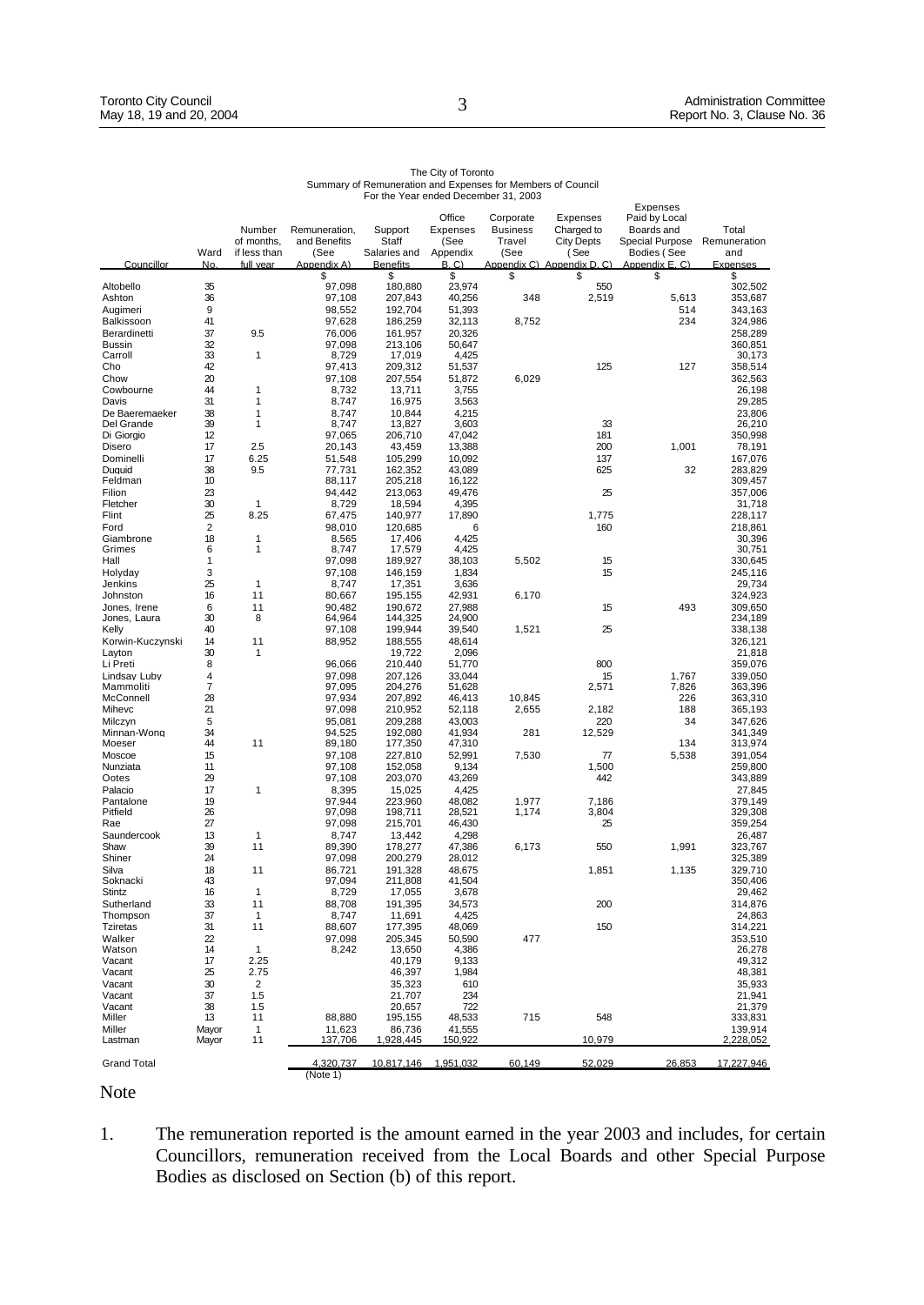## (b) Council Appointees to Local Boards and Other Special Purpose Bodies

The remuneration and expenses summarized below have been paid by the respective local board or other special purpose body. The amounts pertaining to members of Council are included in the summary on Section (a). Members of Council are indicated by a single asterisk (\*). The authority for these payments is listed on Appendix G.

|                                                   | Remuneration           |                 |
|---------------------------------------------------|------------------------|-----------------|
|                                                   | as Member of Local     |                 |
|                                                   | Board or Other Special |                 |
|                                                   | Purpose Body           | <b>Expenses</b> |
|                                                   | \$                     |                 |
| Alumnae Theatre Company, Board of Management      | nil                    | nil             |
| Arenas                                            |                        |                 |
| <b>Forest Hill Memorial Arena</b>                 | nil                    | nil             |
| George Bell Arena                                 | nil                    | nil             |
| <b>Leaside Memorial Community Gardens</b>         | nil                    | nil             |
| McCormick Arena                                   | nil                    | nil             |
| Moss Park Arena                                   | nil                    | nil             |
| North Toronto Memorial Arena                      | nil                    | nil             |
| Ted Reeve Arena                                   | nil                    | nil             |
| William H. Bolton Arena                           | nil                    | nil             |
| Art Gallery of Ontario                            | nil                    | nil             |
| Association of Municipalities of Ontario          | nil                    | nil             |
| Balmy Beach Park, Board of Management             | nil                    | nil             |
| <b>Baycrest Centre for Geriatric Care</b>         | nil                    | nil             |
| <b>Bridgepoint Health</b>                         | nil                    | nil             |
| Bring Back the Don Task Force                     | nil                    | nil             |
| Campbell<br>House<br>(Sir)<br>William<br>Campbell | nil                    | nil             |
| Foundation)                                       |                        |                 |
| 192 Carlton Street, Board of Management           | nil                    | nil             |
| Committees of Adjustment                          |                        |                 |
| Etobicoke                                         |                        |                 |
| R. Ciupa                                          | 5,400.00               | 529.12          |
| D. Godley                                         | 4,800.00               | 11.88           |
| R. Jennings                                       | 4,800.00               | 338.36          |
| T. Melnyk                                         | 5,100.00               | 536.94          |
| L. Rizzuti                                        | 5,100.00               | nil             |
|                                                   |                        |                 |
| Humber/York                                       |                        |                 |
| A. Bushby                                         | 6,300.00               | 137.79          |
| V. Ferreira                                       | 5,700.00               | nil             |
| R. Florio                                         | 5,100.00               | nil             |
| C. Marques                                        | 6,000.00               | 244.44          |
| G. Severino                                       | 6,000.00               | nil             |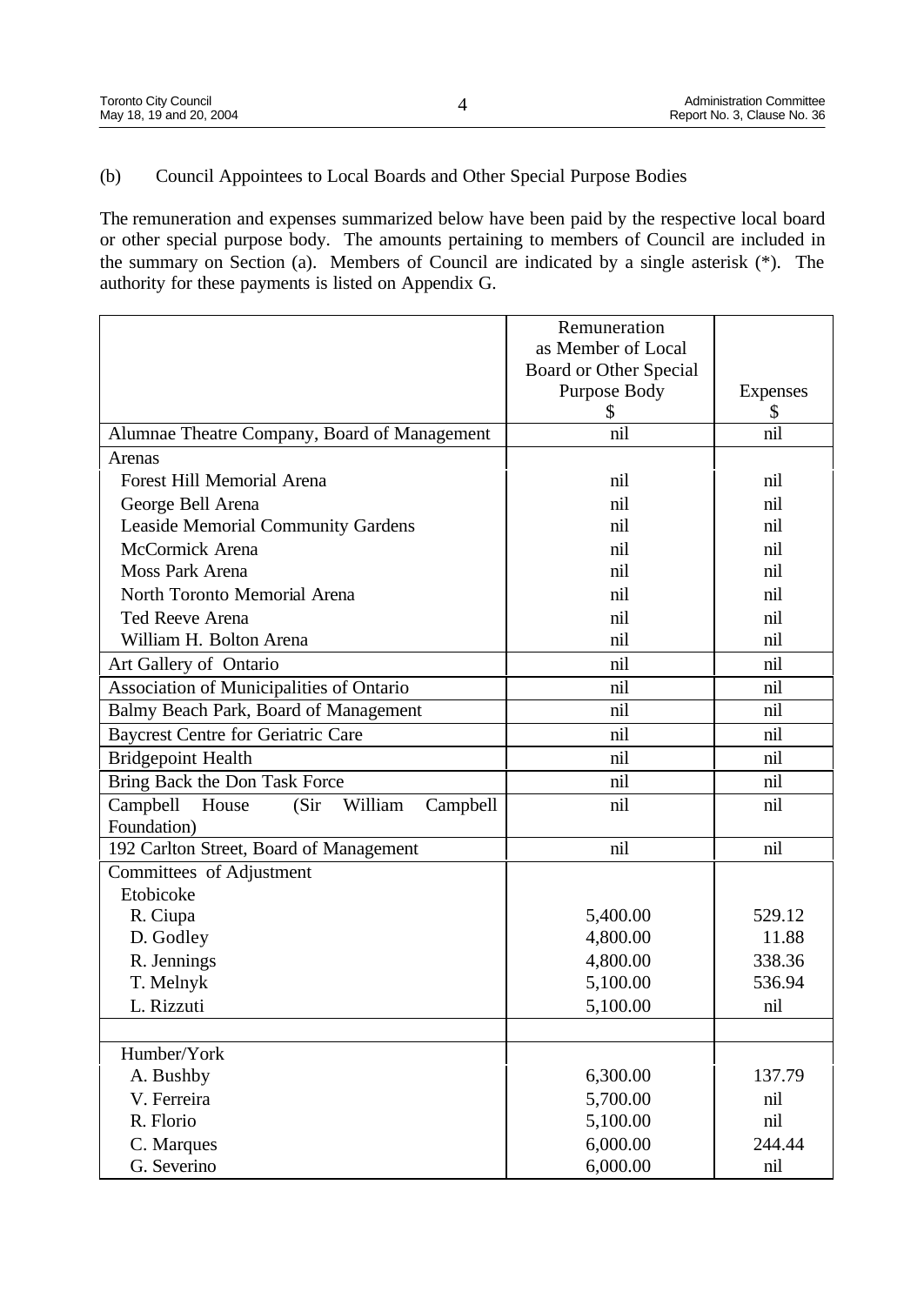|                                          | Remuneration           |          |
|------------------------------------------|------------------------|----------|
|                                          | as Member of Local     |          |
|                                          | Board or Other Special |          |
|                                          | Purpose Body           | Expenses |
|                                          | S                      | S        |
|                                          |                        |          |
| Midtown                                  |                        |          |
| M. Clark                                 | 6,300.00               | 106.68   |
| K. Gardner                               | 6,600.00               | nil      |
| E. O'Connor                              | 5,700.00               | nil      |
| G. Potter                                | 5,700.00               | 45.36    |
| W. Steele                                | 5,700.00               | 87.78    |
| North York                               |                        |          |
| M. Berger                                | 3,600.00               | 34.44    |
| A. Grittani                              | 5,799.96               | 127.44   |
| L. McGuiness                             | 3,600.00               | 128.52   |
| J. Mizzoni                               | 3,600.00               | 91.98    |
| P. Valenti                               | 3,600.00               | 39.06    |
|                                          |                        |          |
| Scarborough                              |                        |          |
| H. Barron                                | 2,700.00               | 178.64   |
| J. Henderson                             | 3,900.00               | 340.04   |
| <b>B.</b> Manget                         | 3,900.00               | 291.40   |
| L. Miskin                                | 3,900.00               | 514.24   |
| C. Rodrigo                               | 4,200.00               | nil      |
|                                          |                        |          |
| <b>Toronto/East York</b>                 |                        |          |
| U. Colgrass                              | 6,300.00               | 555.25   |
| F.D. Costa                               | 5,700.00               | nil      |
| G. Hislop                                | 6,600.00               | 71.00    |
| M. Kosny                                 | 6,600.00               | nil      |
| G. Vasilopoulos                          | 6,600.00               | 452.34   |
| <b>Community Centres</b>                 |                        |          |
| <b>Applegrove Community Complex</b>      | nil                    | nil      |
| <b>Cecil Community Centre</b>            | nil                    | nil      |
| <b>Central Eglinton Community Centre</b> | nil                    | nil      |
| 519 Church Street Community Centre       | nil                    | nil      |
| <b>Community Centre 55</b>               | nil                    | nil      |
| Eastview Neighbourhood Community Centre  | nil                    | nil      |
| Harbourfront Community Centre            | nil                    | nil      |
| Ralph Thornton Community Centre          | nil                    | nil      |
| <b>Scadding Court Community Centre</b>   | nil                    | nil      |
| Swansea Town Hall Community Centre       | nil                    | nil      |
|                                          |                        |          |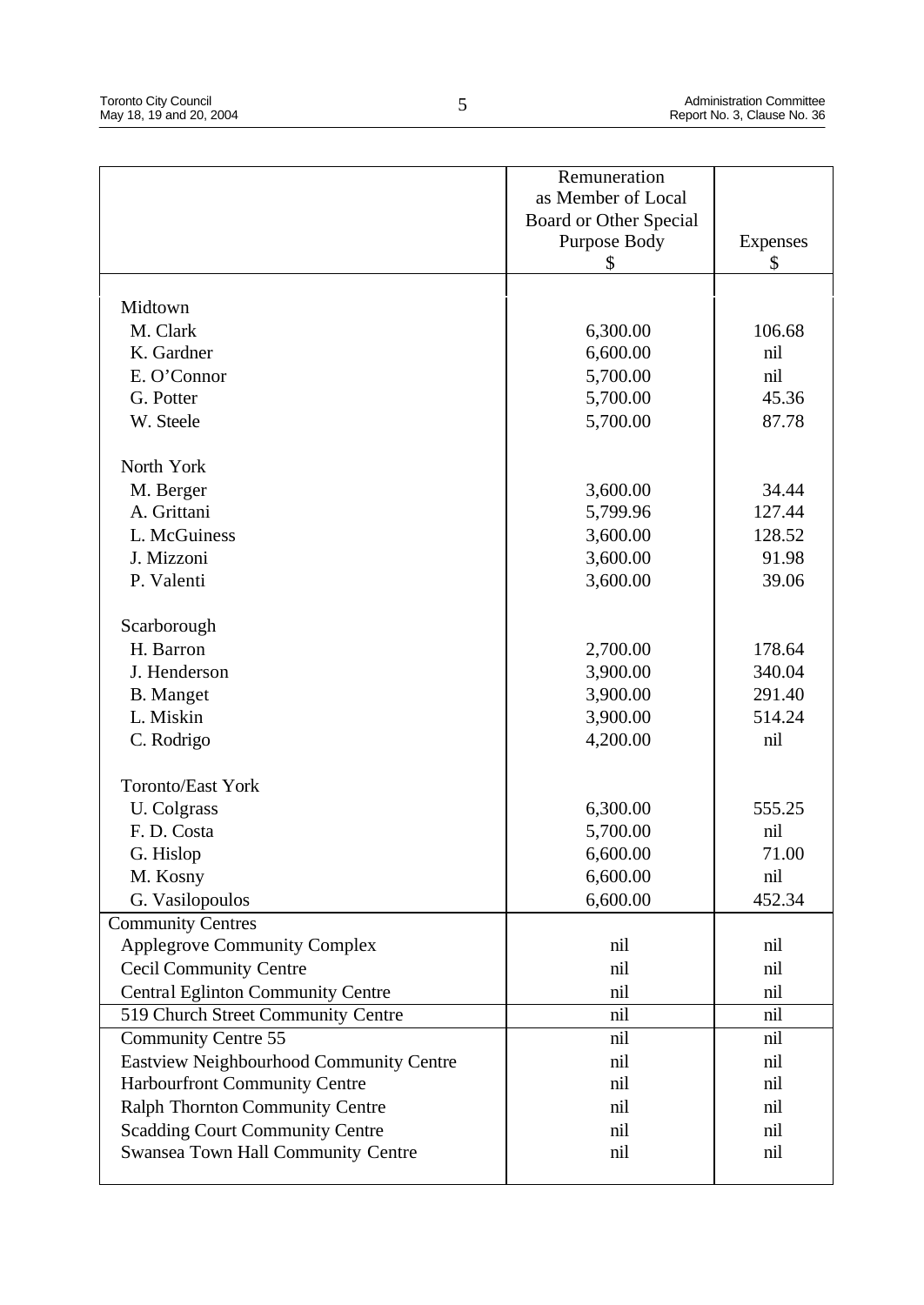|                                                      | Remuneration           |                 |
|------------------------------------------------------|------------------------|-----------------|
|                                                      | as Member of Local     |                 |
|                                                      | Board or Other Special |                 |
|                                                      | Purpose Body           | <b>Expenses</b> |
|                                                      | \$                     | \$              |
| Crescent Town Club Inc.                              |                        |                 |
| B. Dale                                              | 500.00                 | nil             |
| Design Exchange                                      | nil                    | nil             |
| <b>Enwave District Energy Limited</b>                |                        |                 |
| H. Reisman                                           | 13,500.00              | 137.72          |
| R. Stenzler                                          | 37,500.00              | 99.76           |
| Eva's Initiatives                                    | nil                    | nil             |
| <b>Examining Board</b>                               |                        |                 |
| J. Baird                                             | 2,028.75               | nil             |
| J. Cado                                              | 2,056.00               | nil             |
| B. Carrigan                                          | 2,705.00               | nil             |
| D. Lee                                               | 2,570.00               | nil             |
| C. Robinson                                          | 2,705.00               | nil             |
| M. Rosenberg                                         | 2,056.00               | nil             |
| W. Ruhig                                             | 2,705.00               | nil             |
| E. Tipping                                           | 1,515.00               | nil             |
| D. Todd                                              | 1,515.00               | nil             |
| <b>Exhibition Place</b>                              |                        |                 |
| <b>Canadian National Exhibition Association</b>      | nil                    | nil             |
|                                                      |                        |                 |
| <b>Canadian National Exhibition Association</b>      | nil                    | nil             |
| Municipal Section of the Membership                  |                        |                 |
|                                                      |                        |                 |
| <b>Exhibition Place, Board of Governors</b>          |                        |                 |
| S. Sniderman                                         | nil                    | 508.59          |
| *M. Silva                                            | nil                    | 1,134.51        |
| Good Neighbour's Club                                | nil                    | nil             |
| Harbourfront Centre Board of Management              | nil                    | nil             |
| Heritage Toronto                                     | nil                    | nil             |
| Hummingbird Centre for the Performing Arts           |                        |                 |
| M. Makin                                             | nil                    | 1,000.00        |
| <b>International Council for Local Environmental</b> | nil                    | nil             |
| <b>Initiatives World Secretariat</b>                 |                        |                 |
| Lorraine Kimsa Theatre for Young People              | nil                    | nil             |
| (formerly Young People's Theatre)                    |                        |                 |
| Metropolitan Toronto Pension Fund                    |                        |                 |
| M. Jory                                              | 7,499.00               | nil             |
| Metropolitan Toronto Police Benefit Fund             |                        |                 |
| M. Jory                                              | 7,499.00               | nil             |
| Mount Sinai Hospital                                 | nil                    | nil             |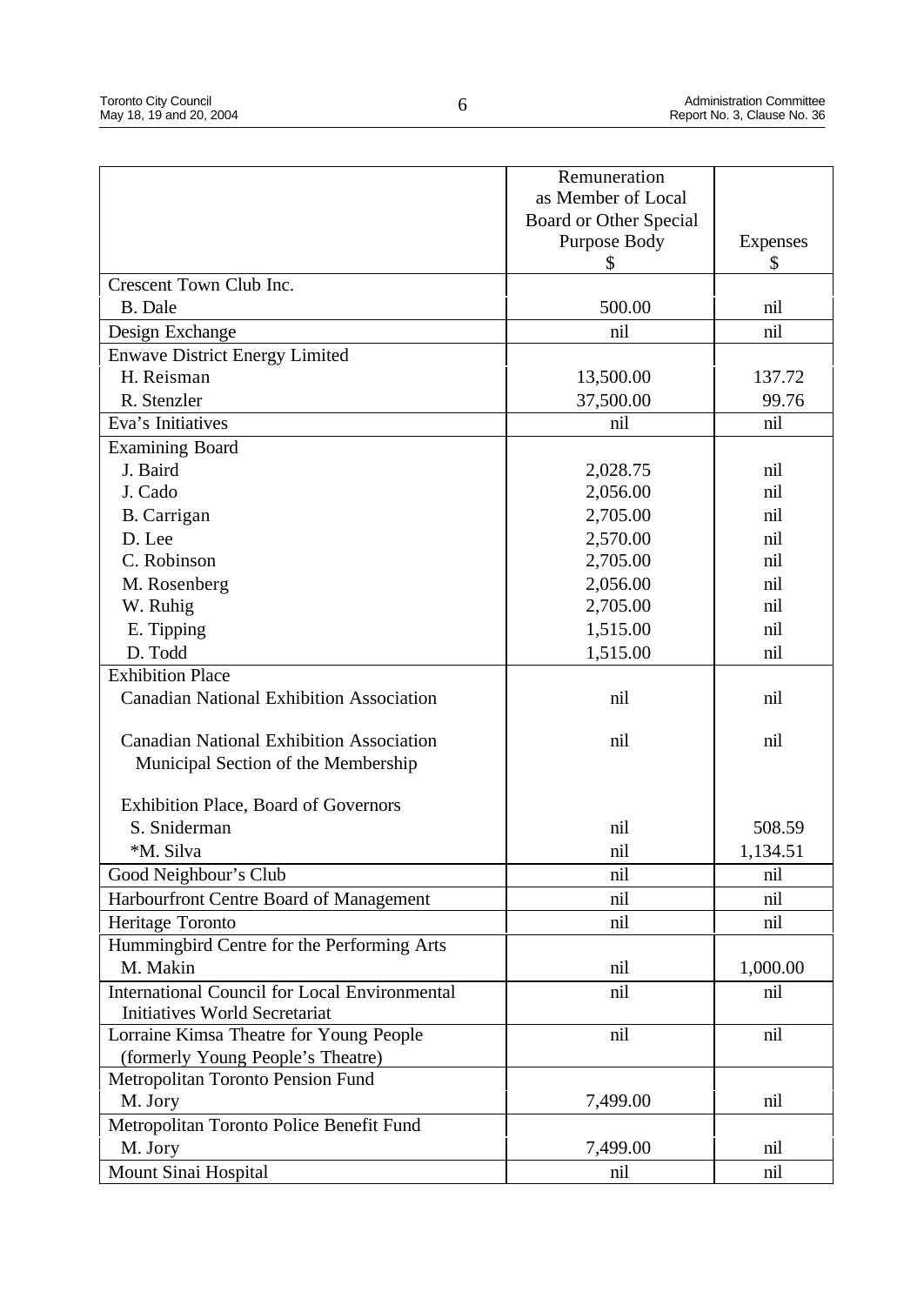|                                           | Remuneration           |                 |
|-------------------------------------------|------------------------|-----------------|
|                                           | as Member of Local     |                 |
|                                           | Board or Other Special |                 |
|                                           | Purpose Body           | <b>Expenses</b> |
| Museum Boards                             | \$                     | \$              |
| Colborne Lodge/Mackenzie House/Spadina    | nil                    | nil             |
|                                           |                        |                 |
| Collection & Conservation                 | nil                    | nil             |
| Fort York                                 | nil                    | nil             |
| Gibson House/Zion School House            | nil                    | nil             |
| Montgomery's Inn                          | nil                    | nil             |
| <b>Scarborough Historical Museum</b>      | nil                    | nil             |
| <b>Todmorden Mills</b>                    | nil                    | nil             |
| <b>York Museum</b>                        | nil                    | nil             |
| <b>Property Standard Committees</b>       |                        |                 |
| <b>B.</b> Dalton                          | 450.00                 | nil             |
| A. Davis                                  | 225.00                 | nil             |
| W. Dolan                                  | 150.00                 | nil             |
| J.D. Dunn                                 | 300.00                 | nil             |
| E. Emeagwara                              | 375.00                 | nil             |
| N. Ettinger                               | 375.00                 | nil             |
| <b>B.</b> Ewles                           | 300.00                 | nil             |
| R. Gillis                                 | 375.00                 | nil             |
| L. Nolan                                  | 150.00                 | nil             |
| M. Sadowski                               | 525.00                 | nil             |
| N. Smith                                  | 450.00                 | nil             |
| D. Strelchuk                              | 600.00                 | nil             |
| D. Topp                                   | 150.00                 | nil             |
| E. Walton                                 | 375.00                 | nil             |
| W. Wilson                                 | 675.00                 | nil             |
| O. Zuhtu                                  | 375.00                 | nil             |
| Rooming House Hearing Committee           |                        |                 |
| F. Breeze                                 | 4,140.00               | nil             |
| Runnymede Chronic Care Hospital, Board of | nil                    | nil             |
| Directors                                 |                        |                 |
| The Scarborough Hospital                  | nil                    | nil             |
| <b>Sinking Fund Committee</b>             |                        |                 |
| J. Black                                  | 4,913.00               | nil             |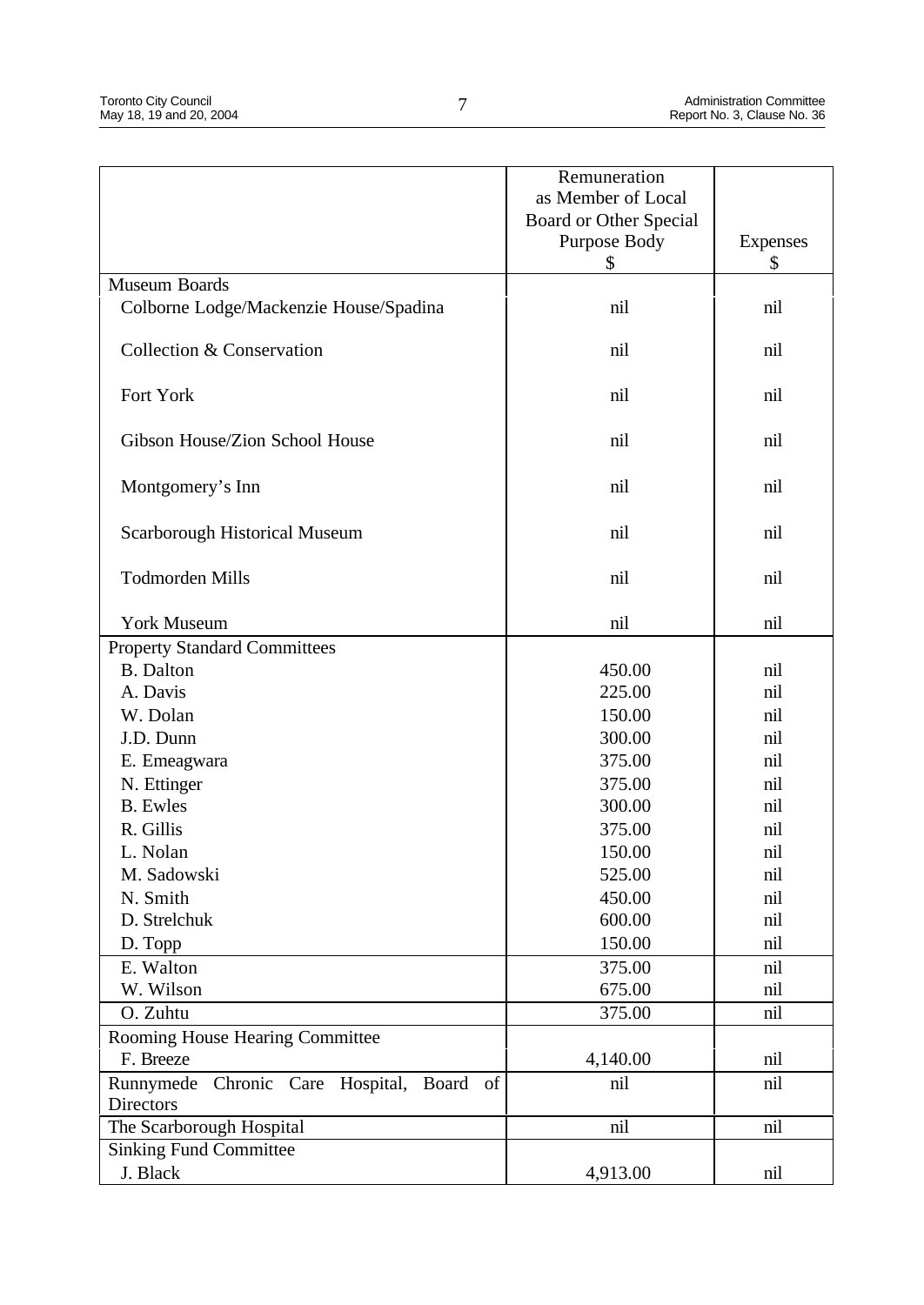|                                                 | Remuneration           |                 |
|-------------------------------------------------|------------------------|-----------------|
|                                                 | as Member of Local     |                 |
|                                                 | Board or Other Special |                 |
|                                                 | Purpose Body           | <b>Expenses</b> |
|                                                 | \$                     | \$              |
| J. Claydon                                      | 4,913.00               | nil             |
| L. Thompson                                     | 4,913.00               | nil             |
| St. Lawrence Centre for the Arts                | nil                    | nil             |
| <b>Taxicab Advisory Committee</b>               |                        |                 |
| G. Dhir                                         | 750.00                 | nil             |
| W. Khan                                         | 750.00                 | nil             |
| S. Mughal                                       | 900.00                 | nil             |
| M. Niazi                                        | 300.00                 | nil             |
| K. Singh                                        | 750.00                 | nil             |
| D. Taylor                                       | 600.00                 | nil             |
| K. S. Virk                                      | 750.00                 | nil             |
| <b>Thistletown Multi-Service Centre</b>         | nil                    | nil             |
| <b>Toronto Arts Council</b>                     | nil                    | nil             |
| Toronto Atmospheric Fund                        | nil                    | nil             |
| <b>Toronto Board of Health</b>                  |                        |                 |
| H. Chan                                         | 875.00                 | nil             |
| B. Hyndman                                      | 1,750.00               | nil             |
| <b>B.</b> Mackay                                | 1,500.00               | nil             |
| R. Pellizzari                                   | 1,000.00               | 262.00          |
| N. Peters                                       | 625.00                 | nil             |
| M. Stefanini                                    | 875.00                 | nil             |
| L. Zaslofsky                                    | 1,875.00               | nil             |
| Toronto Centre for the Arts Advisory Committee  | nil                    | nil             |
| (formerly NYPACC Advisory Committee)            |                        |                 |
| Toronto Civic Employees' Pension & Benefit Fund |                        |                 |
| S. Budden                                       | 7,500.00               | nil             |
| <b>Toronto Community Housing Corporation</b>    |                        |                 |
| S. Bajpai                                       | nil                    | 517.48          |
| J. Brewin                                       | 10,000.00              | nil             |
| *B. Duguid                                      | nil                    | 32.33           |
| I. Ing                                          | 2,998.25               | 173.12          |
| *G. Mammoliti                                   | nil                    | 75.29           |
| V. Latchford                                    | nil                    | 459.76          |
| J. Metson                                       | 5,500.00               | 900.31          |
| P. Milton                                       | 5,500.00               | nil             |
| E. Todres                                       | 2,500.00               | nil             |
| N. Volk                                         | 9,406.00               | 211.51          |
| D. Zimmer                                       | 12,594.00              | 3,426.36        |
| <b>Toronto District Health Council</b>          |                        |                 |
|                                                 | nil                    | nil             |
| <b>Toronto East General Hospital</b>            | nil                    | nil             |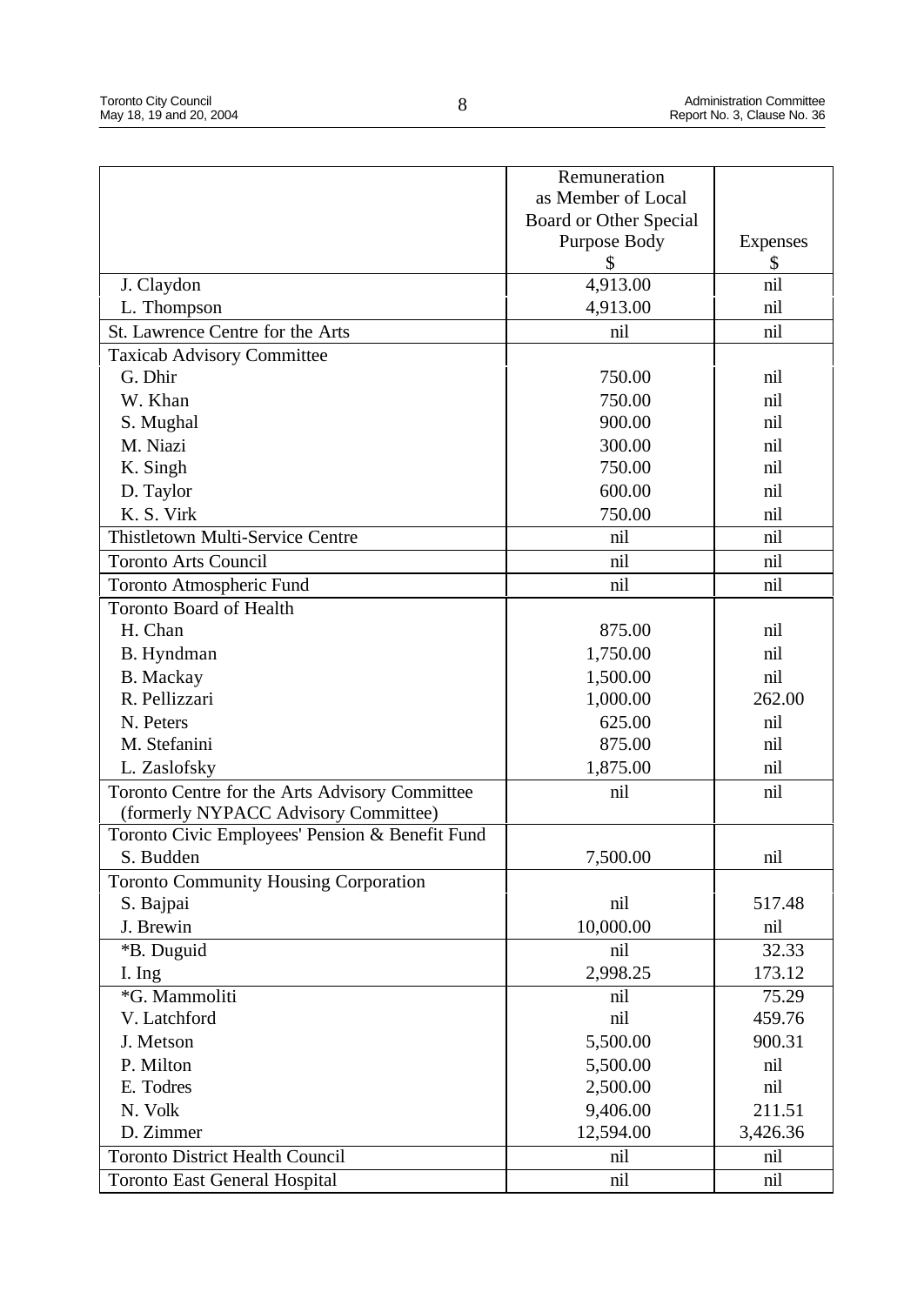|                                                   | Remuneration           |                 |
|---------------------------------------------------|------------------------|-----------------|
|                                                   | as Member of Local     |                 |
|                                                   | Board or Other Special |                 |
|                                                   | Purpose Body           | <b>Expenses</b> |
|                                                   | \$                     | \$              |
| Toronto                                           |                        |                 |
| Development<br>Corporation<br>Economic<br>(TEDCO) |                        |                 |
| S. Budd                                           | 4,000.00               | nil             |
| C. A. Downes                                      | 5,000.00               | nil             |
| D. McFadden                                       |                        | nil             |
|                                                   | 4,000.00               |                 |
| U. Powell                                         | 3,000.00               | nil             |
| C. L. Robins                                      | 5,000.00               | nil             |
| J. Villeneuve                                     | 20,000.00              | nil             |
| Toronto Fire Dept Superannuation & Benefit Fund   |                        |                 |
| D. Lyons                                          | 7,500.00               | nil             |
| <b>Toronto Humane Society</b>                     | nil                    | nil             |
| <b>Toronto Hydro Corporation</b>                  |                        |                 |
| P. Y. Atkinson                                    | 27,500.00              | nil             |
| D. Bumstead                                       | 29,500.00              | nil             |
| C. R. Copeland                                    | 75,000.00              | nil             |
| R. M. Corbin                                      | 29,500.00              | nil             |
| L. R. Cullingworth                                | 27,746.64              | nil             |
| F. Frantisak                                      | 26,500.00              | nil             |
| T. Millard                                        | 25,500.00              | nil             |
| D. M. Williams                                    | 27,500.00              | nil             |
| <b>Toronto International Film Festival Group</b>  | nil                    | nil             |
| <b>Toronto Licensing Tribunal</b>                 |                        |                 |
| M. Greenbaum                                      | 12,953.24              | nil             |
| <b>B.</b> Kinahan                                 | 12,953.24              | nil             |
| C. Longe                                          | 2,469.83               | nil             |
| G. Manios                                         | 5,465.09               | nil             |
| D. Shimski                                        | 12,528.24              | nil             |
| D. Thomas                                         | 19,140.92              | nil             |
| H. Ungerman                                       | 12,953.24              | nil             |
| M. Zaleski                                        | 6,449.43               | nil             |
| <b>Toronto Parking Authority</b>                  |                        |                 |
| S. Kumorek                                        | 7,537.00               | 795.00          |
| J. Maletich                                       | 7,537.00               | 795.00          |
| D. Roberts                                        | 10,676.00              | 795.00          |
| G.K. Soulis                                       | 7,537.00               | 2,651.43        |
| M. Tedesco                                        | 7,537.00               | 2,745.55        |
|                                                   |                        |                 |
| <b>Toronto Police Service</b>                     |                        |                 |
| N. Gardner                                        | 99,572.99              | 11,628.14       |
| *G. Lindsay Luby                                  | nil                    | 1,766.55        |
| <b>Toronto Public Library</b>                     |                        |                 |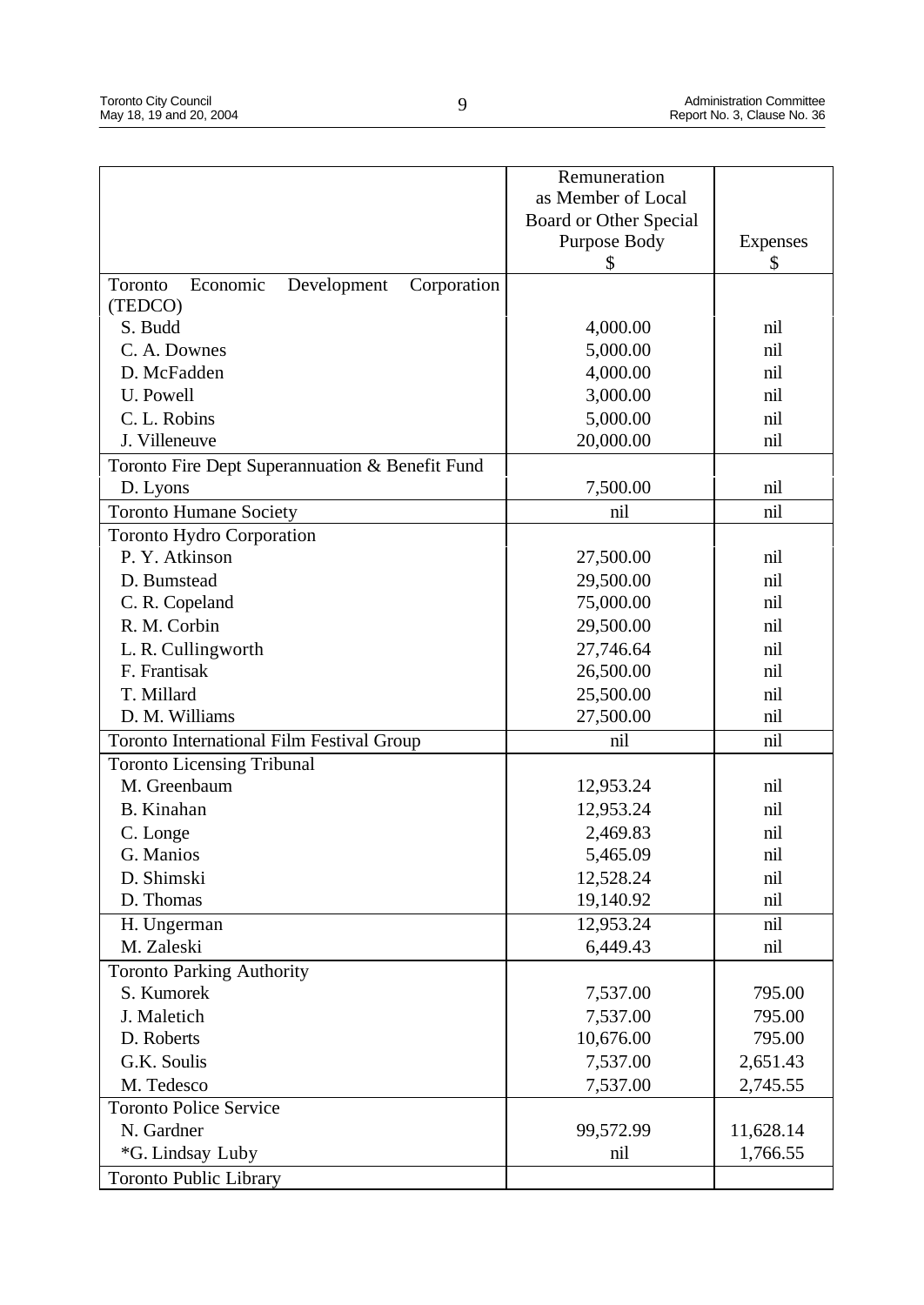|                                                                                | Remuneration           |                 |
|--------------------------------------------------------------------------------|------------------------|-----------------|
|                                                                                | as Member of Local     |                 |
|                                                                                | Board or Other Special |                 |
|                                                                                | Purpose Body           | <b>Expenses</b> |
|                                                                                | \$                     | \$              |
| *M. Augimeri                                                                   | nil                    | 187.63          |
| W. Booth                                                                       | 500.00                 | 434.83          |
| M. Brownstone                                                                  | 500.00                 | 476.03          |
| R. Goldsmith                                                                   | 500.00                 | 434.83          |
| M. Ibrahim                                                                     | 500.00                 | 403.93          |
| G. Mason                                                                       | 500.00                 | 1,629.63        |
| *J. Mihevc                                                                     | nil                    | 187.63          |
| M. Nightingale                                                                 | 500.00                 | nil             |
| M. Stephenson                                                                  | 500.00                 | 434.83          |
| M. Weisberg                                                                    | 500.00                 | 187.63          |
| The Toronto and Region Conservation Authority                                  |                        |                 |
| *M. Augimeri                                                                   | 1,444.00               | 326.25          |
| *B. Balkissoon                                                                 | 456.00                 | 234.00          |
| I. Bossons                                                                     | 1,216.00               | 334.80          |
| *R. Cho                                                                        | 456.00                 | 126.50          |
| *R. Ford (waived mileage expenses)                                             | 912.00                 | nil             |
|                                                                                | nil                    | nil             |
| *S. Hall (attended eight meetings but waived<br>per diem and mileage expenses) |                        |                 |
| *I. Jones                                                                      | 1,520.00               | 492.80          |
| *P. McConnell                                                                  | 836.00                 | 225.50          |
| *P. Milczyn                                                                    | 152.00                 | 33.75           |
| *R. Moeser                                                                     | 228.00                 | 134.00          |
| D. O'Brien                                                                     | 30,000.00              |                 |
|                                                                                | 836.00                 | 1,934.25<br>nil |
| *J. Pantalone (waived mileage expenses)<br>*S. Shaw                            | 608.00                 | 159.50          |
|                                                                                |                        |                 |
| T. Wells                                                                       | 988.00                 | 116.60          |
| <b>Toronto Transit Commission</b>                                              |                        |                 |
| *B Ashton                                                                      | nil                    | 5,613.21        |
| *B Disero                                                                      | nil                    | 1,001.41        |
| *H. Moscoe                                                                     | nil                    | 5,538.03        |
| Note: The Toronto Coach Terminal Inc. and TTC                                  |                        |                 |
| Insurance Company Ltd. reported nil payments.                                  |                        |                 |
| Toronto Zoo                                                                    |                        |                 |
| P. Evans                                                                       | nil                    | 2,609.00        |
| *G. Mammoliti                                                                  | nil                    | 7,751.00        |
| *S. Shaw                                                                       | nil                    | 1,831.00        |
| <b>Tourism Toronto</b>                                                         | nil                    | nil             |
| Town of York Historical Society                                                | nil                    | nil             |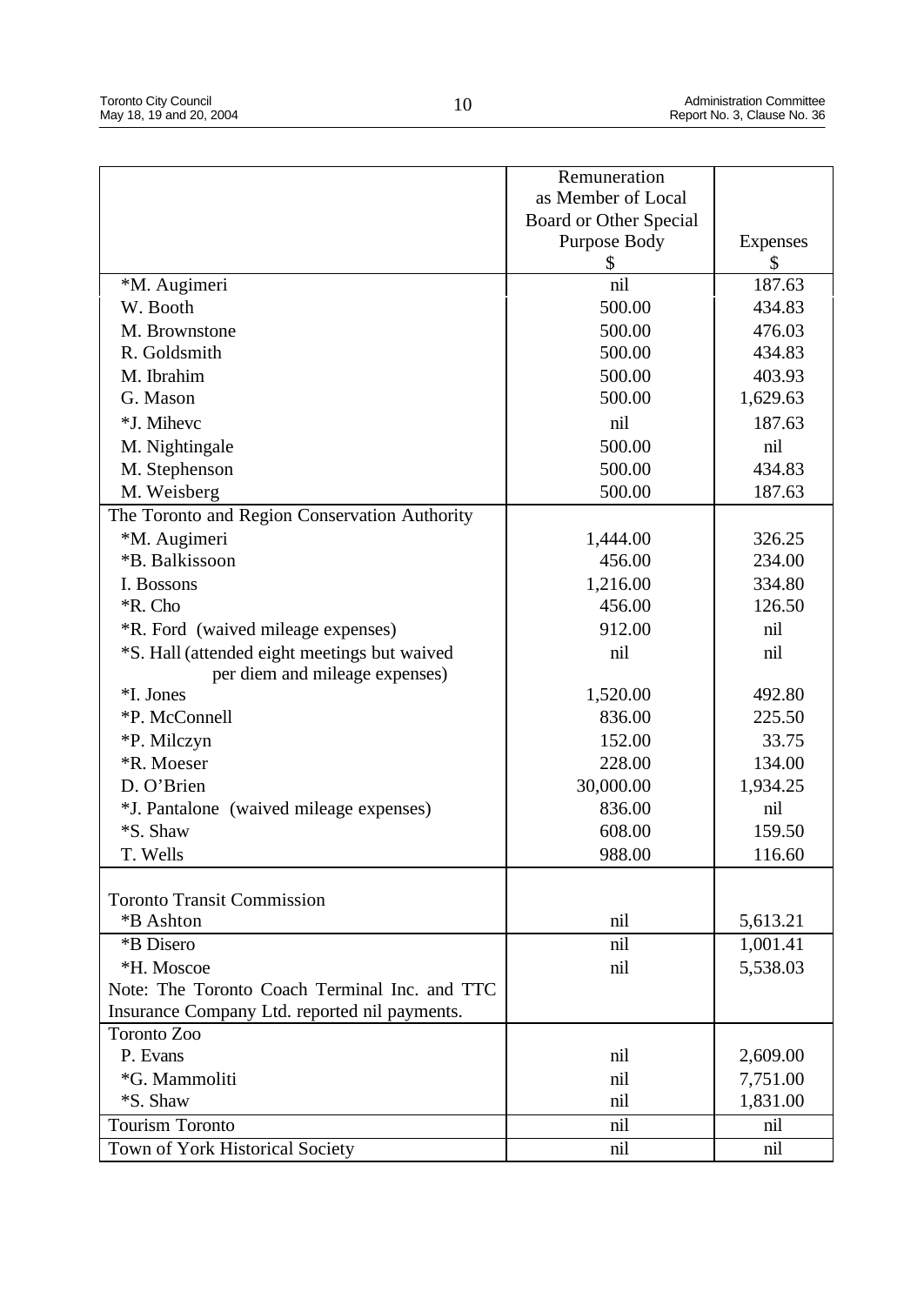|                                                  | Remuneration<br>as Member of Local<br>Board or Other Special<br>Purpose Body | Expenses |
|--------------------------------------------------|------------------------------------------------------------------------------|----------|
| Tradelink<br>Development<br>Community<br>Toronto | nil                                                                          | nil      |
| Corporation                                      |                                                                              |          |
| University Settlement Community Centre           | nil                                                                          | nil      |
| York Employees' Pension and Benefit Fund         | nil                                                                          | nil      |
| Committee                                        |                                                                              |          |

With regard to the Toronto and Region Conservation Authority, under the terms of section 37 of the Conservation Authorities Act, the Authority can pay salaries and expenses of its members upon approval of the Ontario Municipal Board. The Authority has obtained this approval and confirmed as having paid the remuneration and expenses reported above to members appointed by Council for the year 2003. It should be noted that Council, at its meeting of April 16 to 18, 2002, in adopting Clause 26 of Report No. 4 of the Administration Committee adopted a recommendation that: "The individual Members of Council who are members of the Conservation Authority be requested to decline the remuneration being offered by the Conservation Authority."

## Conclusion:

This report is submitted for information purposes as required under Section No. 284(1) of the Municipal Act (S.O. 2001) and provides a statement of Remuneration and Expenses of Members of Council and of Council Appointees to Local Boards and Other Special Purpose Bodies for the year ended December 31, 2003.

## Contact Names:

Aditya Rupsingh, Manager of Accounting Services, Finance Department Tel. No. 416-392-7648, Fax. No. 416-397-0834 Email: arupsing@toronto.ca

Cam Weldon, Director of Accounting Services, Finance Department Tel. No. 416-392-8427, Fax No. 416-397-0834 Email: cweldon@toronto.ca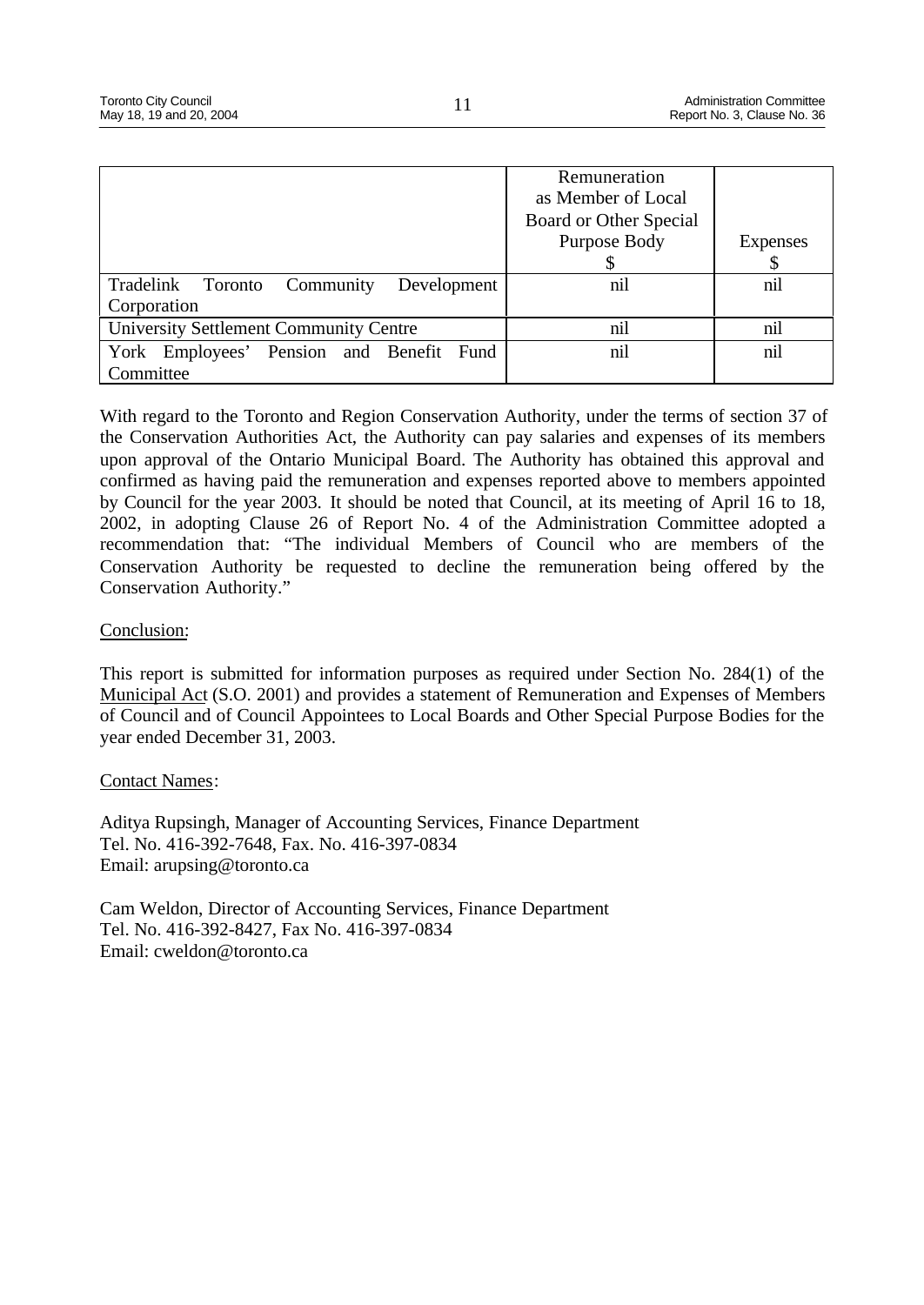## Page 1 of 21

#### City of Toronto Remuneration and Benefits for Members of Council For the year ended December 31, 2003

|                  |                |              |              |                 | Remuneration    | Remuneration          | Total        |
|------------------|----------------|--------------|--------------|-----------------|-----------------|-----------------------|--------------|
|                  | Ward           | No of        |              |                 | & Benefits Paid | Paid by Special       | Remuneration |
| Councillor       | No.            | Months       | Remuneration | <b>Benefits</b> | by the City     | <b>Purpose Bodies</b> | & Benefits   |
|                  |                |              | \$           | \$              | \$              | \$                    | \$           |
| Altobello        | 35             | 12           | 82,414       | 14,684          | 97,098          |                       | 97,098       |
| Ashton           | 36             | 12           | 82,414       | 14,694          | 97,108          |                       | 97,108       |
| Augimeri         | 9              | 12           | 82,414       | 14,694          | 97,108          | 1,444                 | 98,552       |
| Balkissoon       | 41             | 12           | 82,414       | 14,758          | 97,172          | 456                   | 97,628       |
| Berardinetti     | 37             | 9.5          | 65,678       | 10,328          | 76,006          |                       | 76,006       |
| <b>Bussin</b>    | 32             | 12           | 82,414       | 14,684          | 97,098          |                       | 97,098       |
| Carroll          | 33             | 1            | 7,262        | 1,467           | 8,729           |                       | 8,729        |
| Cho              | 42             | 12           | 82,414       | 14,543          | 96,957          | 456                   | 97,413       |
| Chow             | 20             | 12           | 82,414       | 14,694          | 97,108          |                       | 97,108       |
| Cowbourne        | 44             | 1            | 7,262        | 1,470           | 8,732           |                       | 8,732        |
| Davis            | 31             | 1            | 7,262        | 1,485           | 8,747           |                       | 8,747        |
| De Baeremaeker   | 38             | 1            | 7,262        | 1,485           | 8,747           |                       | 8,747        |
| Del Grande       | 39             | $\mathbf{1}$ | 7,262        | 1,485           | 8,747           |                       | 8,747        |
| Di Giorgio       | 12             | 12           | 82,414       | 14,651          | 97,065          |                       | 97,065       |
| Disero           | 17             | 2.5          | 16,735       | 3,408           | 20,143          |                       | 20,143       |
| Dominelli        | 17             | 6.25         | 42,944       | 8,604           | 51,548          |                       | 51,548       |
| Duguid           | 38             | 9.5          | 65,678       | 12,053          | 77,731          |                       | 77,731       |
| Feldman          | 10             | 12           | 82,414       | 5,703           | 88,117          |                       | 88,117       |
| Filion           | 23             | 12           | 82,414       | 12,028          | 94,442          |                       | 94,442       |
| Fletcher         | 30             | 1            | 7,262        | 1,467           | 8,729           |                       | 8,729        |
| Flint            | 25             | 8.25         | 56,521       | 10,954          | 67,475          |                       | 67,475       |
| Ford             | $\overline{c}$ | 12           | 82,414       | 14,684          | 97,098          | 912                   | 98,010       |
| Giambrone        | 18             | 1            | 7,262        | 1,303           | 8,565           |                       | 8,565        |
| Grimes           | 6              | $\mathbf{1}$ | 7,262        | 1,485           | 8,747           |                       | 8,747        |
| Hall             | $\mathbf{1}$   | 12           | 82,414       | 14,684          | 97,098          |                       | 97,098       |
| Holyday          | 3              | 12           | 82,414       | 14,694          | 97,108          |                       | 97,108       |
| Jenkins          | 25             | $\mathbf{1}$ | 7,262        | 1,485           | 8,747           |                       | 8,747        |
| Johnston         | 16             | 11           | 75,151       | 5,516           | 80,667          |                       | 80,667       |
| Jones, Irene     | 6              | 11           | 75,151       | 13,811          | 88,962          | 1,520                 | 90,482       |
| Jones, Laura     | 30             | 8            | 55,890       | 9,074           | 64,964          |                       | 64,964       |
| Kelly            | 40             | 12           | 82,414       | 14,694          | 97,108          |                       | 97,108       |
| Korwin-Kuczynski | 14             | 11           | 75,151       | 13,801          | 88,952          |                       | 88,952       |
| Li Preti         | 8              | 12           | 82,414       | 13,652          | 96,066          |                       | 96,066       |
| Lindsay Luby     | 4              | 12           | 82,414       | 14,684          | 97,098          |                       | 97,098       |
| Mammoliti        | $\overline{7}$ | 12           | 82,414       | 14,681          | 97,095          |                       | 97,095       |
| McConnell        | 28             | 12           | 82,414       | 14,684          | 97,098          | 836                   | 97,934       |
| Mihevc           | 21             | 12           | 82,414       | 14,684          | 97,098          |                       | 97,098       |
| Milczyn          | 5              | 12           | 82,414       | 12,515          | 94,929          | 152                   | 95,081       |
| Minnan-Wong      | 34             | 12           | 82,414       | 12,111          | 94,525          |                       | 94,525       |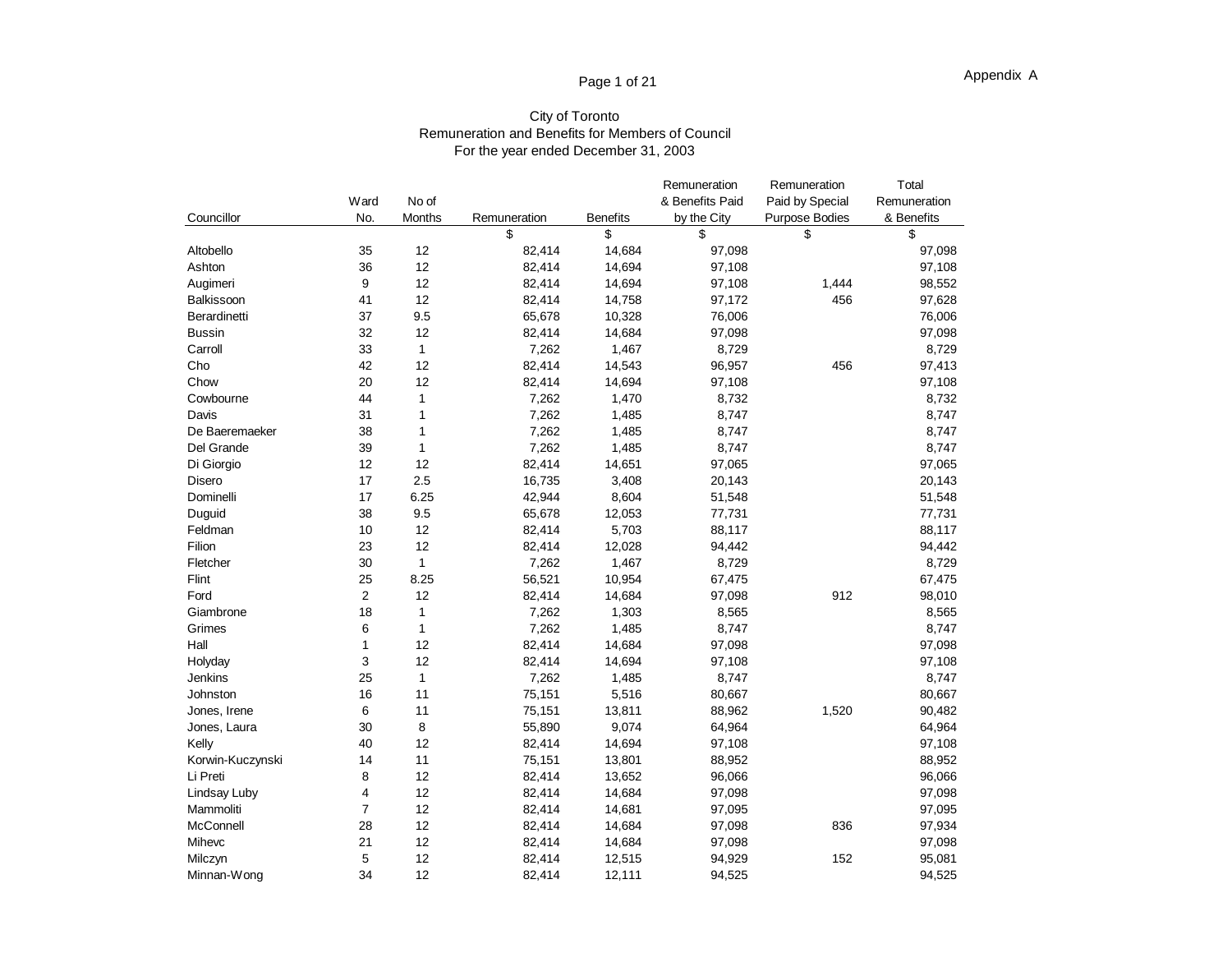## Page 2 of 21

| Councillor      | Ward<br>No. | No of<br><b>Months</b> | Remuneration     | <b>Benefits</b> | Remuneration<br>& Benefits Paid<br>by the City | Remuneration<br>Paid by Special<br><b>Purpose Bodies</b> | Total<br>Remuneration<br>& Benefits |
|-----------------|-------------|------------------------|------------------|-----------------|------------------------------------------------|----------------------------------------------------------|-------------------------------------|
|                 |             |                        | \$               | \$              | \$                                             | \$                                                       | \$                                  |
| Moeser          | 44          | 11                     | 75,151           | 13,801          | 88,952                                         | 228                                                      | 89,180                              |
| Moscoe          | 15          | 12                     | 82,414           | 14,694          | 97,108                                         |                                                          | 97,108                              |
| Nunziata        | 11          | 12                     | 82,414           | 14,694          | 97,108                                         |                                                          | 97,108                              |
| Ootes           | 29          | 12                     | 82,414           | 14,694          | 97,108                                         |                                                          | 97,108                              |
| Palacio         | 17          | 1                      | 7,262            | 1,133           | 8,395                                          |                                                          | 8,395                               |
| Pantalone       | 19          | 12                     | 82,414           | 14,694          | 97,108                                         | 836                                                      | 97,944                              |
| Pitfield        | 26          | 12                     | 82,414           | 14,684          | 97,098                                         |                                                          | 97,098                              |
| Rae             | 27          | 12                     | 82,414           | 14,684          | 97,098                                         |                                                          | 97,098                              |
| Saundercook     | 13          | 1                      | 7,262            | 1,485           | 8,747                                          |                                                          | 8,747                               |
| Shaw            | 39          | 11                     | 75,151           | 13,631          | 88,782                                         | 608                                                      | 89,390                              |
| Shiner          | 24          | 12                     | 82,414           | 14,684          | 97,098                                         |                                                          | 97,098                              |
| Silva           | 18          | 11                     | 75,151           | 11,570          | 86,721                                         |                                                          | 86,721                              |
| Soknacki        | 43          | 12                     | 82,414           | 14,680          | 97,094                                         |                                                          | 97,094                              |
| <b>Stintz</b>   | 16          | 1                      | 7,262            | 1,467           | 8,729                                          |                                                          | 8,729                               |
| Sutherland      | 33          | 11                     | 75,151           | 13,557          | 88,708                                         |                                                          | 88,708                              |
| Thompson        | 37          | 1                      | 7,262            | 1,485           | 8,747                                          |                                                          | 8,747                               |
| <b>Tziretas</b> | 31          | 11                     | 75,151           | 13,456          | 88,607                                         |                                                          | 88,607                              |
| Walker          | 22          | 12                     | 82,414           | 14,684          | 97,098                                         |                                                          | 97,098                              |
| Watson          | 14          | 1                      | 7,262            | 980             | 8,242                                          |                                                          | 8,242                               |
| Miller          | 13          | 11                     | 75,151           | 13,729          | 88,880                                         |                                                          | 88,880                              |
| Miller          | (Mayor)     | $\mathbf{1}$           | 10,172           | 1,451           | 11,623                                         |                                                          | 11,623                              |
| Lastman         | (Mayor)     | 11                     | 130,719          | 6,987           | 137,706                                        |                                                          | 137,706                             |
| Total           |             |                        | 3,694,784        | 618,505         | 4,313,289                                      | 7,448                                                    | 4,320,737                           |
|                 |             |                        | (Notes 1, 2 & 3) |                 |                                                | (Note 4)                                                 |                                     |

#### City of Toronto Remuneration and Benefits for Members of Council For the year ended December 31, 2003

Note:

1. Effective January 1, 2003, the one-third tax free portion of an Elected Official's salary was eliminated under section 283 of the Municipal Act, 2001. City Council, at its meeting on November 26, 27 and 28, 2002, adopted the recommendation of the Administration Committee (Report No.14, Clause 2) to adjust the salaries of City Councillors and Mayor, effective January 1, 2003. The adoption of the salary adjustment ensured that the Councillors and Mayor maintained their normal net pay, with a Councillor's gross salary increased to \$ 82,098, and the Mayor's salary to \$139,198.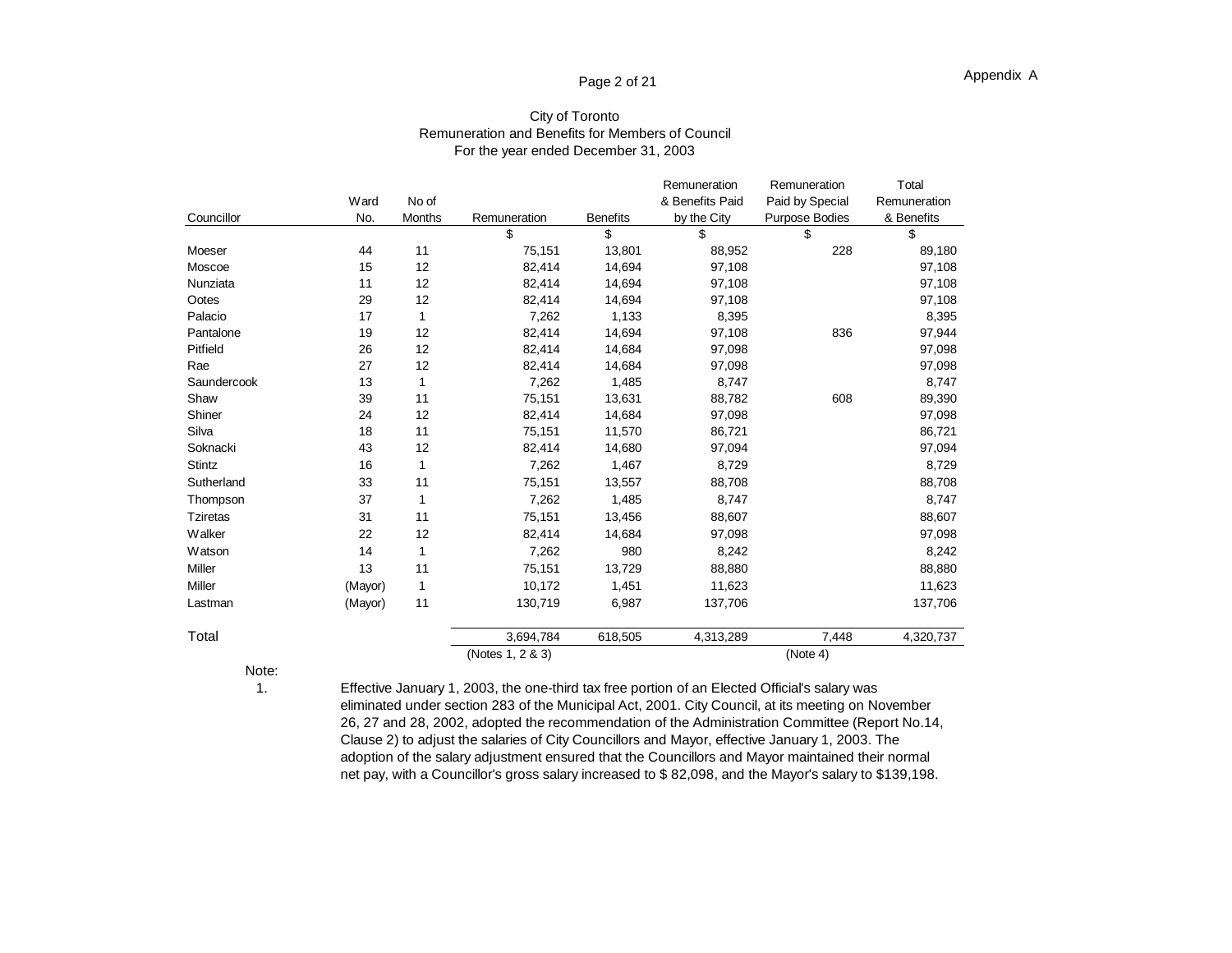## Page 3 of 21

#### City of Toronto Remuneration and Benefits for Members of Council For the year ended December 31, 2003

|            |      |                         |                                                                                            |                 | Remuneration    | Remuneration    | Total        |
|------------|------|-------------------------|--------------------------------------------------------------------------------------------|-----------------|-----------------|-----------------|--------------|
|            | Ward | No of                   |                                                                                            |                 | & Benefits Paid | Paid by Special | Remuneration |
| Councillor | No.  | Months                  | Remuneration                                                                               | <b>Benefits</b> | by the City     | Purpose Bodies  | & Benefits   |
|            |      |                         | \$                                                                                         | \$              | \$              | \$              | \$           |
| 2.         |      |                         | Councillors who did not seek re-election or were not re-elected were entitled to severance |                 |                 |                 |              |
|            |      | remuneration as follow: |                                                                                            |                 |                 |                 |              |
|            |      |                         |                                                                                            |                 | Paid            | Payable         |              |
|            |      |                         | Name                                                                                       | Entitlement     | 2003            | 2004            |              |
|            |      |                         |                                                                                            | \$              | \$              | \$              |              |
|            |      |                         | Disero                                                                                     | 82,098          | 82,098          |                 |              |
|            |      |                         | Dominelli                                                                                  | 3,599           | 3,599           |                 |              |
|            |      |                         | Flint                                                                                      | 82,098          | 82,098          |                 |              |
|            |      |                         | Johnston                                                                                   | 82,098          |                 | 82,098          |              |
|            |      |                         | Jones, I.                                                                                  | 82,098          |                 | 82,098          |              |
|            |      |                         | Jones, L.                                                                                  | 4,667           |                 | 4,667           |              |
|            |      |                         | Korwin-Kucynski                                                                            | 82,098          | 30,000          | 52,098          |              |
|            |      |                         | Lastman                                                                                    | 139,198         |                 | 139,198         |              |
|            |      |                         | Layton                                                                                     | 55,872          | 55,872          |                 |              |
|            |      |                         | Moeser                                                                                     | 82,098          |                 | 82,098          |              |
|            |      |                         | Shaw                                                                                       | 82,098          |                 | 82,098          |              |
|            |      |                         | Silva                                                                                      | 61,573          |                 | 61,573          |              |
|            |      |                         | Sutherland                                                                                 | 20,524          | 20,524          |                 |              |
|            |      |                         | Tziretas                                                                                   | 13,683          |                 | 13,683          |              |
|            |      |                         |                                                                                            | 873,802         | 274,191         | 599,611         |              |

The 2003 payments are not included in the remuneration reported above.

The severance entitlement is equal to one-twelfth of the annual remuneration of the eligible Member for each year of consecutive service to a maximum of twelve (12) years. An eligible Member is a person who has served for a minimum period of thirty (30) days.

- 3. The following Councillors donated or reimbursed a portion of the remuneration received in 2003: Councillor Soknacki donated \$ 12,113 to the City, and Councillor Berardinetti paid back \$ 2,216 for his leave of absence during the provincial election campaign.
- 4. The remuneration was paid by the Toronto and Region Conservation Authority. The per diem rate is \$ 76 per meeting attended per twenty-four hour period.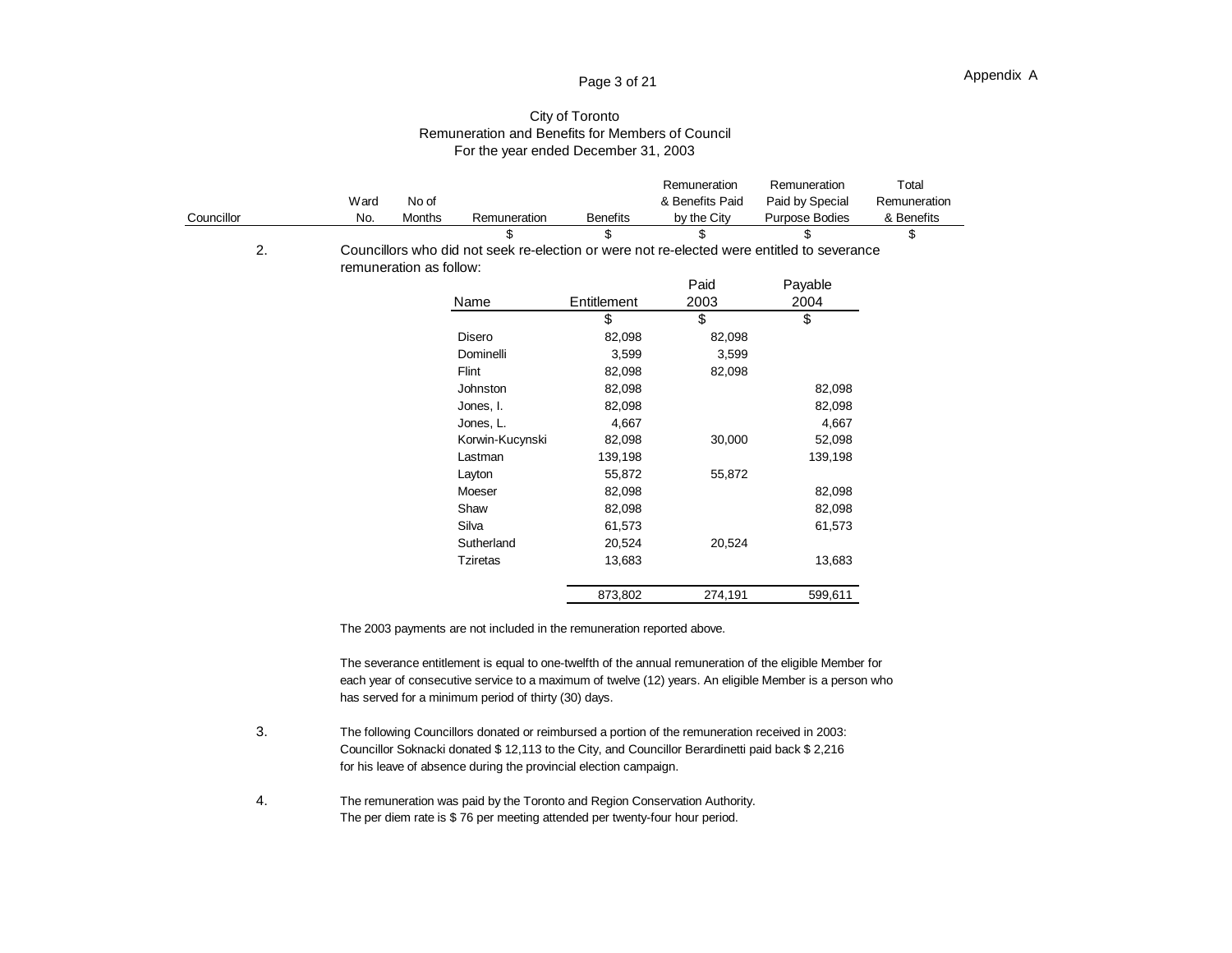## Page 4 of 21

#### City of Toronto Councillors' Office Expenses For the year ended December 31, 2003

| Councillor       | Ward<br>No.    | No of<br><b>Months</b> | Staff<br><b>Salaries</b><br>& Benefits/<br>Overtime | Office<br>Furniture,<br>Equipment<br>& Supplies | Transp.,<br>Mileage &<br>Parking | Printing<br>Postage &<br>Courier | Cellular<br>Phones &<br>Pagers | Constcy./<br><b>Business</b><br>Meeting<br>Expenses | Civic Centre/<br>City hall<br>Rent &<br>Constcy.<br>Office<br>Expenses | Advtsg.<br>and<br>Promotion | Professional<br>& Technical<br>Services | Travel<br>(See<br>Appendix C) | Other                    | Total  | 2003<br>Individual<br>Office<br><b>Budget</b> |
|------------------|----------------|------------------------|-----------------------------------------------------|-------------------------------------------------|----------------------------------|----------------------------------|--------------------------------|-----------------------------------------------------|------------------------------------------------------------------------|-----------------------------|-----------------------------------------|-------------------------------|--------------------------|--------|-----------------------------------------------|
|                  |                |                        | \$                                                  | \$                                              | \$                               | \$                               | \$                             | \$                                                  | \$                                                                     | \$                          | \$                                      | \$                            | \$                       | \$     | $\mathfrak{L}$                                |
| Altobello        | 35             | 12                     | $\blacksquare$                                      | 3,468                                           | 195                              | 17,030                           | 489                            | 1,566                                               | $\blacksquare$                                                         | 1,226                       | ÷,                                      | $\blacksquare$                | $\overline{\phantom{a}}$ | 23,974 | 53,100                                        |
| Ashton           | 36             | 12                     | 2,330                                               | 4,113                                           | 1,680                            | 19,425                           | 1,117                          | 1,041                                               | 5,744                                                                  | 3,650                       | 216                                     | $\blacksquare$                | 940                      | 40,256 | 53,100                                        |
| Augimeri         | 9              | 12                     | $\sim$                                              | 9,145                                           | 912                              | 24,048                           | 1,390                          | 3,132                                               | 2,525                                                                  | 876                         | 937                                     | 3,342                         | 5,086                    | 51,393 | 53,100                                        |
| Balkissoon       | 41             | 12                     | $\blacksquare$                                      | 4,424                                           | 2,549                            | 14,388                           | 389                            | 2,755                                               | 2,005                                                                  | 2,376                       | $\overline{\phantom{a}}$                | $\blacksquare$                | 3,227                    | 32,113 | 53,100                                        |
| Berardinetti     | 37             | 9.5                    | 7,950                                               | 876                                             | 28                               | 7,975                            | 475                            | $\sim$                                              | 1,530                                                                  | 717                         | $\blacksquare$                          | $\overline{\phantom{a}}$      | 775                      | 20,326 | 42,539                                        |
| <b>Bussin</b>    | 32             | 12                     | 14,757                                              | 5,015                                           | 873                              | 8,597                            | 2,052                          | 2,233                                               | $\blacksquare$                                                         | 10,256                      | 978                                     | $\overline{\phantom{a}}$      | 5,886                    | 50,647 | 53,100                                        |
| Carroll          | 33             | $\mathbf{1}$           | $\overline{\phantom{a}}$                            | 1,848                                           | 175                              | 1,960                            | 197                            | 132                                                 | $\overline{\phantom{a}}$                                               | 113                         | $\overline{\phantom{a}}$                |                               |                          | 4,425  | 4,425                                         |
| Cho              | 42             | 12                     | $\blacksquare$                                      | 3,454                                           | 1,176                            | 35,133                           | 1,311                          | 6,531                                               | $\blacksquare$                                                         | 3,280                       | $\sim$                                  | $\overline{\phantom{a}}$      | 652                      | 51,537 | 53,100                                        |
| Chow             | 20             | 12                     | $\blacksquare$                                      | 5,537                                           | 1,465                            | 29,031                           | 4,313                          | 1,969                                               | $\overline{\phantom{a}}$                                               | 4,137                       | 4,570                                   |                               | 850                      | 51,872 | 53,100                                        |
| Cowbourne        | 44             | $\mathbf{1}$           | $\overline{\phantom{a}}$                            | 2,225                                           | $\sim$                           | 802                              | $\sim$                         | $\sim$                                              | $\blacksquare$                                                         | 317                         | $\overline{\phantom{a}}$                | $\overline{\phantom{a}}$      | 411                      | 3,755  | 4,425                                         |
| Davis            | 31             | $\mathbf{1}$           | $\blacksquare$                                      | 1,650                                           | 130                              | 662                              | 268                            | 162                                                 | 400                                                                    | 291                         |                                         |                               |                          | 3,563  | 4,425                                         |
| De Baeremaeker   | 38             | $\mathbf{1}$           | $\blacksquare$                                      | 2,952                                           | $\sim$                           | 1,263                            | $\sim$                         | $\sim$                                              | $\sim$                                                                 | $\overline{\phantom{a}}$    | ٠                                       |                               | $\overline{\phantom{a}}$ | 4,215  | 4,425                                         |
| Del Grande       | 39             | $\mathbf{1}$           | $\blacksquare$                                      | 1,638                                           | 220                              | 1,477                            | 53                             | $\sim$                                              | 215                                                                    | $\overline{\phantom{a}}$    |                                         |                               |                          | 3,603  | 4,425                                         |
| Di Giorgio       | 12             | 12                     | 4,944                                               | 2,216                                           | 12                               | 17,699                           | 503                            | 1,586                                               | 10,568                                                                 | 1,291                       | 328                                     | $\overline{\phantom{a}}$      | 7,895                    | 47,042 | 53,100                                        |
| Disero           | 17             | 2.5                    | 3,109                                               | 1,415                                           | 34                               | 7,108                            | 398                            | 333                                                 | 121                                                                    | 195                         | $\blacksquare$                          |                               | 675                      | 13,388 | 10,839                                        |
| Dominelli        | 17             | 6.25                   | $\blacksquare$                                      | 1,087                                           | 55                               | 8,046                            | 88                             | 437                                                 | 247                                                                    | 82                          | $\overline{\phantom{a}}$                | $\overline{\phantom{a}}$      | 50                       | 10,092 | 27,814                                        |
| Duguid           | 38             | 9.5                    | 88                                                  | 2,259                                           | 815                              | 29,628                           | 3,088                          | 2,169                                               | 1,530                                                                  | 1,805                       | 365                                     | 342                           | 1,000                    | 43,089 | 42,539                                        |
| Feldman          | 10             | 12                     | $\blacksquare$                                      | 3,594                                           | 998                              | 2,323                            | 1,360                          | 1,994                                               | 4,452                                                                  | 1,041                       | 360                                     | $\overline{\phantom{a}}$      | $\blacksquare$           | 16,122 | 53,100                                        |
| Filion           | 23             | 12                     | 20,928                                              | 3,655                                           | 553                              | 13,704                           | 2,657                          | 2,260                                               | 4,386                                                                  | 614                         | 94                                      | $\overline{\phantom{a}}$      | 625                      | 49,476 | 53,100                                        |
| Fletcher         | 30             | $\mathbf{1}$           | 2,068                                               | 469                                             | 64                               | 1,263                            | $\blacksquare$                 | $\sim$                                              | $\sim$                                                                 | 257                         | 274                                     | $\overline{\phantom{a}}$      | $\sim$                   | 4,395  | 4,425                                         |
| Flint            | 25             | 8.25                   | ٠                                                   | 1,839                                           | 1,795                            | 9,530                            | 218                            | 1,113                                               | 2,520                                                                  | 392                         | 308                                     |                               | 175                      | 17,890 | 35,790                                        |
| Ford             | $\overline{2}$ | 12                     | $\blacksquare$                                      | $\overline{4}$                                  | $\sim$                           | 2                                | $\sim$                         | $\sim$                                              | $\sim$                                                                 | $\sim$                      | ÷,                                      | $\overline{\phantom{a}}$      | $\overline{\phantom{a}}$ | 6      | 53,100                                        |
| Giambrone        | 18             | $\mathbf{1}$           |                                                     | 682                                             | 15                               | 3,068                            | $\overline{\phantom{a}}$       | $\sim$                                              | $\overline{\phantom{a}}$                                               |                             | 660                                     |                               |                          | 4,425  | 4,425                                         |
| Grimes           | 6              | $\mathbf{1}$           | $\overline{\phantom{a}}$                            | 2,775                                           | 100                              | 875                              | 146                            | 285                                                 | $\overline{\phantom{a}}$                                               | $\overline{\phantom{a}}$    | 244                                     |                               | $\overline{\phantom{a}}$ | 4,425  | 4,425                                         |
| Hall             | $\mathbf{1}$   | 12                     |                                                     | 2,372                                           | 3,189                            | 8,837                            | 1,249                          | 741                                                 | 19,449                                                                 | 288                         | 1,277                                   |                               | 701                      | 38,103 | 53,100                                        |
| Holyday          | 3              | 12                     | $\overline{a}$                                      | 619                                             | 65                               | 422                              | 615                            | 77                                                  | $\blacksquare$                                                         | 36                          | $\blacksquare$                          |                               | $\overline{\phantom{a}}$ | 1,834  | 53,100                                        |
| Jenkins          | 25             | $\mathbf{1}$           | ÷                                                   | $\overline{\phantom{a}}$                        | 232                              | 2,924                            | $\sim$                         | 72                                                  | 306                                                                    | 102                         | ۰                                       |                               | $\overline{\phantom{a}}$ | 3,636  | 4,425                                         |
| Johnston         | 16             | 11                     | 27,823                                              | 1,493                                           | 2,073                            | 7,431                            | 543                            | 79                                                  | 2,562                                                                  | 407                         | $\overline{\phantom{a}}$                |                               | 520                      | 42,931 | 48,675                                        |
| Jones, Irene     | 6              | 11                     | $\sim$                                              | 1,207                                           | 26                               | 11,992                           | 372                            | 575                                                 | 11,704                                                                 | 1,053                       | 329                                     | $\overline{\phantom{a}}$      | 730                      | 27,988 | 48,675                                        |
| Jones, Laura     | 30             | 8                      | 13,044                                              | 471                                             | 1,214                            | 4,082                            | 1,714                          | 1,046                                               | $\blacksquare$                                                         | 73                          | 1,807                                   | $\overline{\phantom{a}}$      | 1,449                    | 24,900 | 35,400                                        |
| Kelly            | 40             | 12                     | $\blacksquare$                                      | 4,628                                           | 8,330                            | 15,447                           | 1,270                          | 3,855                                               | $\sim$                                                                 | 450                         | 4,345                                   | $\overline{\phantom{a}}$      | 1,215                    | 39,540 | 53,100                                        |
| Korwin-Kuczynski | 14             | 11                     | $\overline{\phantom{a}}$                            | 2,364                                           | 2,831                            | 27,386                           | 673                            | 4,186                                               | 4,400                                                                  | 4,397                       | 452                                     | $\overline{\phantom{a}}$      | 1,925                    | 48,614 | 48,675                                        |
| Layton           | 30             | $\mathbf{1}$           | $\blacksquare$                                      | 361                                             | 11                               | 16                               | 148                            | 153                                                 | $\blacksquare$                                                         | 703                         | 704                                     |                               | $\sim$                   | 2,096  | 4,425                                         |
| Li Preti         | 8              | 12                     | 5,038                                               | 4,882                                           | 450                              | 4,878                            | 743                            | 7,087                                               | 14,350                                                                 | 2,652                       | 2,680                                   | $\blacksquare$                | 9,010                    | 51,770 | 53,100                                        |
| Lindsay Luby     | 4              | 12                     | $\blacksquare$                                      | 2,730                                           | 597                              | 25,733                           | 1,912                          | 978                                                 | $\sim$                                                                 | 515                         | 169                                     | $\overline{\phantom{a}}$      | 410                      | 33,044 | 53,100                                        |
| Mammoliti        | $\overline{7}$ | 12                     | 3,355                                               | 4,499                                           | 4,694                            | 3,191                            | 5,882                          | 6,165                                               | 12,540                                                                 | 169                         | 6,933                                   | $\overline{\phantom{a}}$      | 4,200                    | 51,628 | 53,100                                        |
| McConnell        | 28             | 12                     | 1,779                                               | 9,046                                           | 4,208                            | 16,797                           | 1,183                          | 3,410                                               | 2,003                                                                  | 762                         | 5,165                                   | $\overline{\phantom{a}}$      | 2,060                    | 46,413 | 53,100                                        |
| Mihevc           | 21             | 12                     | $\sim$                                              | 2,967                                           | 241                              | 25,837                           | 760                            | 2,082                                               | 14,573                                                                 | 592                         | 3,060                                   | $\sim$                        | 2,006                    | 52,118 | 53,100                                        |
| Milczyn          | 5              | 12                     | 2,657                                               | 1,943                                           | 269                              | 23,721                           | 4,293                          | 2,282                                               | $\sim$                                                                 | 1,464                       | 5,252                                   | 722                           | 400                      | 43,003 | 53,100                                        |
| Minnan-Wong      | 34             | 12                     |                                                     | 4,980                                           | 1,333                            | 22,871                           | 2,657                          | 2,207                                               | 2,897                                                                  | 615                         | 1,390                                   | 423                           | 2,561                    | 41,934 | 53,100                                        |
| Moeser           | 44             | 11                     |                                                     | 6,864                                           | 1,304                            | 27,018                           | 1,391                          | 1,675                                               | $\blacksquare$                                                         | 6,095                       | 254                                     | $\overline{\phantom{a}}$      | 2,709                    | 47,310 | 48,675                                        |
| Moscoe           | 15             | 12                     | 25,838                                              | 1,695                                           | 3,130                            | 10,865                           | 1,087                          | 108                                                 | $\blacksquare$                                                         | 321                         | 141                                     | $\overline{\phantom{a}}$      | 154                      | 43,339 | 53,100                                        |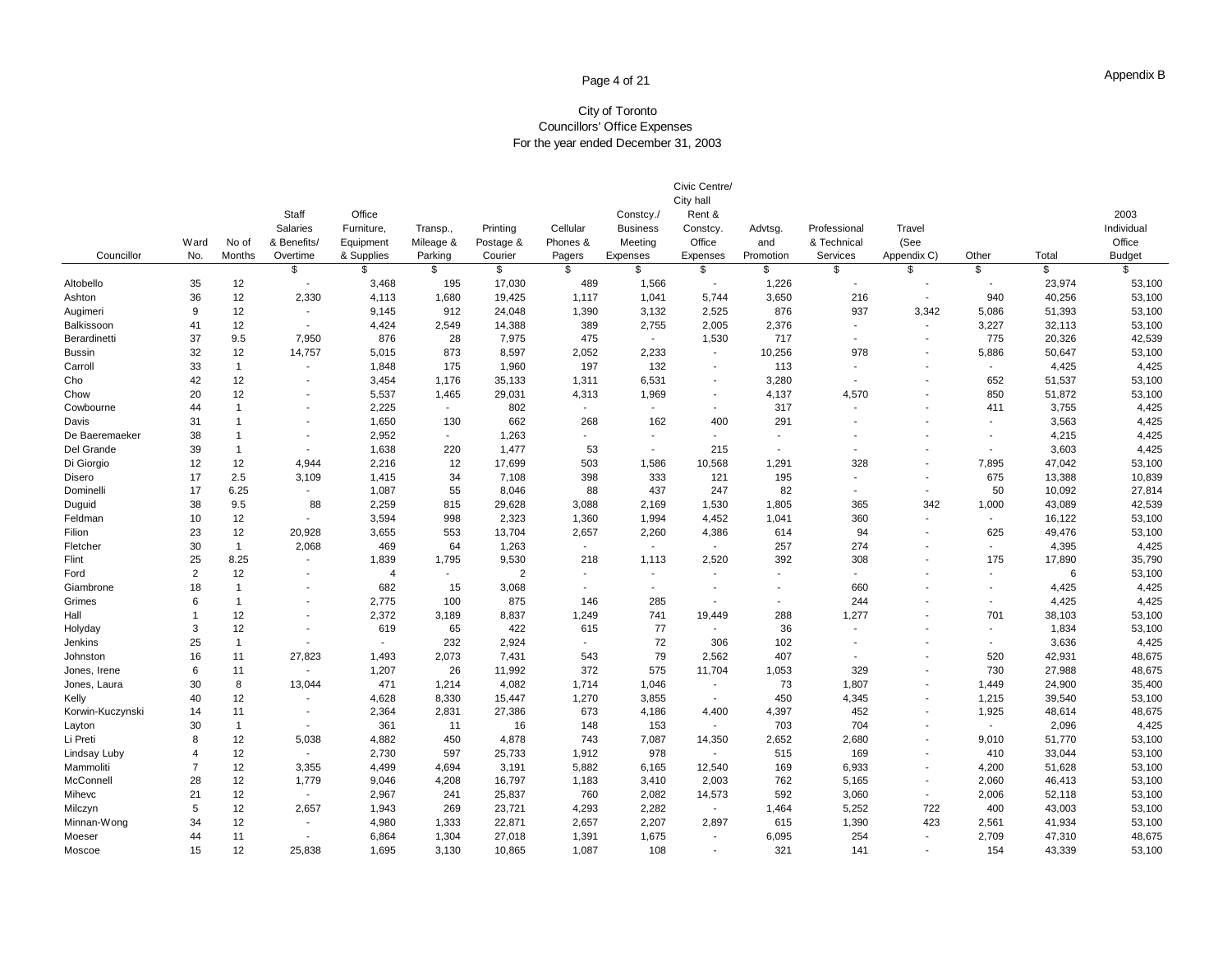## Page 5 of 21

#### City of Toronto Councillors' Office Expenses For the year ended December 31, 2003

|                          |      |                |                          |            |                          |                |                          |                 | Civic Centre/            |                          |                          |                          |                          |           |               |
|--------------------------|------|----------------|--------------------------|------------|--------------------------|----------------|--------------------------|-----------------|--------------------------|--------------------------|--------------------------|--------------------------|--------------------------|-----------|---------------|
|                          |      |                |                          |            |                          |                |                          |                 | City hall                |                          |                          |                          |                          |           |               |
|                          |      |                | Staff                    | Office     |                          |                |                          | Constcy./       | Rent &                   |                          |                          |                          |                          |           | 2003          |
|                          |      |                | Salaries                 | Furniture. | Transp.,                 | Printing       | Cellular                 | <b>Business</b> | Constcy.                 | Advtsg.                  | Professional             | Travel                   |                          |           | Individual    |
|                          | Ward | No of          | & Benefits/              | Equipment  | Mileage &                | Postage &      | Phones &                 | Meeting         | Office                   | and                      | & Technical              | (See                     |                          |           | Office        |
| Councillor               | No.  | Months         | Overtime                 | & Supplies | Parking                  | Courier        | Pagers                   | Expenses        | Expenses                 | Promotion                | Services                 | Appendix C)              | Other                    | Total     | <b>Budget</b> |
|                          |      |                | \$                       | \$         | \$                       | \$             | \$                       | \$              | \$                       | \$                       | \$                       | \$                       | \$                       | \$        | \$            |
| Nunziata                 | 11   | 12             | $\overline{\phantom{a}}$ | 568        | $\sim$                   | 6,066          | $\sim$                   | 696             | $\sim$                   | 1,404                    |                          |                          | 400                      | 9,134     | 53,100        |
| Ootes                    | 29   | 12             | 2,506                    | 3,650      | 339                      | 19,527         | 1,526                    | 1,143           | 4,203                    | 10,355                   |                          |                          | 20                       | 43,269    | 53,100        |
| Palacio                  | 17   | $\overline{1}$ | $\overline{\phantom{a}}$ | 38         | $\sim$                   | 3,202          | $\sim$                   | 106             | 571                      | $\sim$                   | 108                      | $\overline{\phantom{a}}$ | 400                      | 4,425     | 4,425         |
| Pantalone                | 19   | 12             | 7,854                    | 4,896      | 346                      | 14,360         | 794                      | 1,835           | 1,232                    | 3,569                    | 10,681                   | 485                      | 2,030                    | 48,082    | 53,100        |
| Pitfield                 | 26   | 12             | $\overline{\phantom{a}}$ | 1,529      | 218                      | 9,354          | 1,525                    | 1,999           | 11,036                   | 1,958                    | 170                      | $\sim$                   | 732                      | 28,521    | 53,100        |
| Rae                      | 27   | 12             | $\overline{\phantom{a}}$ | 3,902      | 3,068                    | 14,814         | 279                      | 7,250           | 2,795                    | 4,233                    | 2,645                    | 6,038                    | 1,406                    | 46,430    | 53,100        |
| Saundercook              | 13   | $\mathbf{1}$   | $\overline{\phantom{a}}$ | 984        | 63                       | 2,806          | $\sim$                   | 70              | $\sim$                   | $\sim$                   | 375                      | $\sim$                   | $\overline{\phantom{a}}$ | 4,298     | 4,425         |
| Shaw                     | 39   | 11             | $\overline{\phantom{a}}$ | 5,264      | 4,862                    | 29,825         | 2,397                    | $\sim$          | 4,261                    | 777                      | $\sim$                   |                          | $\overline{\phantom{a}}$ | 47,386    | 48,675        |
| Shiner                   | 24   | 12             | $\sim$                   | 2,122      | 3,219                    | 8,780          | 5,054                    | 3,520           | 2,650                    | $\sim$                   | 348                      | $\overline{\phantom{a}}$ | 2,319                    | 28,012    | 53,100        |
| Silva                    | 18   | 11             | 2,785                    | 5,923      | 2,083                    | 26,789         | 3,633                    | 1,057           | $\sim$                   | 4,370                    | 1,685                    | $\overline{\phantom{a}}$ | 350                      | 48,675    | 48,675        |
| Soknacki                 | 43   | 12             | 2,457                    | 2,379      | 792                      | 20,593         | $\sim$                   | 599             | 2,400                    | 2133                     | 9,814                    | $\overline{\phantom{a}}$ | 337                      | 41,504    | 53,100        |
| Stintz                   | 16   |                | $\sim$                   | 2,037      | 39                       | 877            | $\overline{\phantom{a}}$ | $\sim$          | $\overline{\phantom{a}}$ | $\sim$                   | $\sim$                   | $\overline{\phantom{a}}$ | 725                      | 3,678     | 4,425         |
| Sutherland               | 33   | 11             | 3,737                    | 3,340      | 620                      | 13,962         | 3,297                    | 4,469           | $\overline{\phantom{a}}$ | 845                      | 1,232                    | 1,227                    | 1,844                    | 34,573    | 48,675        |
| Thompson                 | 37   |                | $\overline{\phantom{a}}$ | 676        | $\sim$                   | 3,417          | $\sim$                   | 172             | $\sim$                   |                          | $\overline{\phantom{a}}$ | $\overline{\phantom{a}}$ | 160                      | 4,425     | 4,425         |
| <b>Tziretas</b>          | 31   | 11             | $\overline{\phantom{a}}$ | 1,449      | 1,063                    | 25,793         | 3,827                    | 3,492           | 4,532                    | 6,447                    | 566                      | $\overline{\phantom{a}}$ | 900                      | 48,069    | 48,675        |
| Walker                   | 22   | 12             | 13,242                   | 2,688      | 242                      | 19,407         | $\overline{\phantom{a}}$ | 1,315           | $\sim$                   | 3,649                    | 5,630                    | $\overline{\phantom{a}}$ | 4,417                    | 50,590    | 53,100        |
| Watson                   | 14   |                | $\overline{\phantom{a}}$ | 1,947      | $\sim$                   | 839            | $\overline{\phantom{a}}$ | $\sim$          | 400                      | $\sim$                   | $\overline{\phantom{a}}$ | $\overline{\phantom{a}}$ | 1,200                    | 4,386     | 4,425         |
| Miller                   | 13   | 11             | 33,515                   | 578        | 30                       | 1,124          | $\overline{\phantom{a}}$ | $\sim$          | 12,815                   | 437                      | $\overline{\phantom{a}}$ |                          | 34                       | 48,533    | 48,675        |
| Vacant                   | 17   | 2.25           | 3,036                    | 457        | $\sim$                   | 4,480          | 350                      | 315             | 144                      | 203                      | 148                      |                          | $\overline{\phantom{a}}$ | 9,133     | 10,021        |
| Vacant                   | 25   | 2.75           | $\overline{\phantom{a}}$ | 338        | 198                      | 222            | $\overline{\phantom{a}}$ | 50              | 1,156                    | 20                       | $\blacksquare$           |                          | $\overline{\phantom{a}}$ | 1,984     | 12,885        |
| Vacant                   | 30   | $\overline{2}$ | $\overline{\phantom{a}}$ | 339        | $\sim$                   | 23             | 248                      |                 | $\overline{\phantom{a}}$ | $\overline{\phantom{a}}$ |                          |                          |                          | 610       | 8,850         |
| Vacant                   | 37   | 1.5            | ٠                        | ٠          | $\overline{\phantom{a}}$ | $\overline{4}$ |                          |                 | 230                      |                          |                          |                          |                          | 234       | 6,136         |
| Vacant                   | 38   | 1.5            | 398                      | 62         |                          | 32             | $\overline{\phantom{a}}$ |                 | 230                      |                          |                          |                          |                          | 722       | 6,136         |
| Total                    |      |                | 205,238                  | 164,627    | 65,223                   | 720,781        | 69,934                   | 94,564          | 169,682                  | 94,010                   | 76,694                   | 12,579                   | 75,571                   | 1,748,903 | 2,336,400     |
| Miller (Mayor's Office)  |      |                |                          | 7,782      | 914                      | 5,082          |                          |                 | 668                      |                          | 20,070                   | 1,913                    | 5,126                    | 41,555    |               |
| Lastman (Mayor's Office) |      | 11             |                          | 26,744     | 19,221                   | 6,608          | 9,310                    | 11,202          | 17,879                   | 9,013                    | 11,762                   | 2,516                    | 36,667                   | 150,922   |               |
|                          |      |                |                          | 34,526     | 20,135                   | 11,690         | 9,310                    | 11.202          | 18,547                   | 9,013                    | 31,832                   | 4,429                    | 41,793                   | 192,477   |               |
|                          |      |                |                          |            |                          |                |                          |                 |                          |                          |                          |                          |                          |           |               |

GRAND TOTAL 1,941,380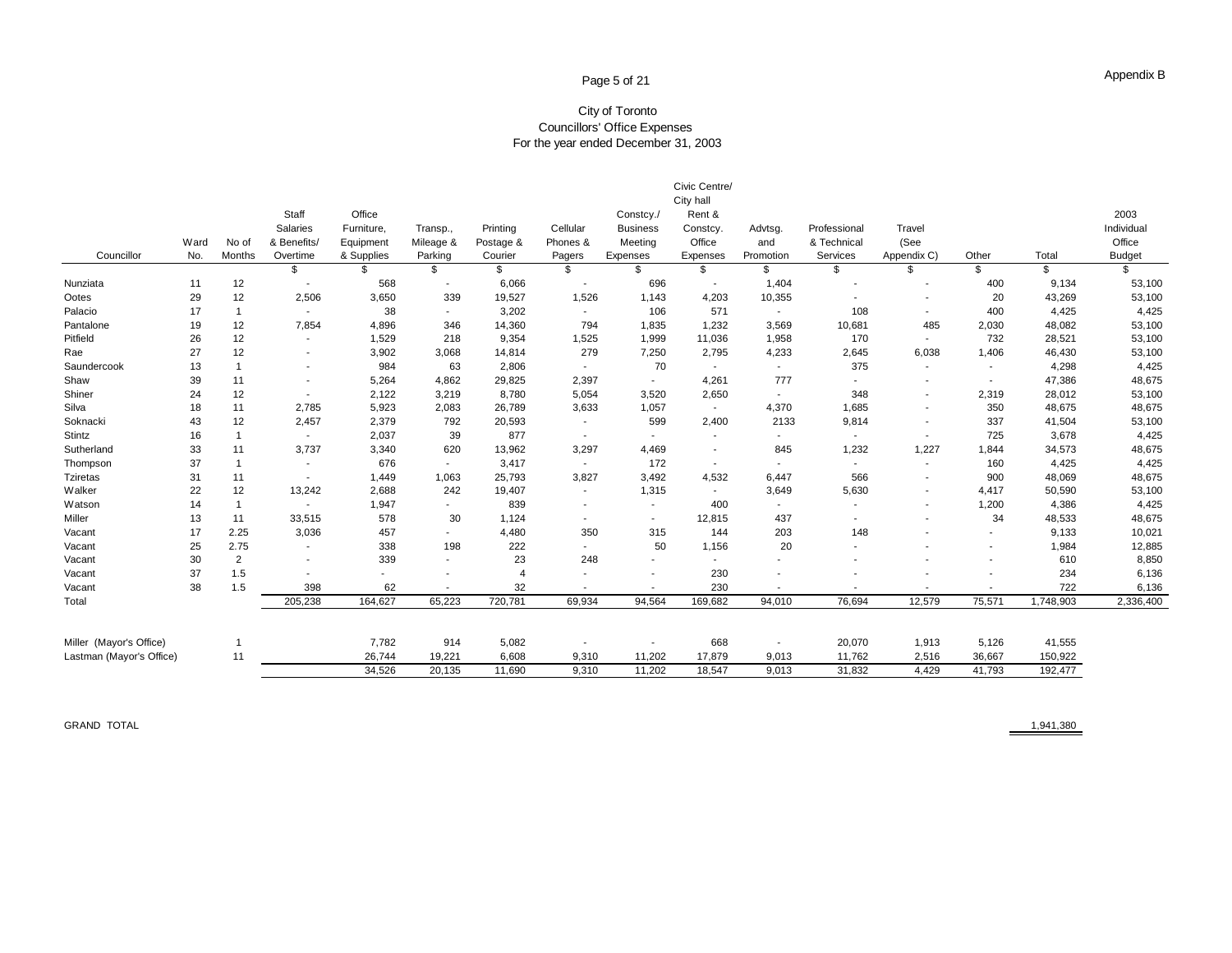#### Page 6 of 21

#### Appendix C

| Councillor      | Ward<br>No. | Name of Conference/Event<br>(Location, Date)                                                                       | <b>Council Authority</b><br>(approved under Corporate Services Committee<br>Report No. 7, Clause 13, June 3, 4 & 5, 1998<br>unless otherwise specified) | Source                           | Total<br>\$ |
|-----------------|-------------|--------------------------------------------------------------------------------------------------------------------|---------------------------------------------------------------------------------------------------------------------------------------------------------|----------------------------------|-------------|
| Ashton, Brian   | 36          | <b>UITP World Congress and Mobility</b><br>and City Transport Exhibition<br>Madrid, Spain<br>May 2 - 9, 2003       | Commission Meeting No. 1822 - Minutes<br>December 9, 2002                                                                                               | Local Board - TTC                | 5,613       |
|                 |             | <b>AMO Annual Conference</b><br>Royal York Hotel<br>Toronto, Ontario<br>August 17 - 20, 2003                       |                                                                                                                                                         | Council - Corporate Travel       | 348         |
|                 |             | Sister & Great Lakes Cities Initiatives<br>Chicago, Illinois USA<br>December 11, 2003                              |                                                                                                                                                         | City Departments - EDCT          | 2,013       |
|                 |             | Total                                                                                                              |                                                                                                                                                         |                                  | 7,974       |
| Augimeri, Maria | 9           | Making Cities Livable Conference<br>Siena, Italy<br>June 15 - 19, 2003                                             |                                                                                                                                                         | Council - Office Travel          | 3,342       |
|                 |             | 2003 OLA, ALA/CLA Conference<br>Toronto, Ontario<br>June 19 - 25, 2003                                             | <b>Board Meeting</b><br>Minute #03-60<br>March 24, 2003                                                                                                 | Local Board - Tor Public Library | 188         |
|                 |             | Total                                                                                                              |                                                                                                                                                         |                                  | 3,530       |
| Balkissoon, Bas | 41          | FCM National Board of Director's Meeting<br>Regina, Saskatchewan<br>March 4 - 9, 2003                              |                                                                                                                                                         | Council - Corporate Travel       | 1,858       |
|                 |             | <b>FCM Conference</b><br>Community Dialogue on Immigration & Diversity<br>Edmonton, Alberta<br>March 20 - 25, 2003 |                                                                                                                                                         | Council - Corporate Travel       | 2,037       |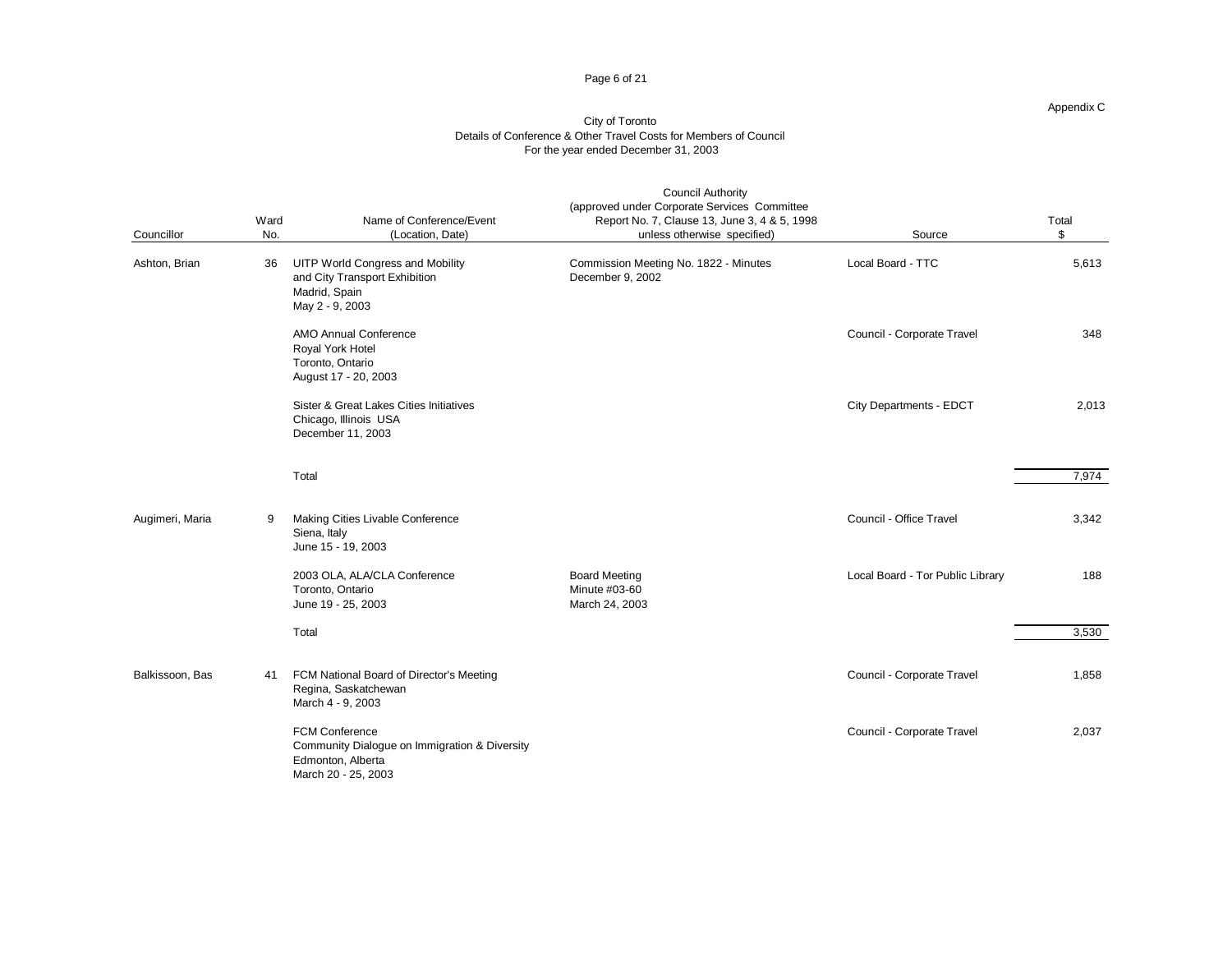#### Page 7 of 21

#### Appendix C

| Councillor   | Ward<br>No. | Name of Conference/Event<br>(Location, Date)                                          | <b>Council Authority</b><br>(approved under Corporate Services Committee<br>Report No. 7, Clause 13, June 3, 4 & 5, 1998<br>unless otherwise specified) | Source                     | Total<br>\$ |
|--------------|-------------|---------------------------------------------------------------------------------------|---------------------------------------------------------------------------------------------------------------------------------------------------------|----------------------------|-------------|
|              |             | FCM 66th Annual Conference<br>Winnipeg, Manitoba<br>May 30 - June 2, 2003             |                                                                                                                                                         | Council - Corporate Travel | 2,975       |
|              |             | AMO Board of Director's Meeting<br>Thunder Bay, Ontario<br>June 19 - 22, 2003         |                                                                                                                                                         | Council - Corporate Travel | 1,276       |
|              |             | AMO Annual Conference<br>Royal York Hotel<br>Toronto, Ontario<br>August 17 - 20, 2003 |                                                                                                                                                         | Council - Corporate Travel | 606         |
|              |             | Total                                                                                 |                                                                                                                                                         |                            | 8,752       |
| Chow, Olivia | 20          | FCM National Board of Director's Meeting<br>Regina, Saskatchewan<br>March 4 - 9, 2003 |                                                                                                                                                         | Council - Corporate Travel | 1,319       |
|              |             | FCM 66th Annual Conference<br>Winnipeg, Manitoba<br>May 30 - June 2, 2003             |                                                                                                                                                         | Council - Corporate Travel | 2,432       |
|              |             | AMO Annual Conference<br>Royal York Hotel<br>Toronto, Ontario<br>August 17 - 20, 2003 |                                                                                                                                                         | Council - Corporate Travel | 409         |
|              |             | FCM Board of Director's Meeting<br>Windsor, Ontario<br>September 4, 2003              |                                                                                                                                                         | Council - Corporate Travel | 721         |
|              |             | FCM Board of Director's Meeting<br>Gatineau, Quebec<br>November 26 - 28, 2003         |                                                                                                                                                         | Council - Corporate Travel | 1,148       |
|              |             | Total                                                                                 |                                                                                                                                                         |                            | 6,029       |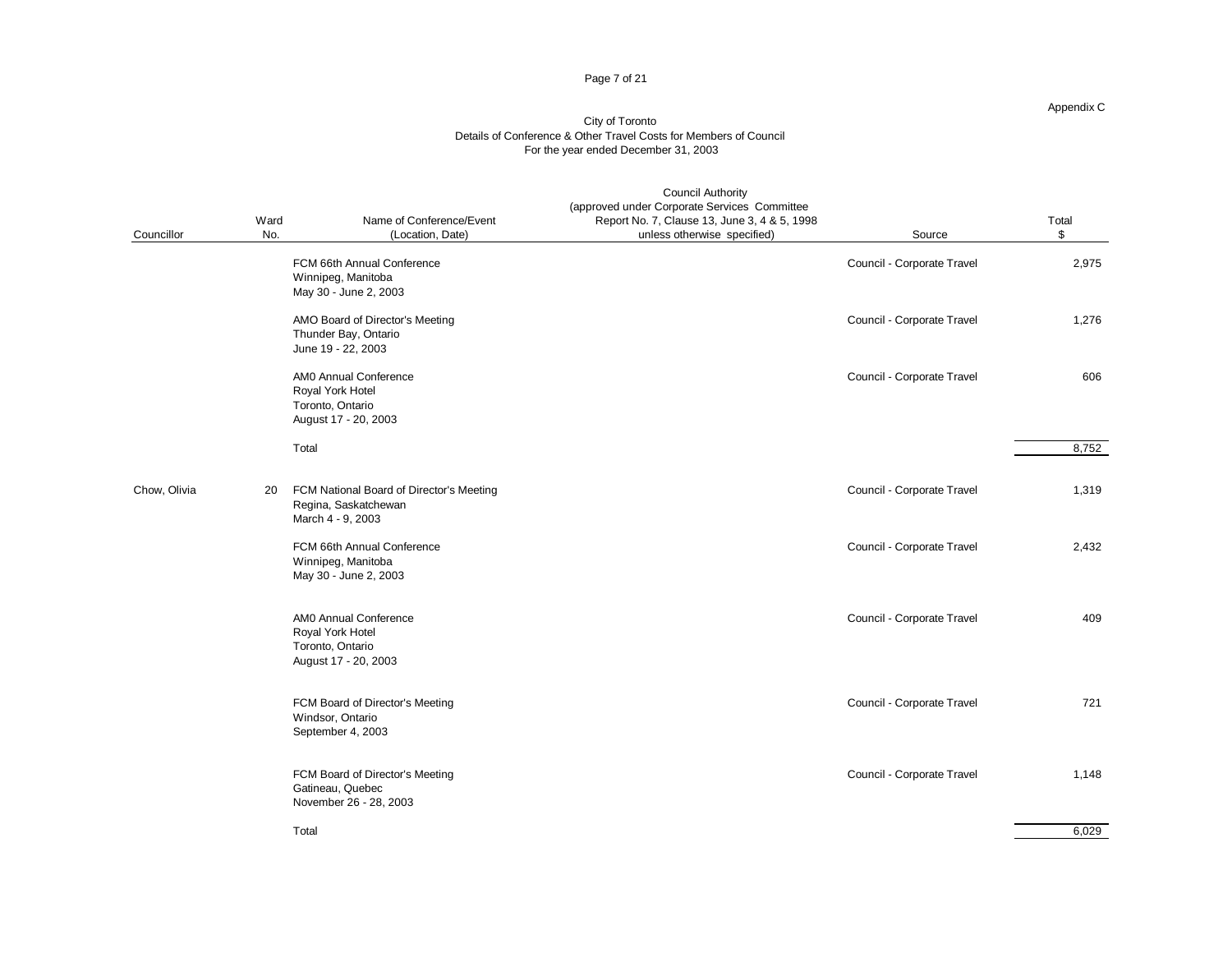#### Page 8 of 21

#### Appendix C

| Councillor    | Ward<br>No. | Name of Conference/Event<br>(Location, Date)                                                                                                                             | <b>Council Authority</b><br>(approved under Corporate Services Committee<br>Report No. 7, Clause 13, June 3, 4 & 5, 1998<br>unless otherwise specified) | Source                     | Total<br>\$ |
|---------------|-------------|--------------------------------------------------------------------------------------------------------------------------------------------------------------------------|---------------------------------------------------------------------------------------------------------------------------------------------------------|----------------------------|-------------|
| Disero, Betty | 17          | <b>UITP World Congress and Mobility</b><br>and City Transport Exhibition<br>Madrid, Spain<br>May 2 - 9, 2003<br>(Councillor did not attend trip - non-refundable ticket) | Commission Meeting No. 1822 - Minutes<br>December 9, 2002                                                                                               | Local Board - TTC          | 1,001       |
| Duguid, Brad  | 38          | Tour of Carleton Farms Landfill Site<br>Detroit, Michigan USA<br>February 17 - 18, 2003                                                                                  |                                                                                                                                                         | Council - Office Travel    | 342         |
| Hall, Suzan   | -1          | FCM Board of Director's Meeting<br>Regina, Saskatchewan<br>March 5 - 8, 2003                                                                                             |                                                                                                                                                         | Council - Corporate Travel | 1,242       |
|               |             | FCM 66th Annual Conference<br>Winnipeg, Manitoba<br>May 30 - June 2, 2003                                                                                                |                                                                                                                                                         | Council - Corporate Travel | 1,761       |
|               |             | AMO Board of Director's Meeting<br>Thunder Bay, Ontario<br>June 20 - 22, 2003                                                                                            |                                                                                                                                                         | Council - Corporate Travel | 751         |
|               |             | <b>AMO Annual Conference</b><br>Royal York Hotel<br>Toronto, Ontario<br>August 17 - 20, 2003                                                                             |                                                                                                                                                         | Council - Corporate Travel | 553         |
|               |             | FCM Board of Director's Meeting<br>Gatineau, Quebec<br>November 26 - 29, 2003                                                                                            |                                                                                                                                                         | Council - Corporate Travel | 1,195       |
|               |             | Total                                                                                                                                                                    |                                                                                                                                                         |                            | 5,502       |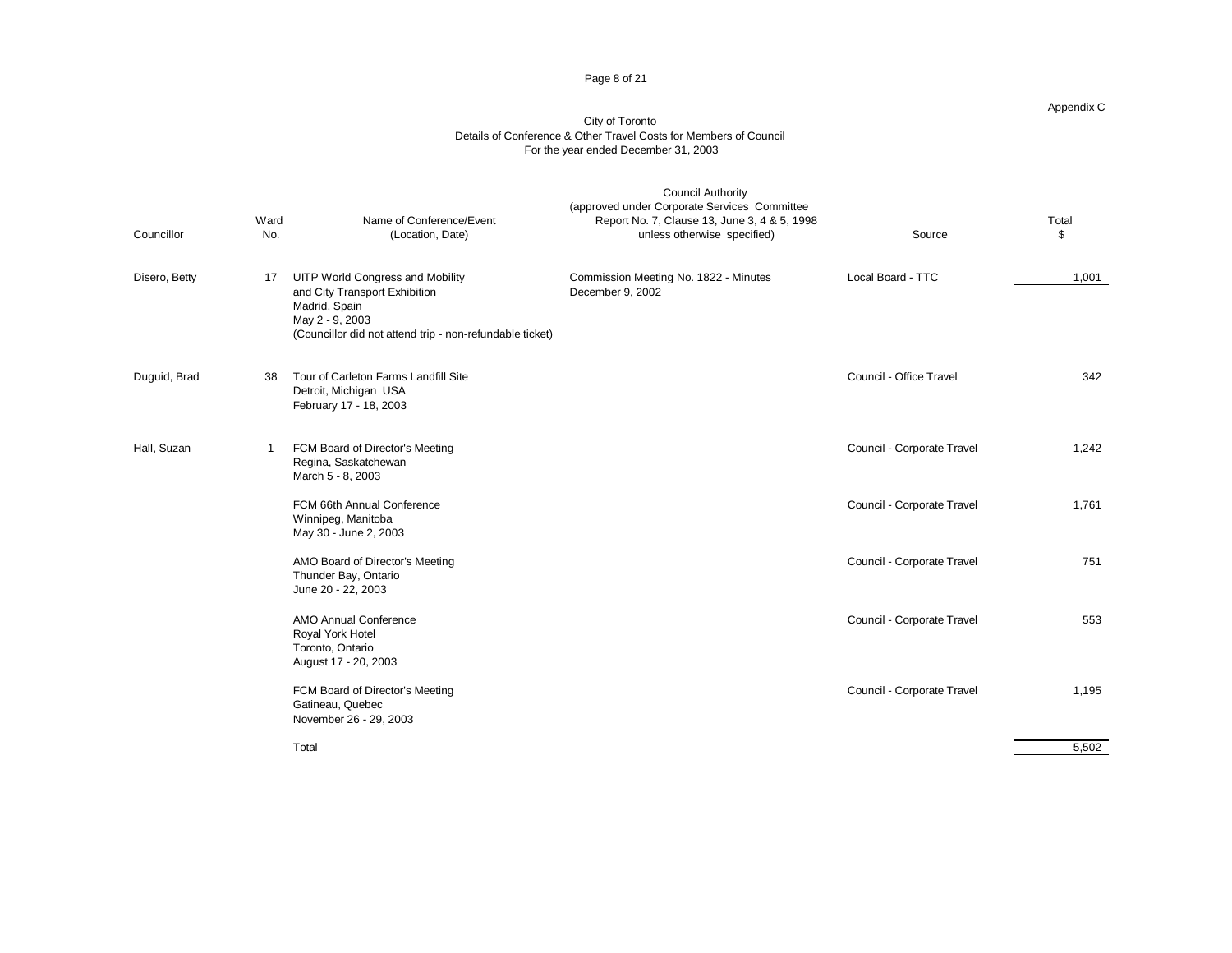#### Page 9 of 21

#### Appendix C

| Councillor           | Ward<br>No. | Name of Conference/Event<br>(Location, Date)                                                                                                                           | <b>Council Authority</b><br>(approved under Corporate Services Committee<br>Report No. 7, Clause 13, June 3, 4 & 5, 1998<br>unless otherwise specified) | Source                        | Total<br>\$ |
|----------------------|-------------|------------------------------------------------------------------------------------------------------------------------------------------------------------------------|---------------------------------------------------------------------------------------------------------------------------------------------------------|-------------------------------|-------------|
| Johnston, Anne       | 16          | FCM Board of Director's Meeting<br>Regina, Saskatchewan<br>March 5 - 8, 2003                                                                                           |                                                                                                                                                         | Council - Corporate Travel    | 1,392       |
|                      |             | Metropolis Commission on Local and Metropolitan<br>Governance - Speaker<br>Barcelona, Spain<br>March 26 - 28, 2003<br>(Unable to attend due to illness - airfare only) |                                                                                                                                                         | Council - Corporate Travel    | 2,779       |
|                      |             | FCM 66th Annual Conference<br>Winnipeg, Manitoba<br>May 30 - June 2, 2003                                                                                              |                                                                                                                                                         | Council - Corporate Travel    | 1,999       |
|                      |             | Total                                                                                                                                                                  |                                                                                                                                                         |                               | 6,170       |
| Kelly, Norm          | 40          | AMO Board of Director's Meeting<br>Thunder Bay, Ontario<br>June 20 - 22, 2003                                                                                          |                                                                                                                                                         | Council - Corporate Travel    | 1,173       |
|                      |             | <b>AMO Annual Conference</b><br>Royal York Hotel<br>Toronto, Ontario<br>August 17 - 20, 2003                                                                           |                                                                                                                                                         | Council - Corporate Travel    | 348         |
|                      |             | Total                                                                                                                                                                  |                                                                                                                                                         |                               | 1,521       |
| Lindsay Luby, Gloria | 4           | Canadian Association of Police Board Conference<br>Ottawa, Ontario<br>August 19 - 23, 2003                                                                             | 2003 Operating Budget                                                                                                                                   | Local Boards - Toronto Police | 1,767       |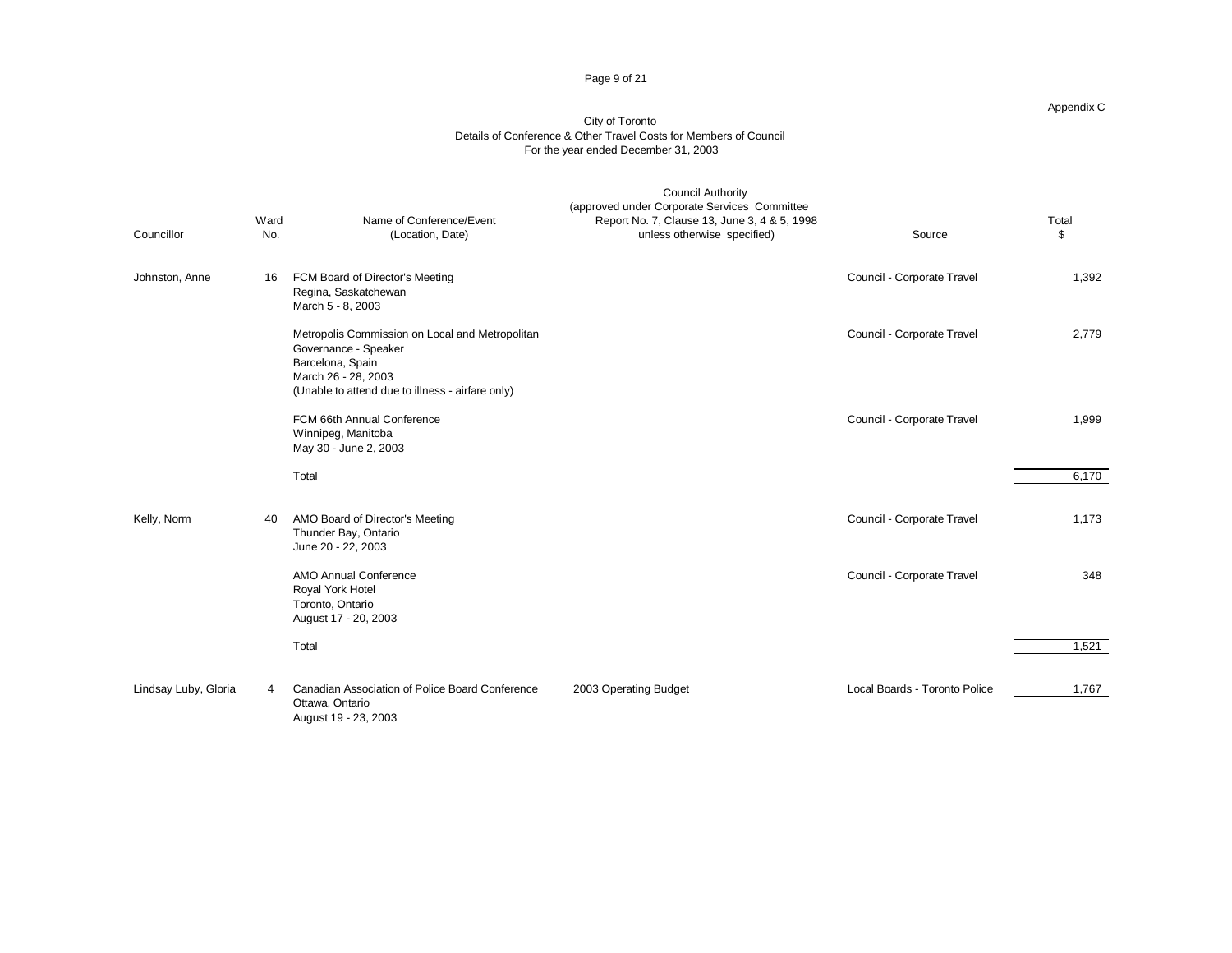#### Page 10 of 21

#### Appendix C

#### City of Toronto Details of Conference & Other Travel Costs for Members of Council For the year ended December 31, 2003

| Councillor        | Ward<br>No.                                                                                                                                                                                                                                                                                 | Name of Conference/Event<br>(Location, Date)                                                                                                                                                                                                        | <b>Council Authority</b><br>(approved under Corporate Services Committee<br>Report No. 7, Clause 13, June 3, 4 & 5, 1998<br>unless otherwise specified) | Source                     | Total<br>\$ |
|-------------------|---------------------------------------------------------------------------------------------------------------------------------------------------------------------------------------------------------------------------------------------------------------------------------------------|-----------------------------------------------------------------------------------------------------------------------------------------------------------------------------------------------------------------------------------------------------|---------------------------------------------------------------------------------------------------------------------------------------------------------|----------------------------|-------------|
| Mammoliti, George |                                                                                                                                                                                                                                                                                             | Meeting with Mayor and Officals of Acapulco<br>and attended ceremony recognizing the Toronto<br>Zoo's work with the Acapulco Zoo.<br>Acapulco, Mexico<br>November 29 - December 7, 2002<br>Note: Additional cost to the amount reported in 2002, of | <b>Board Resolution</b><br>December 10, 2002<br>Item No. 4                                                                                              | Local Boards - Toronto Zoo | 871         |
|                   | \$1,385.00<br>Milan-Rome Business Development Mission<br>Milan & Rome, Italy<br>June 28 - July 6, 2003<br>Polar Bear park and First Nations Fort Severn -<br>to present conservation awards and review<br>polar bear conservation and research.<br>Timmins, Ontario<br>August 17 - 22, 2003 | (Air fare and a portion of accomodations were paid<br>for by the Italian Chamber of Commerce of Toronto)                                                                                                                                            | Economic Development and Parks Committee<br>Report No. 1, Clause 10 approved by Council,<br>February 13 - 15, 2002                                      | City Departments - EDCT    | 2,571       |
|                   |                                                                                                                                                                                                                                                                                             |                                                                                                                                                                                                                                                     | <b>Board Resolution</b><br>April 8, 2003<br>Item No. 16                                                                                                 | Local Boards - Toronto Zoo | 2.411       |
|                   |                                                                                                                                                                                                                                                                                             | Meet with China's Government Officials to discuss<br>the future acquisition of giant pandas.<br>Beijing, Chongqing, Shanghai, China<br>August 28 - September 7, 2003                                                                                | <b>Board Resolution</b><br>November 18, 2003<br>Item No. 4                                                                                              | Local Boards - Toronto Zoo | 4.405       |

Total 10,258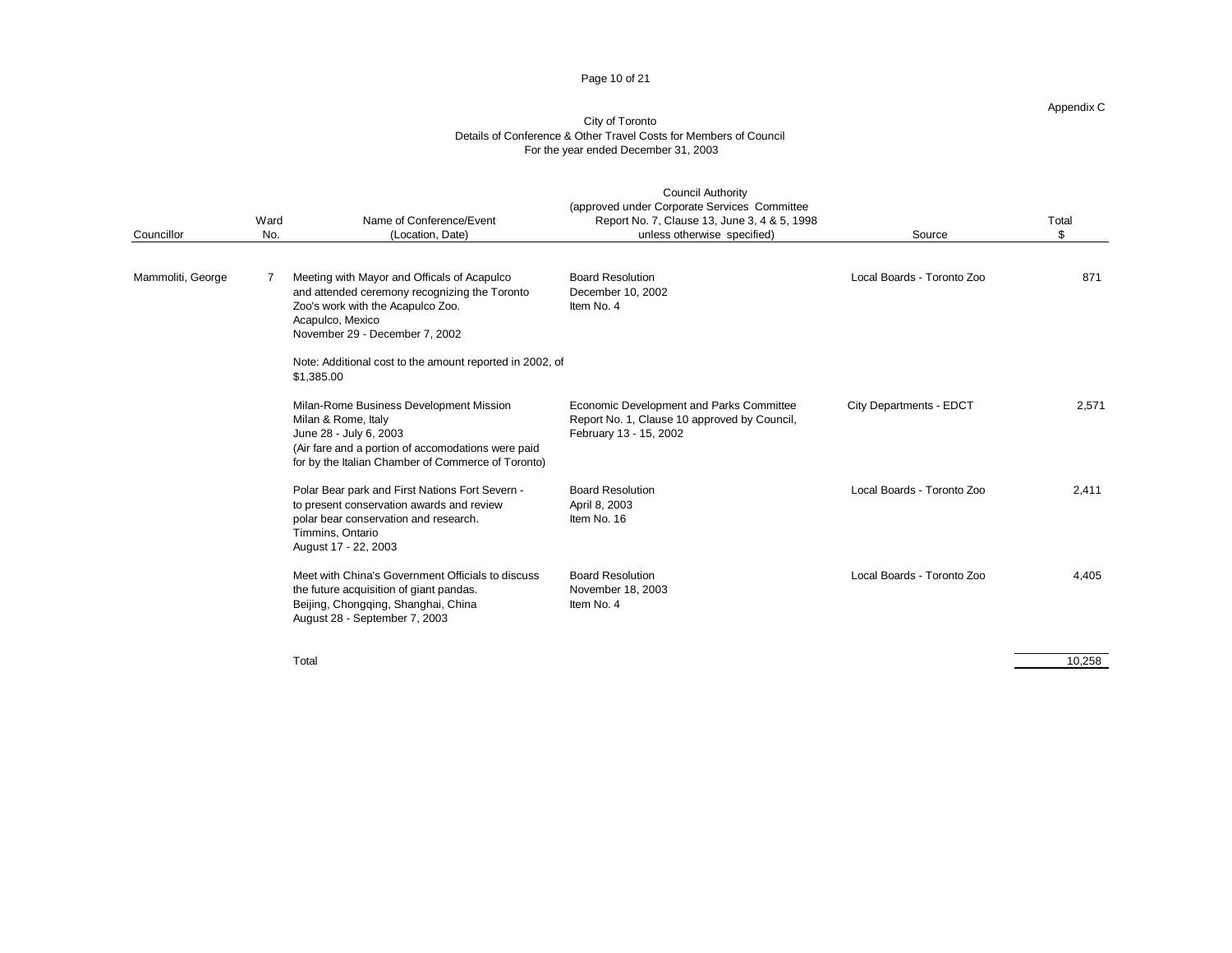#### Page 11 of 21

#### Appendix C

| Councillor     | Ward<br>No. | Name of Conference/Event<br>(Location, Date)                                                                        | <b>Council Authority</b><br>(approved under Corporate Services Committee<br>Report No. 7, Clause 13, June 3, 4 & 5, 1998<br>unless otherwise specified) | Source                     | Total<br>\$ |
|----------------|-------------|---------------------------------------------------------------------------------------------------------------------|---------------------------------------------------------------------------------------------------------------------------------------------------------|----------------------------|-------------|
| McConnell, Pam | 28          | FCM Board of Director's Meeting<br>Regina, Saskatchewan<br>March 5 - 8, 2003                                        |                                                                                                                                                         | Council - Corporate Travel | 1,796       |
|                |             | <b>FCM Conference</b><br>Community Dialogue on Immigration & Diversity<br>Edmonton, Alberta<br>March 20 - 25, 2003  |                                                                                                                                                         | Council - Corporate Travel | 1,876       |
|                |             | <b>FCM Conference</b><br>Municipal Leader's Forum on Implementing Kyoto<br>Edmonton, Alberta<br>April 27 - 28, 2003 |                                                                                                                                                         | Council - Corporate Travel | 2,869       |
|                |             | FCM 66th Annual Conference<br>Winnipeg, Manitoba<br>May 30 - June 2, 2003                                           |                                                                                                                                                         | Council - Corporate Travel | 2,531       |
|                |             | FCM Board of Director's Meeting<br>Gatineau, Quebec<br>November 26 - 29, 2003                                       |                                                                                                                                                         | Council - Corporate Travel | 1,773       |
|                |             | Total                                                                                                               |                                                                                                                                                         |                            | 10,845      |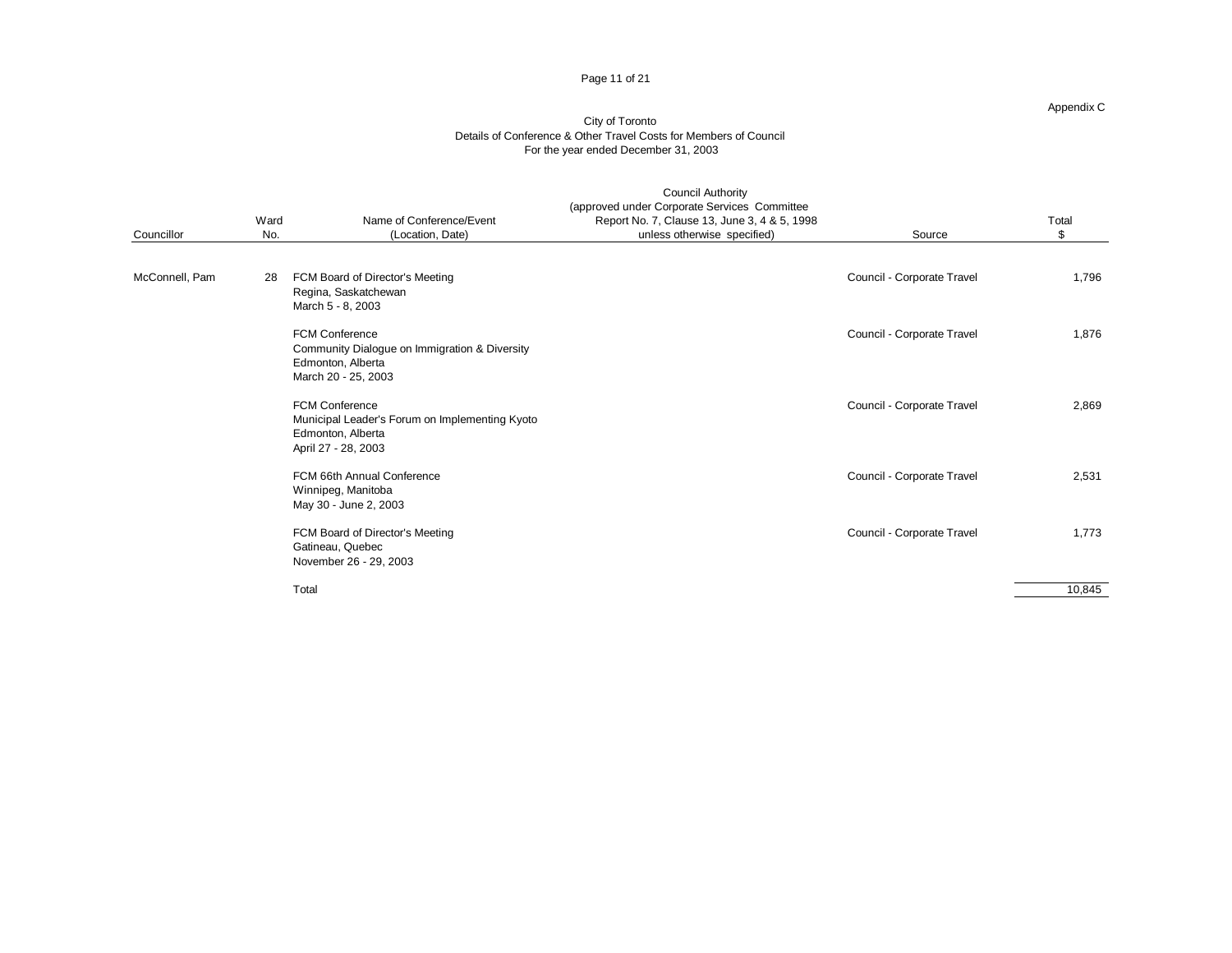#### Page 12 of 21

#### Appendix C

| Councillor     | Ward<br>No. | Name of Conference/Event<br>(Location, Date)                                                                                                                                                    | <b>Council Authority</b><br>(approved under Corporate Services Committee<br>Report No. 7, Clause 13, June 3, 4 & 5, 1998<br>unless otherwise specified) | Source                            | Total<br>\$ |
|----------------|-------------|-------------------------------------------------------------------------------------------------------------------------------------------------------------------------------------------------|---------------------------------------------------------------------------------------------------------------------------------------------------------|-----------------------------------|-------------|
| Mihevc, Joe    | 21          | ALPHA Migration Health Conference<br>Ottawa, Ontario<br>March 25 - 26, 2003                                                                                                                     | Pre-approved by Sheila Brasur, Medical Officer<br>of Health                                                                                             | City Departments - CNS            | 431         |
|                |             | <b>FCM Conference</b><br>Municipal Leader's Forum on Implementing Kyoto<br>Edmonton, Alberta<br>April 27 - 28, 2003<br>(Unable to attend due to SARS meeting - airfare only)                    |                                                                                                                                                         | Council - Corporate Travel        | 564         |
|                |             | FCM 66th Annual Conference<br>Winnipeg, Manitoba<br>May 30 - June 2, 2003                                                                                                                       |                                                                                                                                                         | Council - Corporate Travel        | 2,091       |
|                |             | 2003 OLA, ALA/CLA Conference<br>Toronto, Ontario<br>June 19 - 25, 2003                                                                                                                          | <b>Board Meeting</b><br>Minute #03-60<br>March 24, 2003                                                                                                 | Local Boards - Tor Public Library | 188         |
|                |             | Milan-Rome Business Development Mission<br>Milan & Rome, Italy<br>June 28 - July 6, 2003<br>(Air fare and a portion of accomodation were paid<br>by the Italian Chamber of Commerce of Toronto) | Economic Development and Parks Committee<br>Report No. 1, Clause 10 approved by Council,<br>February 13 - 15, 2002                                      | City Departments - EDCT           | 1,751       |
|                |             | Total                                                                                                                                                                                           |                                                                                                                                                         |                                   | 5,025       |
| Milczyn, Peter | 5           | International Making Cities Livable<br>36th Annual Conference<br>Santa Fe, Mexico<br>April 13 - 17, 2003<br>(Did not attend - trip cancelled)                                                   |                                                                                                                                                         | Council - Office Travel           | 722         |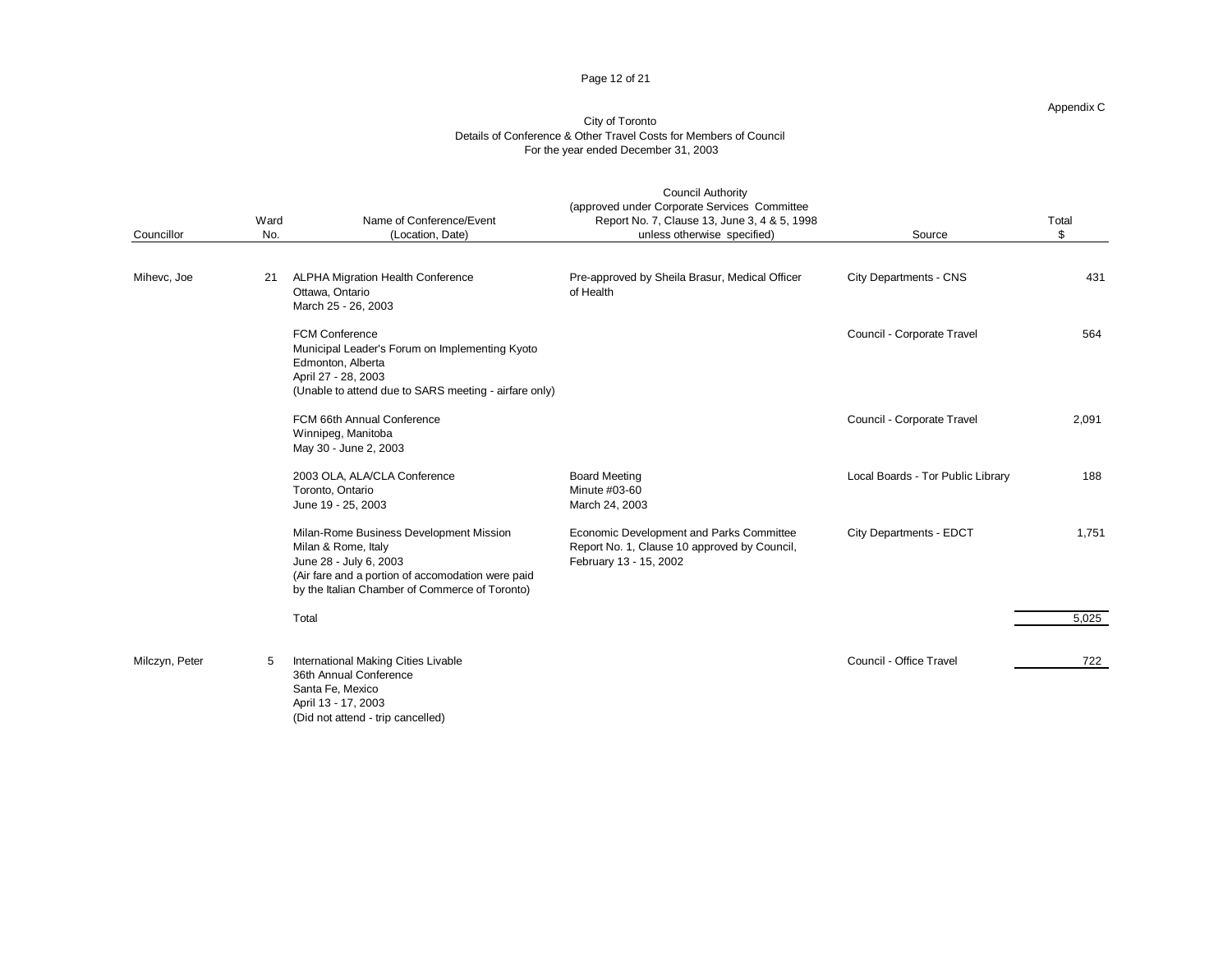#### Page 13 of 21

#### Appendix C

| Councillor          | Ward<br>No. | Name of Conference/Event<br>(Location, Date)                                                                 | <b>Council Authority</b><br>(approved under Corporate Services Committee<br>Report No. 7, Clause 13, June 3, 4 & 5, 1998<br>unless otherwise specified) | Source                     | Total<br>\$ |
|---------------------|-------------|--------------------------------------------------------------------------------------------------------------|---------------------------------------------------------------------------------------------------------------------------------------------------------|----------------------------|-------------|
| Minnan-Wong, Denzil | 34          | 3 rd Global Travel & Tourism Summit<br>Lisbon, Portugal<br>May 14 - May 19, 2003                             | Notice of Motion F(2) - 10F adopted by City<br>Council at its Special Meeting on April 24, 2003                                                         | City Departments - EDCT    | 2,186       |
|                     |             | Milan-Rome Business Development Mission<br>Milan & Rome, Italy<br>June 28 - July 6, 2003                     | Economic Development and Parks Committee<br>Report No. 1, Clause 10 approved by Council,<br>February 13 - 15, 2002                                      | City Departments - EDCT    | 10,343      |
|                     |             | AMO Annual Conference<br>Royal York Hotel<br>Toronto, Ontario<br>August 17 - 20, 2003                        |                                                                                                                                                         | Council - Corporate Travel | 281         |
|                     |             | Governor General's Canadian Leadership Conference<br>Montreal, Quebec<br>September 10 - 11, 2003             |                                                                                                                                                         | Council - Office Travel    | 423         |
|                     |             | Total                                                                                                        |                                                                                                                                                         |                            | 13,233      |
| Moscoe, Howard      | 15          | FCM Board of Director's Meeting<br>Regina, Saskatchewan<br>March 5 - 8, 2003                                 |                                                                                                                                                         | Council - Corporate Travel | 1,715       |
|                     |             | <b>UITP World Congress and Mobility</b><br>and City Transport Exhibition<br>Madrid, Spain<br>May 2 - 9, 2003 | Commission Meeting No. 1821 - Minutes<br>November 20, 2002                                                                                              | Local Board - TTC          | 5,538       |
|                     |             | FCM 66th Annual Conference<br>Winnipeg, Manitoba<br>May 30 - June 2, 2003                                    |                                                                                                                                                         | Council - Corporate Travel | 2,107       |
|                     |             | AMO Meeting of Large Urban Mayor's Conference<br>Kitchener, Ontario<br>June 6, 2003                          |                                                                                                                                                         | Council - Corporate Travel | 335         |
|                     |             | AMO Board of Director's Meeting<br>Thunder Bay, Ontario<br>June 20 - 22, 2003                                |                                                                                                                                                         | Council - Corporate Travel | 1,017       |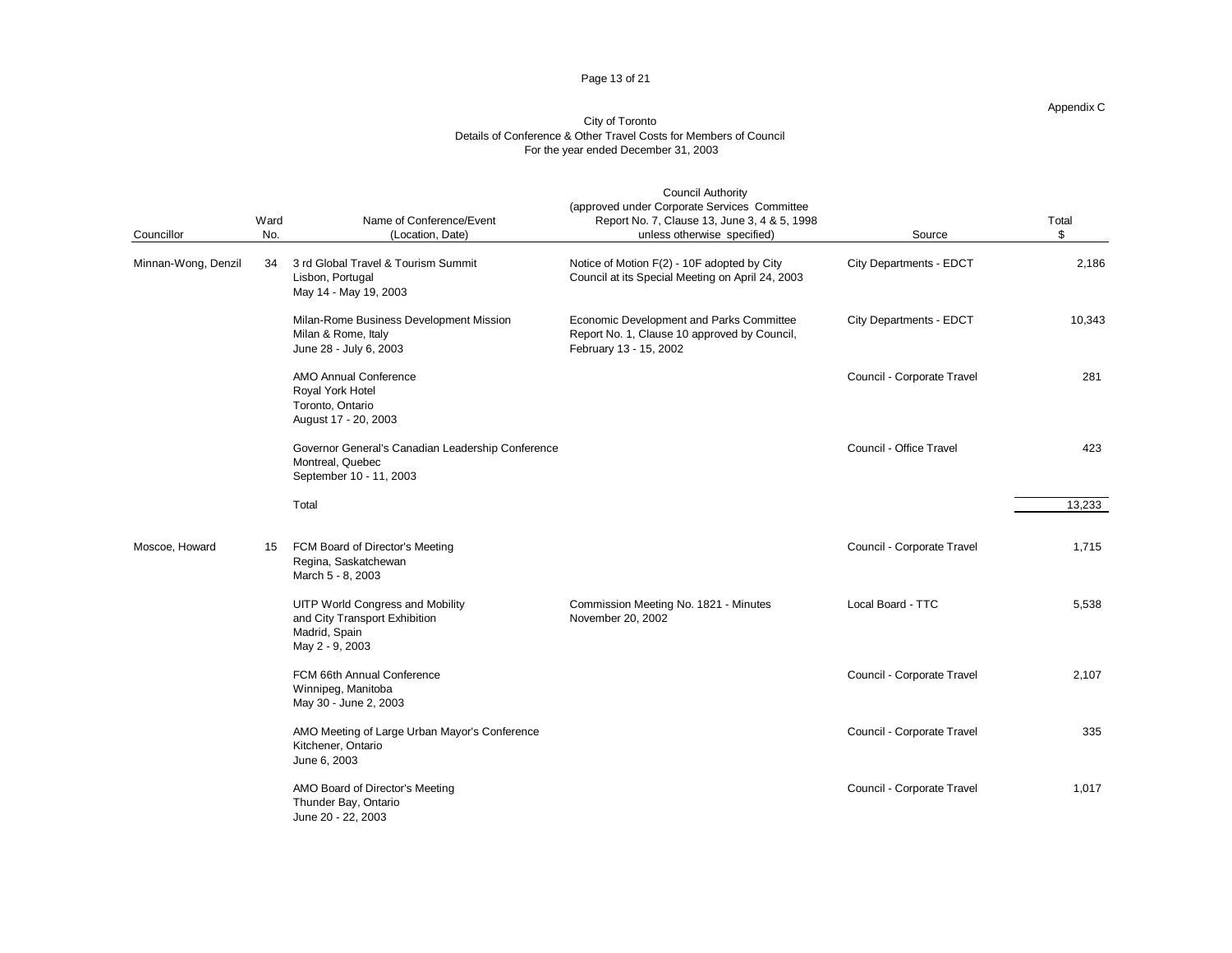#### Page 14 of 21

#### Appendix C

| Councillor     | Ward<br>No. | Name of Conference/Event<br>(Location, Date)                                                                        | <b>Council Authority</b><br>(approved under Corporate Services Committee<br>Report No. 7, Clause 13, June 3, 4 & 5, 1998<br>unless otherwise specified) | Source                     | Total<br>\$ |
|----------------|-------------|---------------------------------------------------------------------------------------------------------------------|---------------------------------------------------------------------------------------------------------------------------------------------------------|----------------------------|-------------|
|                |             | <b>AMO Annual Conference</b><br>Royal York Hotel<br>Toronto, Ontario<br>August 17 - 20, 2003                        |                                                                                                                                                         | Council - Corporate Travel | 1,193       |
|                |             | FCM Board of Director's Meeting<br>Windsor, Ontario<br>September 4 - 6, 2003                                        |                                                                                                                                                         | Council - Corporate Travel | 1,163       |
|                |             | Total                                                                                                               |                                                                                                                                                         |                            | 13,068      |
| Ootes, Case    | 29          | Single Tier Mayors & Regional Chairs<br>Ottawa, Ontario<br>March 25 - 26, 2003<br>(Attended on behalf of the Mayor) |                                                                                                                                                         | Mayor's Office             | 279         |
| Pantalone, Joe | 19          | <b>Tourism Toronto's Sales Mission</b><br>Washington, D.C., USA<br>March 25 - 28, 2003                              |                                                                                                                                                         | Council - Office Travel    | 485         |
|                |             | FCM 66th Annual Conference<br>Winnipeg, Manitoba<br>May 30 - June 2, 2003                                           |                                                                                                                                                         | Council - Corporate Travel | 1,977       |
|                |             | Milan-Rome Business Development Mission<br>Milan & Rome, Italy<br>June 28 - July 6, 2003                            | Economic Development and Parks Committee<br>Report No. 1, Clause 10 approved by Council,<br>February 13 - 15, 2002                                      | City Departments - EDCT    | 7,086       |
|                |             | Total                                                                                                               |                                                                                                                                                         |                            | 9,548       |
| Pitfield, Jane | 26          | FCM 66th Annual Conference<br>Winnipeg, Manitoba<br>May 30 - June 2, 2003                                           |                                                                                                                                                         | Council - Corporate Travel | 1,174       |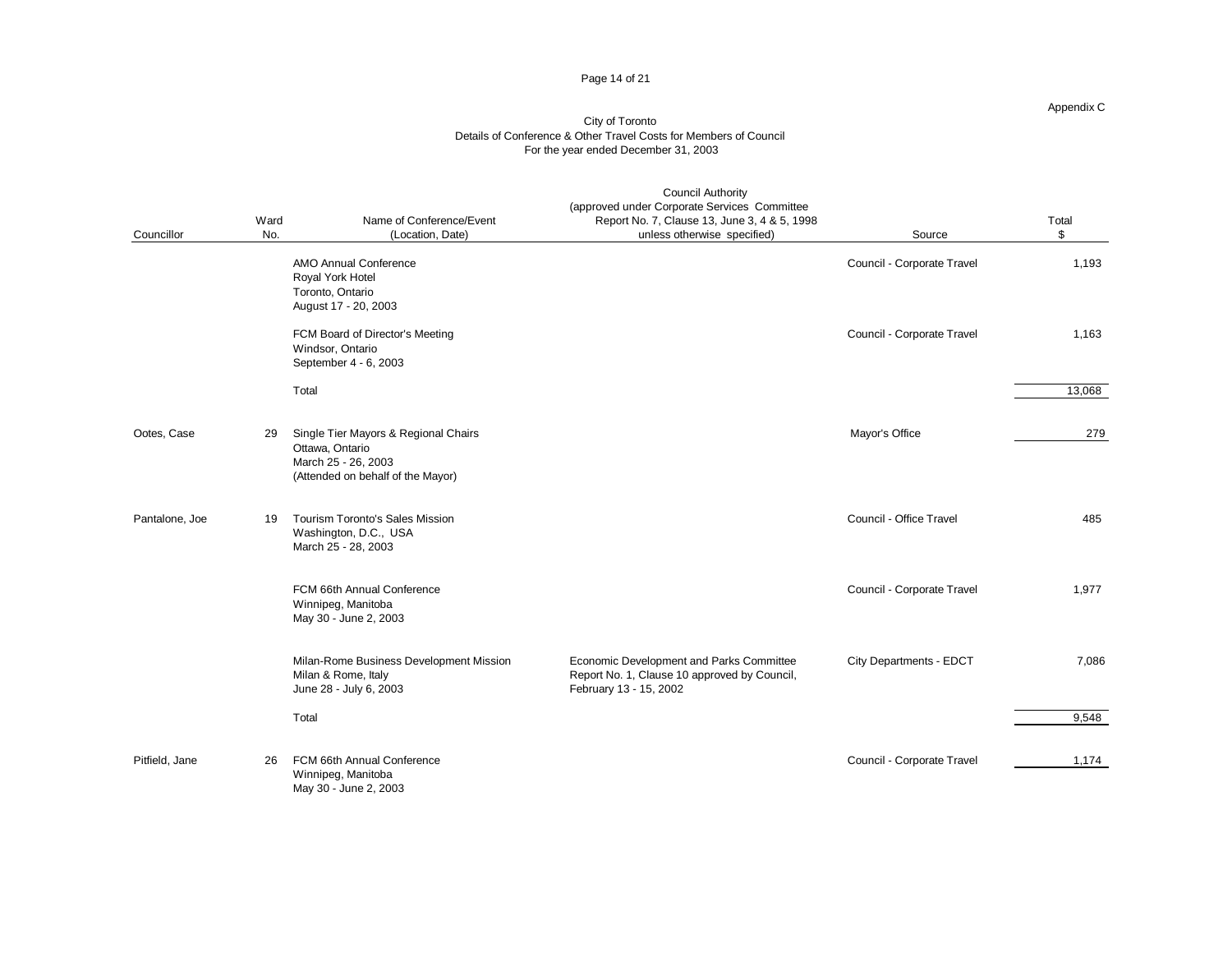#### Page 15 of 21

#### Appendix C

| Councillor    | Ward<br>No. | Name of Conference/Event<br>(Location, Date)                                                                                                                                      | <b>Council Authority</b><br>(approved under Corporate Services Committee<br>Report No. 7, Clause 13, June 3, 4 & 5, 1998<br>unless otherwise specified) | Source                     | Total<br>\$ |
|---------------|-------------|-----------------------------------------------------------------------------------------------------------------------------------------------------------------------------------|---------------------------------------------------------------------------------------------------------------------------------------------------------|----------------------------|-------------|
| Rae, Kyle     | 27          | <b>INGLO Board of Director's Meeting</b><br>San Diego, California, USA<br>April 10 - 13, 2003                                                                                     |                                                                                                                                                         | Council - Office Travel    | 1,596       |
|               |             | <b>INGLO Board of Director's Meeting</b><br>New Orleans, Louisiana, USA<br>August 28 - September 1, 2003                                                                          |                                                                                                                                                         | Council - Office Travel    | 1,596       |
|               |             | <b>INGLO Conference</b><br>San Diego, California, USA<br>November 19 - 24, 2003                                                                                                   |                                                                                                                                                         | Council - Office Travel    | 2,846       |
|               |             | Total                                                                                                                                                                             |                                                                                                                                                         |                            | 6,038       |
| Shaw, Sherene | 39          | FCM Board of Director's Meeting<br>Regina, Saskatchewan<br>March 5 - 8, 2003                                                                                                      |                                                                                                                                                         | Council - Corporate Travel | 1,800       |
|               |             | FCM Conference<br>Community Dialogue on Immigration & Diversity<br>Edmonton, Alberta<br>March 20 - 25, 2003                                                                       |                                                                                                                                                         | Council - Corporate Travel | 1,924       |
|               |             | FCM 66th Annual Conference<br>Winnipeg, Manitoba<br>May 30 - June 2, 2003                                                                                                         |                                                                                                                                                         | Council - Corporate Travel | 2,449       |
|               |             | Polar Bear park and First Nations Fort Severn -<br>to present conservation awards and review<br>polar bear conservation and research.<br>Timmins, Ontario<br>August 17 - 22, 2003 | <b>Board Resolution</b><br>April 8, 2003<br>Item No. 16                                                                                                 | Local Boards - Toronto Zoo | 1,831       |
|               |             | Total                                                                                                                                                                             |                                                                                                                                                         |                            | 8.004       |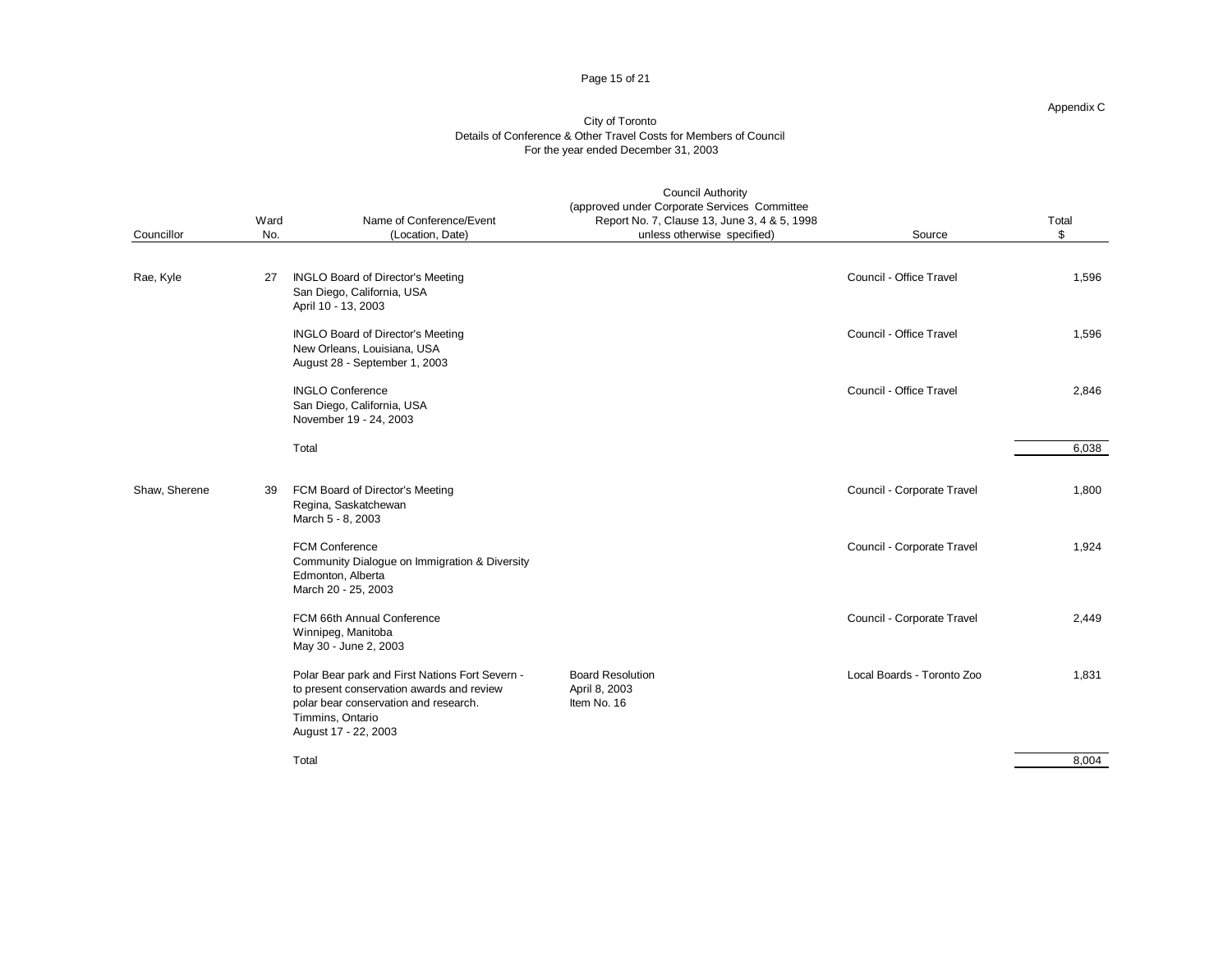#### Page 16 of 21

#### Appendix C

|                  | Ward | Name of Conference/Event                                                                                                          | <b>Council Authority</b><br>(approved under Corporate Services Committee<br>Report No. 7, Clause 13, June 3, 4 & 5, 1998 |                            | Total |  |
|------------------|------|-----------------------------------------------------------------------------------------------------------------------------------|--------------------------------------------------------------------------------------------------------------------------|----------------------------|-------|--|
| Councillor       | No.  | (Location, Date)                                                                                                                  | unless otherwise specified)                                                                                              | Source                     | \$    |  |
| Sutherland, Paul | 33   | Enerkem Technologies/Solid Waste Facilities<br>Sherbrooke, Quebec<br>July 11 - 13, 2003                                           |                                                                                                                          | Council - Office Travel    | 1,227 |  |
| Walker, Michael  | 22   | <b>AMO Annual Conference</b><br>Royal York Hotel<br>Toronto, Ontario<br>August 17 - 20, 2003                                      |                                                                                                                          | Council - Corporate Travel | 477   |  |
| Miller, David    | 13   | Act 2003 TMA Summit<br>Montreal, Quebec<br>May 4 - 5, 2003<br>(Fully recovered from the<br>Transportation Management Association) |                                                                                                                          | City Departments - UDS     | 548   |  |
|                  |      | FCM 66th Annual Conference<br>Winnipeg, Manitoba<br>May 30 - June 2, 2003                                                         |                                                                                                                          | Council - Corporate Travel | 715   |  |
|                  |      | Total                                                                                                                             |                                                                                                                          |                            | 1,263 |  |
| Miller, David    |      | Mayor Sister & Great Lakes Cities Initiative<br>Chicago, Illinois, USA<br>December 11 - 12, 2003                                  |                                                                                                                          | Mayor's Office             | 1,913 |  |
|                  |      | Total                                                                                                                             |                                                                                                                          |                            | 1,913 |  |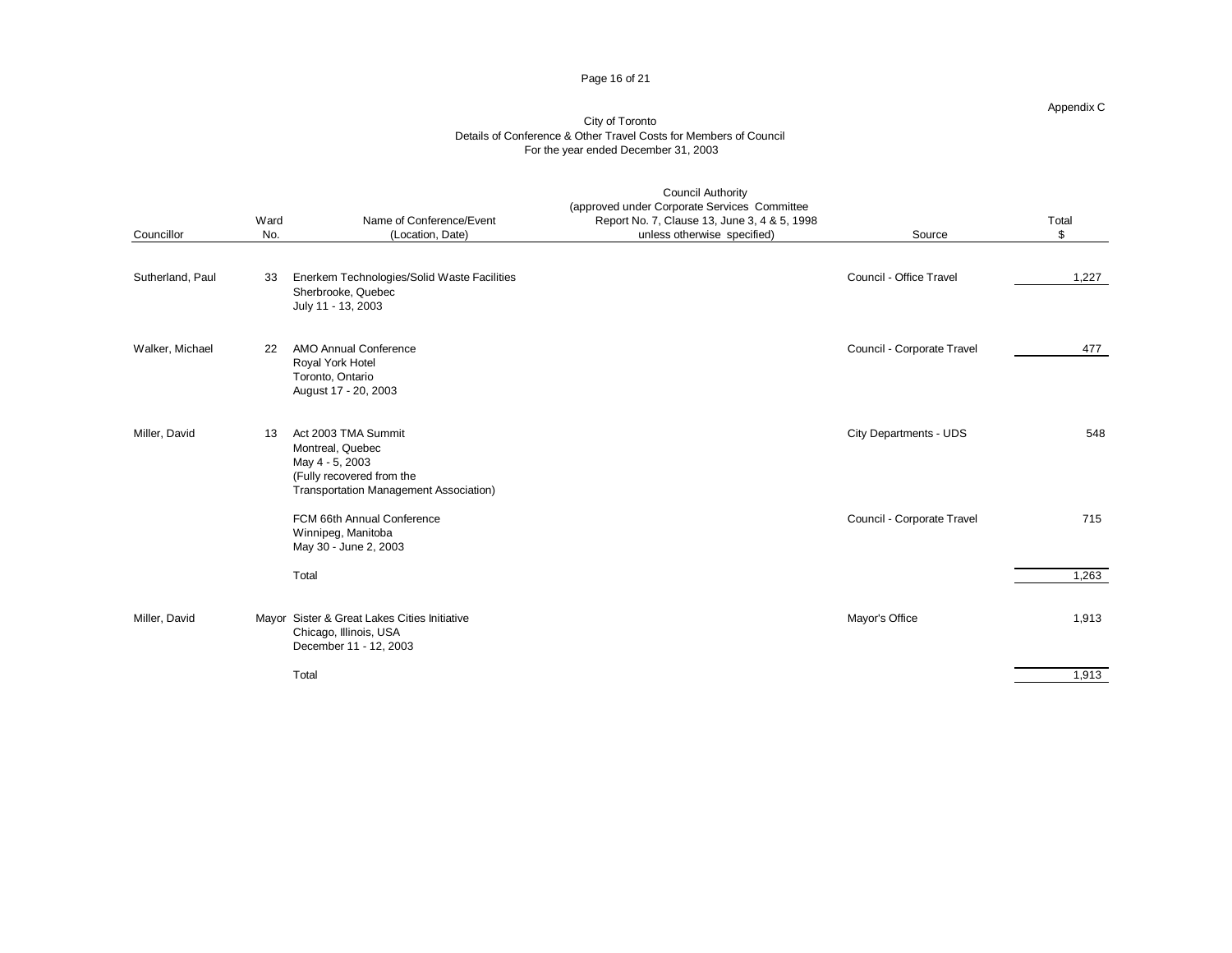#### Page 17 of 21

#### Appendix C

| Councillor   | Ward<br>No. | Name of Conference/Event<br>(Location, Date)                                                              | <b>Council Authority</b><br>(approved under Corporate Services Committee<br>Report No. 7, Clause 13, June 3, 4 & 5, 1998<br>unless otherwise specified) | Source                  | Total<br>\$ |
|--------------|-------------|-----------------------------------------------------------------------------------------------------------|---------------------------------------------------------------------------------------------------------------------------------------------------------|-------------------------|-------------|
| Lastman, Mel |             | Mayor FCM Annual Conference<br>Winnipeg, Manitoba<br>May 29 - 31, 2003                                    |                                                                                                                                                         | Mayor's Office          | 1,364       |
|              |             | Milan-Rome Business Development Mission<br>Milan & Rome, Italy<br>June 28 - July 6, 2003                  | Economic Development and Parks Committee<br>Report No. 1, Clause 10 approved by Council,<br>February 13 - 15, 2002                                      | City Departments - EDCT | 10,979      |
|              |             | Charlottetown, PEI<br>October 23 - 29, 2003<br>(Did not attend - non-refundable air ticket)               |                                                                                                                                                         | Mayor's Office          | 873         |
|              | Total       |                                                                                                           |                                                                                                                                                         |                         | 13,216      |
|              |             | <b>GRAND TOTAL</b>                                                                                        |                                                                                                                                                         |                         | 138,878     |
|              |             | Summary by Source:                                                                                        | \$                                                                                                                                                      |                         |             |
|              |             | Council - Corporate<br>Council Office<br><b>City Departments</b><br><b>Local Boards</b><br>Mayor's Office | 60,149<br>12,579<br>37,908<br>23,813<br>4,429                                                                                                           |                         |             |
|              | Total       |                                                                                                           | 138,878                                                                                                                                                 |                         |             |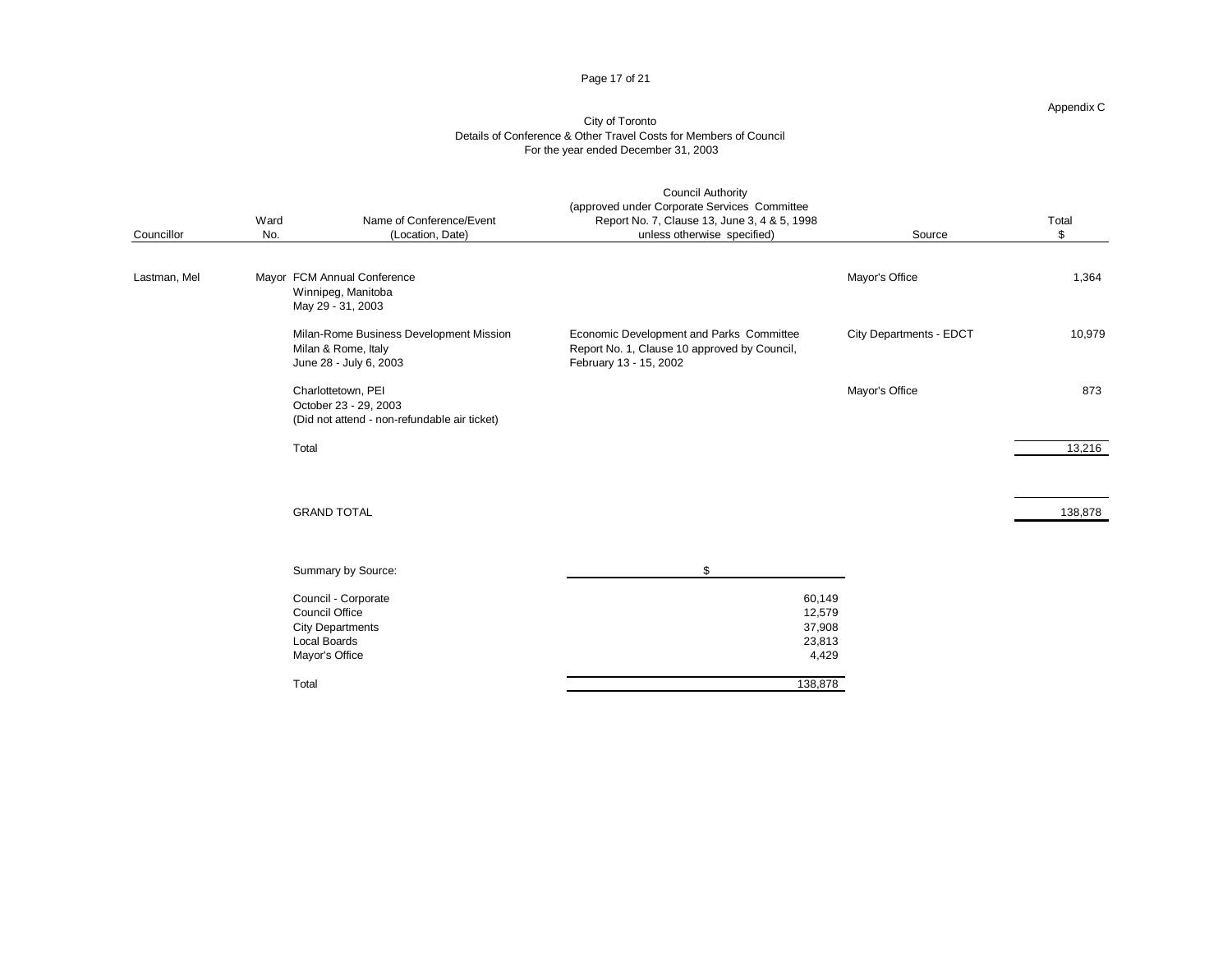#### Page 18 of 21

#### City of Toronto Expenses for Members of Council Charged to City Departments For the year ended December 31, 2003

|                 |                |                                       | Travel/          |          |                 |
|-----------------|----------------|---------------------------------------|------------------|----------|-----------------|
|                 | Ward           |                                       | Conference       |          | Total           |
| Councillor      | No.            | Department                            | (See Appendix C) | Other    | <b>Expenses</b> |
|                 |                |                                       | S                | \$       | \$              |
| Altobello       | 35             | Works & Emergency Services            |                  | 550      | 550             |
| Ashton          | 36             | Economic Development & Culture        | 2,013            |          | 2,013           |
|                 |                | Works & Emergency Services            |                  | 506      | 506             |
| Cho             | 42             | Works & Emergency Services            |                  | 125      | 125             |
| Del Grande      | 39             | <b>Corporate Services</b>             |                  | 33       | 33              |
| Di Giorgio      | 12             | <b>Corporate Services</b>             |                  | 181      | 181             |
| Disero          | 17             | Works & Emergency Services            |                  | 200      | 200             |
| Dominelli       | 17             | Corporate Services                    |                  | 137      | 137             |
| Duguid          | 38             | Works & Emergency Services            |                  | 625      | 625             |
| Filion          | 23             | Works & Emergency Services            |                  | 25       | 25              |
| Flint           | 25             | Works & Emergency Services            |                  | 1,775    | 1,775           |
| Ford            | 2              | <b>Corporate Services</b>             |                  | 139      | 139             |
|                 |                | Works & Emergency Services            |                  | 21       | 21              |
| Hall            | 1              | Works & Emergency Services            |                  | 15       | 15              |
| Holyday         | 3              | <b>Works &amp; Emergency Services</b> |                  | 15       | 15              |
| Jones           | 6              | Works & Emergency Services            |                  | 15       | 15              |
| Kelly           | 40             | Works & Emergency Services            |                  | 25       | 25              |
| Li Preti        | 8              | Works & Emergency Services            |                  | 800      | 800             |
| Lindsay Luby    | 4              | Works & Emergency Services            |                  | 15       | 15              |
| Mammoliti       | $\overline{7}$ | Economic Development & Culture        | 2,571            |          | 2,571           |
| Mihevc          | 21             | Community & Neighbourhood Services    | 431              |          | 431             |
|                 |                | Economic Development & Culture        | 1,751            |          | 1,751           |
| Milczyn         | 5              | <b>Corporate Services</b>             |                  | 30       | 30              |
|                 |                | Works & Emergency Services            |                  | 190      | 190             |
| Minnan-Wong     | 34             | Economic Development & Culture        | 12,529           |          | 12,529          |
| Moscoe          | 15             | <b>Corporate Services</b>             |                  | 77       | 77              |
| Nunziata        | 11             | Works & Emergency Services            |                  | 1,500    | 1,500           |
| Ootes           | 29             | <b>Works &amp; Emergency Services</b> |                  | 442      | 442             |
| Pantalone       | 19             | Economic Development & Culture        | 7,086            |          | 7,086           |
|                 |                | Works & Emergency Services            |                  | 100      | 100             |
| Pitfield        | 26             | <b>Urban Development Services</b>     |                  | 3,804    | 3,804           |
| Rae             | 27             | Works & Emergency Services            |                  | 25       | 25              |
| Shaw            | 39             | Works & Emergency Services            |                  | 550      | 550             |
| Silva           | 18             | <b>Corporate Services</b>             |                  | 1,103    | 1,103           |
|                 |                | Works & Emergency Services            |                  | 748      | 748             |
| Sutherland      | 33             | Works & Emergency Services            |                  | 200      | 200             |
| <b>Tziretas</b> | 31             | Works & Emergency Services            |                  | 150      | 150             |
| Miller          | 13             | <b>Urban Development Services</b>     | 548              |          | 548             |
| Lastman         | Mayor          | Economic Development & Culture        | 10,979           |          | 10,979          |
|                 |                |                                       | 37,908           | 14,121   | 52,029          |
|                 |                |                                       |                  | (Note 1) |                 |

Note 1 Other Expenses are made up of \$8,617 for standard and customized maps provided by Works & Emergency Services, \$ 1,700 for translation services provided by Corporate Services, Information and Communication Division, and \$ 3,804 for printing materials provided by Urban Development Services.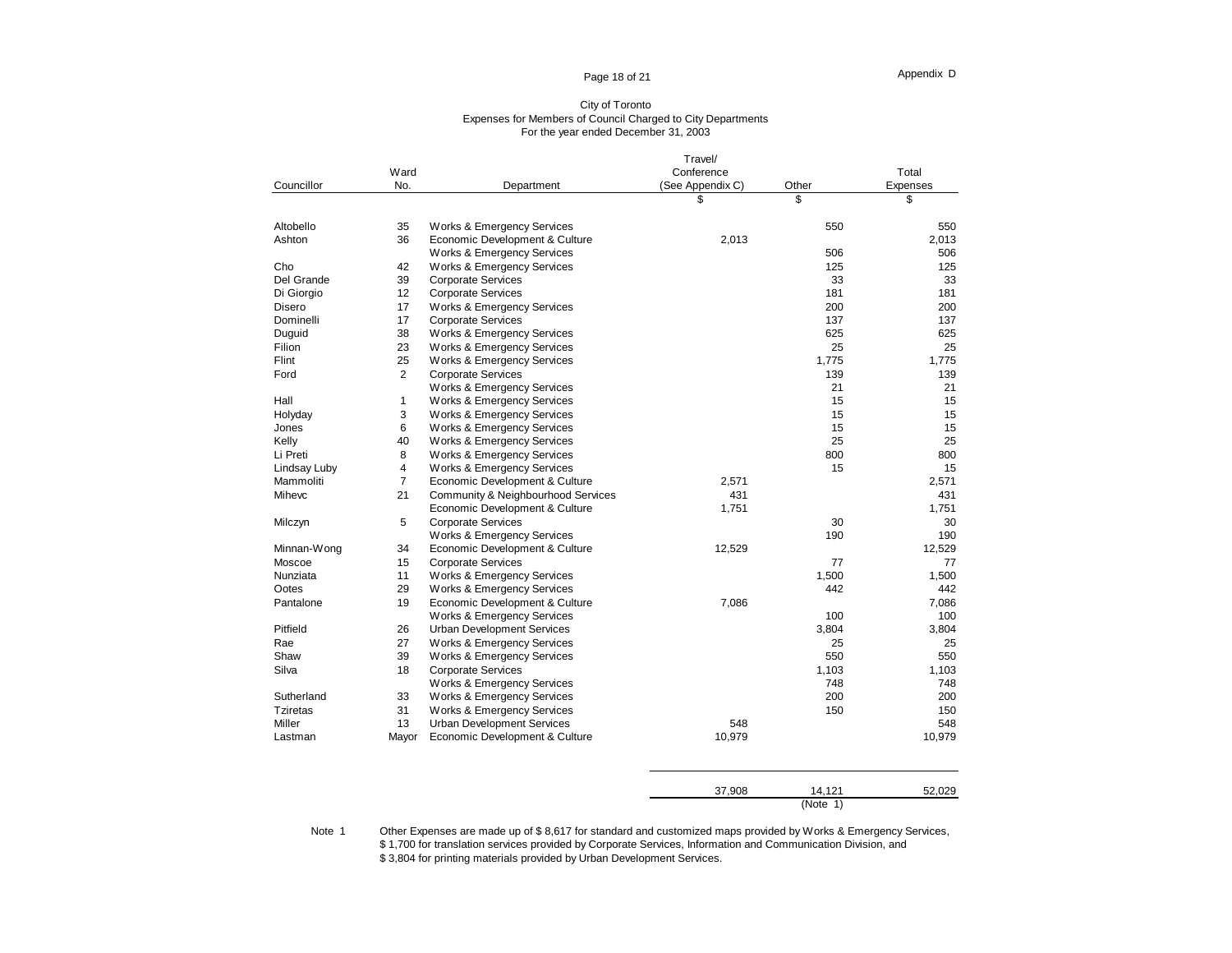## Page 19 of 21

## For the Year Ended December 31, 2003 City of Toronto Remuneration and Expenses of Members of Council Paid by Local Boards and Other Special Purpose Bodies

|                                   |      |              |         | Travel/          |       |             |  |
|-----------------------------------|------|--------------|---------|------------------|-------|-------------|--|
|                                   | Ward |              |         | Conference       |       | Total       |  |
| Councillor                        | No.  | Remuneration | Mileage | (See Appendix C) | Other | Expenses    |  |
|                                   |      | \$           | \$      | \$               | \$    | \$          |  |
| Ashton, Brian                     | 36   |              |         | 5,613            |       | 5,613       |  |
| Augimeri, Maria                   | 9    | 1,444        | 326     | 188              |       | 514         |  |
| Balkissoon, Bas                   | 41   | 456          | 234     |                  |       | 234         |  |
| Cho, Raymond                      | 42   | 456          | 127     |                  |       | 127         |  |
| Disero, Betty                     | 17   |              |         | 1,001            |       | 1,001       |  |
| Duguid, Brad                      | 38   |              |         |                  | 32    | 32          |  |
| Ford, Rob                         | 2    | 912          | waived  |                  |       | $\mathbf 0$ |  |
| Hall, Suzan (attended 8 meetings) |      | waived       | waived  |                  |       | $\Omega$    |  |
| Jones, Irene                      | 6    | 1,520        | 493     |                  |       | 493         |  |
| Lindsay Luby, Gloria              | 4    |              |         | 1,767            |       | 1,767       |  |
| Mammoliti, George                 |      |              |         | 7,687            | 139   | 7,826       |  |
| McConnell, Pam                    | 28   | 836          | 226     |                  |       | 226         |  |
| Mihevc, Joe                       | 21   |              |         | 188              |       | 188         |  |
| Milczyn, Peter                    | 5    | 152          | 34      |                  |       | 34          |  |
| Moeser, Ron                       | 44   | 228          | 134     |                  |       | 134         |  |
| Moscoe, Howard                    | 15   |              |         | 5,538            |       | 5,538       |  |
| Pantalone, Joe                    | 19   | 836          | waived  |                  |       | $\Omega$    |  |
| Shaw, Sherene                     | 39   | 608          | 160     | 1,831            |       | 1,991       |  |
| Silva, Mario                      | 18   |              |         |                  | 1,135 | 1,135       |  |
|                                   |      | 7,448        | 1,734   | 23,813           | 1,306 | 26,853      |  |
|                                   |      | (Note 1)     |         |                  |       |             |  |

Notes:

 1. The remuneration was paid by the Toronto and Region Conservation Authority, being a per diem of \$76 per meeting attended per twenty-four hour period.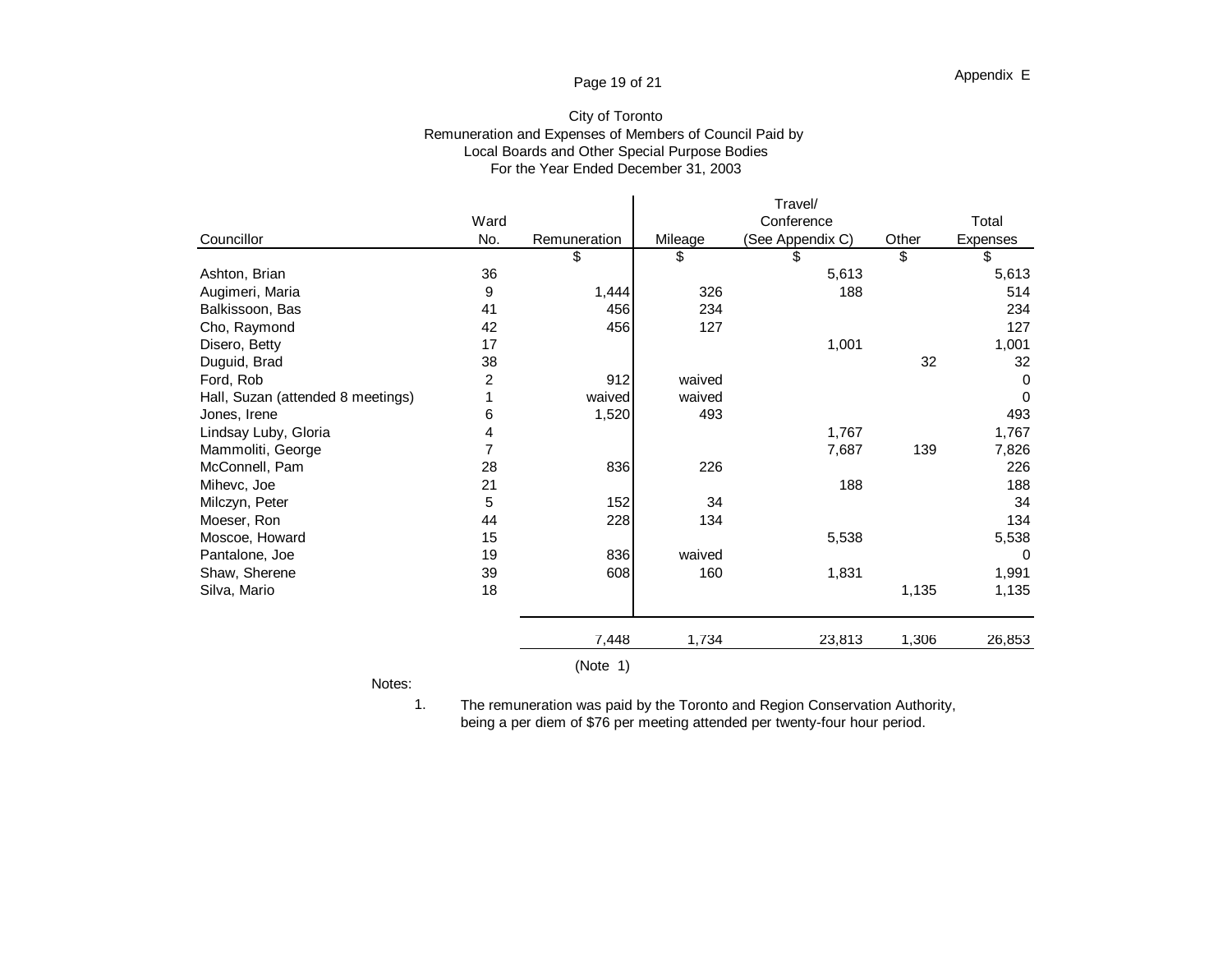#### Page 20 of 21

#### City of Toronto Analysis of Mayor's Office Expenses For the year ended December 31, 2003

|                                      | Salaries &<br><b>Benefits</b>                                                                                                                                                                                                | Office<br>Furniture,<br>Equipment | Travel<br>(See<br>& Supplies Appendix C)    | Car<br>Expenses | Professional<br>Services | & Technical Advertising<br>& Promotion Fees | Membersip       | Telephone        | Cellular<br>Phone | Meetings<br>Expenses | Printing,<br>Postage,<br>& Courier | Contribution<br>to Insurance<br>Reserve Fund Expenses | Other  | Total<br>Expenses |
|--------------------------------------|------------------------------------------------------------------------------------------------------------------------------------------------------------------------------------------------------------------------------|-----------------------------------|---------------------------------------------|-----------------|--------------------------|---------------------------------------------|-----------------|------------------|-------------------|----------------------|------------------------------------|-------------------------------------------------------|--------|-------------------|
|                                      | \$                                                                                                                                                                                                                           |                                   | \$                                          | \$              | \$.                      | \$                                          | \$              | \$               | \$                | \$                   | $\mathcal{S}$                      | \$                                                    | \$     | \$                |
| January to November, 2003            |                                                                                                                                                                                                                              |                                   |                                             |                 |                          |                                             |                 |                  |                   |                      |                                    |                                                       |        |                   |
| M. Lastman, Mayor                    | 137,706                                                                                                                                                                                                                      |                                   | 2,237                                       | 15,677          |                          |                                             | 3,425           |                  | 1,936             | 1,817                |                                    |                                                       | 247    | 163,045           |
| Staff<br>(Note 1)                    | 1,928,445                                                                                                                                                                                                                    |                                   | 3,250                                       |                 |                          |                                             |                 |                  | 6,452             | 4,522                |                                    |                                                       | 810    | 1,943,479         |
| Misc. Other (Note 2)                 |                                                                                                                                                                                                                              | 26,744                            | 573                                         |                 | 11,762                   | 9,013                                       |                 | 17,879           | 922               | 4,863                | 6,608                              | 5,000                                                 | 27,185 | 110,549           |
|                                      | 2,066,151                                                                                                                                                                                                                    | 26,744                            | 6,060                                       | 15,677          | 11,762                   | 9,013                                       | 3,425           | 17,879           | 9,310             | 11,202               | 6,608                              | 5,000                                                 | 28,242 | 2,217,073         |
| December, 2003                       |                                                                                                                                                                                                                              |                                   |                                             |                 |                          |                                             |                 |                  |                   |                      |                                    |                                                       |        |                   |
| D. Miller, Mayor                     | 11,623                                                                                                                                                                                                                       |                                   | 1,913                                       | 914             |                          |                                             |                 |                  |                   |                      |                                    |                                                       |        | 14,450            |
| Staff                                | 86,736                                                                                                                                                                                                                       |                                   |                                             |                 |                          |                                             |                 |                  |                   |                      |                                    |                                                       |        | 86,736            |
| Misc. Other (Note 2)                 |                                                                                                                                                                                                                              | 7,782                             |                                             |                 | 20,070                   |                                             |                 | 668              |                   |                      | 5,082                              |                                                       | 5,126  | 38,728            |
|                                      | 98,359                                                                                                                                                                                                                       | 7,782                             | 1,913                                       | 914             | 20,070                   | $\pmb{0}$                                   | $\mathsf 0$     | 668              | 0                 | $\mathbf 0$          | 5,082                              | 0                                                     | 5,126  | 139,914           |
| <b>Total Mayor's Office</b>          | 2,164,510                                                                                                                                                                                                                    | 34,526                            | 7,973                                       | 16,591          | 31,832                   | 9,013                                       | 3,425           | 18,547           | 9,310             | 11,202               | 11,690                             | 5,000                                                 |        | 33,368 2,356,987  |
| Expenses paid by City Depts (Note 3) |                                                                                                                                                                                                                              |                                   | 10,979                                      |                 |                          |                                             |                 |                  |                   |                      |                                    |                                                       |        | 10,979            |
| Total                                | 2,164,510                                                                                                                                                                                                                    | 34,526                            | 18,952                                      | 16,591          | 31,832                   | 9,013                                       | 3,425           | 18,547           | 9,310             | 11,202               | 11,690                             | 5,000                                                 |        | 33,368 2,367,966  |
|                                      |                                                                                                                                                                                                                              |                                   | (Note 4)                                    |                 | (Note 5)                 |                                             | (Note 6)        |                  |                   |                      |                                    |                                                       |        |                   |
| Notes:                               | 1. Salaries and benefits include severance payments of \$624,177.<br>2. Expenses charged to the Mayor's Office accounts but not assigned to a particular staff.<br>3. Expenses paid for by City Departments                  |                                   |                                             |                 |                          |                                             |                 |                  |                   |                      |                                    |                                                       |        |                   |
|                                      |                                                                                                                                                                                                                              |                                   |                                             |                 |                          |                                             | Travel          | Other            |                   |                      |                                    |                                                       |        |                   |
|                                      | Mayor Lastman<br>4. Travel miscellaneous include \$ 279 for Councillor Case Ootes who attended the Single Tier Mayors & Regional Chairs Meeting on behalf of Mayor Lastman.<br>5. Professional & technical services expenses |                                   | Economic Development, Culture & Tourism     |                 |                          |                                             | \$<br>10,979    | \$               |                   |                      |                                    |                                                       |        |                   |
|                                      |                                                                                                                                                                                                                              |                                   |                                             |                 |                          | M. Lastman<br>\$                            | D. Miller<br>\$ | Total<br>\$      |                   |                      |                                    |                                                       |        |                   |
|                                      |                                                                                                                                                                                                                              |                                   | <b>Strategic Advisory Services</b><br>Other |                 |                          | 0<br>11,762                                 | 19,950<br>120   | 19,950<br>11,882 |                   |                      |                                    |                                                       |        |                   |

11,762 120 11,882<br>11,762 20,070 31,832 20,070 6. Membership fees are made up of \$ 3,295 for Donalda Club and \$ 130 for Variety Club for Ontario.